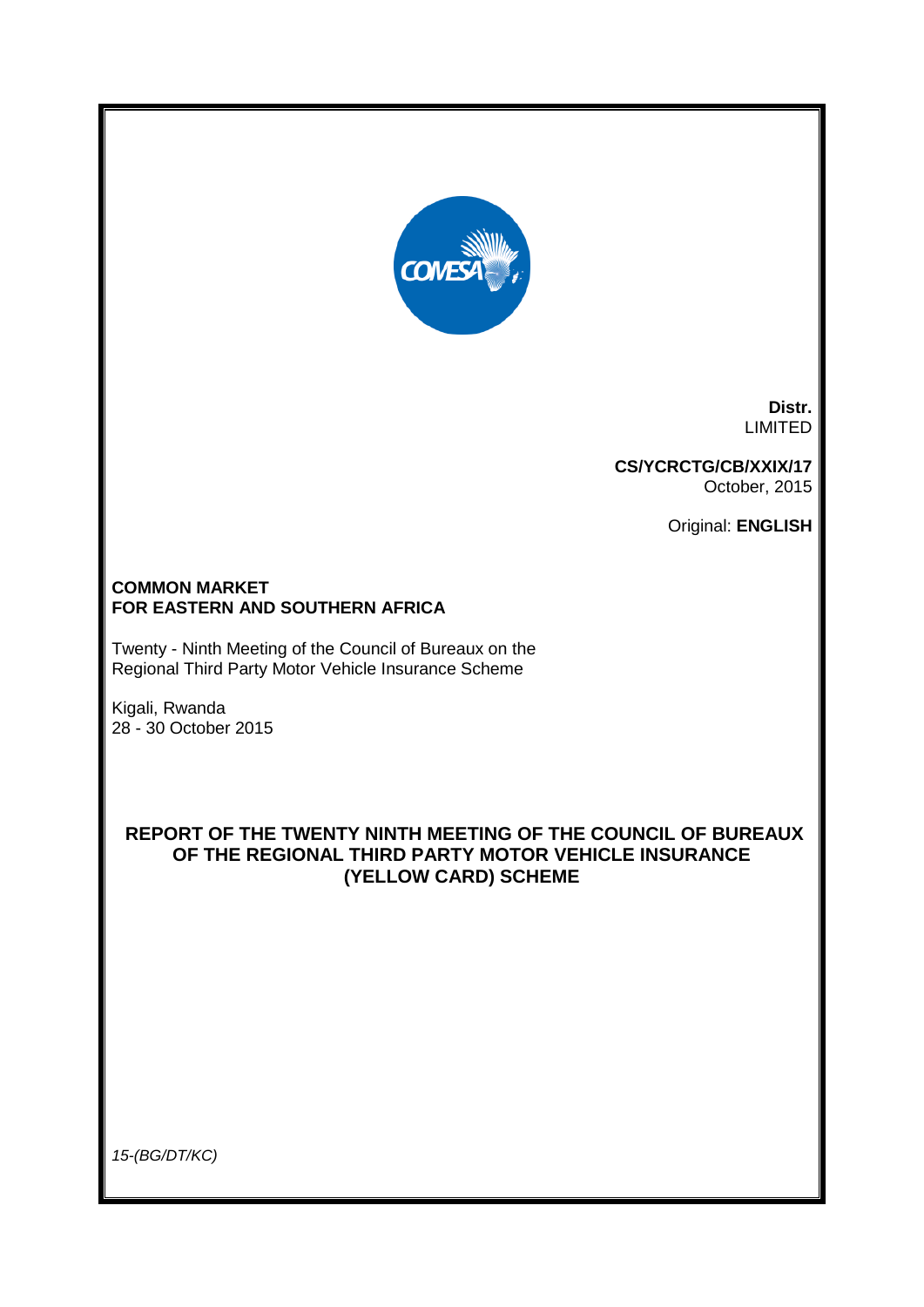#### **I. INTRODUCTION**

1. The Twenty-Ninth Meeting of the Council of Bureaux of the Regional Third Party Motor Vehicle Insurance (Yellow Card) Scheme was held from 28<sup>th</sup> to 30<sup>th</sup> October 2015, in Kigali, Rwanda, at the Mirror Hotel.

#### **II. ATTENDANCE, OPENING OF THE MEETING, ADOPTION OF THE AGENDA AND ORGANISATION OF WORK**

#### **Attendance**

2. The Meeting was attended by delegates from the National Bureaux of Burundi, Djibouti, DR Congo, Ethiopia, Kenya, Malawi, Rwanda, Sudan, Tanzania, Uganda, Zambia and Zimbabwe. Also in attendance were representatives from ZEP-RE (PTA Reinsurance Company), Insurance Regulatory Authorities from Kenya, Djibouti and Zambia, Motor Vehicle Accident (MVA) Funds of Botswana, Swaziland, Angola, South Sudan, Ministry of Foreign Affairs of Kenya, Swaziland Ministry of Finance, College of Insurance of Kenya and other participants from the Insurance industry of Rwanda attended the meeting as observers The list of participants is attached as Annex IV to this report.

#### **Opening of the Meeting** *(Agenda item 1)*

3. The meeting was officially opened by Mr. Emanuel Hategeka, the Permanent Secretary under the Minister of Trade and Commerce of the Government of Rwanda. The Permanent Secretary welcomed the delegates to Rwanda on behalf of the Government and people of Rwanda and wished them a pleasant stay in Kigali.

4. The Permanent Secretary highlighted the importance of the private sector and the business community as engine of growth and expressed satisfaction with the role the insurance industry played in the successful implementation of the Yellow Card scheme, which made travelling across the borders easier and cheaper. He then commended the National Bureaux for the successful undertaking the responsibility entrusted to them. Mr. Hategeka spoke about the claim handling service, as the basis on which insurers are judged by their clients and advised the Council of Bureaux that achieving excellence in claim handling and settlements should be one of the fundamental objectives of the Yellow Card scheme.

5. Mr. Hategeka, pointed out the existence of different third party motor insurance systems in the Eastern and Southern Africa Region and observed that the lack of harmonization between the systems was creating inconveniences to cross border motorists. He stated that the process of economic integration and greater and faster movement of persons and goods would be achieved with the harmonization of the COMESA and other systems and called upon the Council of Bureaux and the MVA Funds to work together in the spirit of the Tripartite FTA and expedite the implementation of the Yellow Card scheme.

6. In concluding his statement, the Permanent Secretary expressed pleasure on the progress made in the implementation and operations of the RCTG Carnet in the Northern, Central and Dar Corridor countries to expedite the movement, clearance and release of transit goods and assured that Rwanda would support the full implementation of the Carnet in the COMESA Region

7. Earlier, Mr. Berhane Giday, Chief Programme Officer of the Yellow Card and RCTG Programmes at the COMESA Secretariat made a statement on behalf of Mr. Sindiso Ngwenya, the Secretary General of COMESA. The Chief Programme Officer welcomed all delegates to the 29th Meeting of the Council of Bureaux. He informed the Meeting that the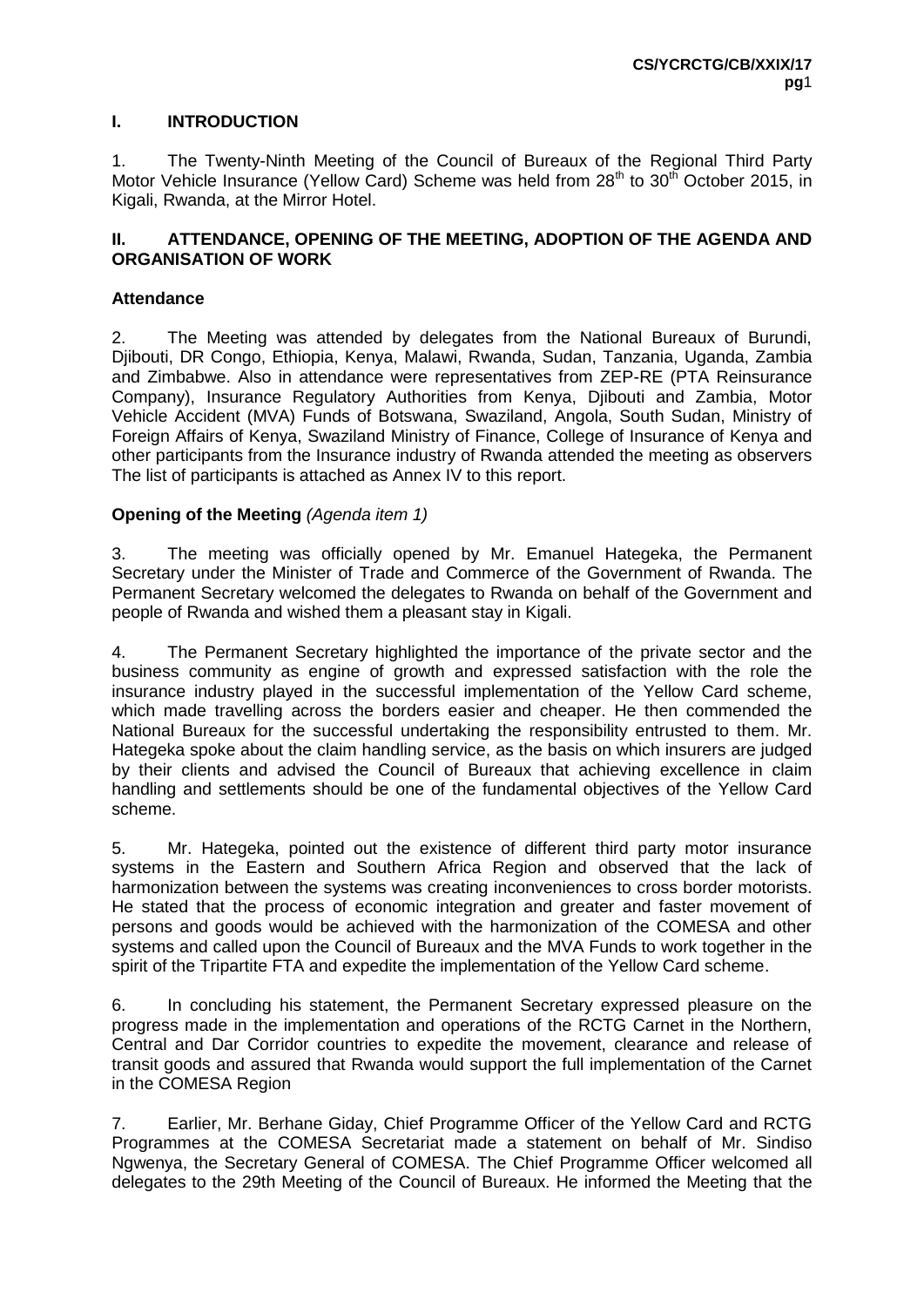**CS/YCRCTG/CB/XXIX/17** pg2

COMESA-EAC-SADC Tripartite Free Trade Area was launched at Sharm-El-Sheikh in Egypt on 10 June 2015 and that the establishment of a Tripartite FTA was expected to boost intraregional trade by creating a wider market, increase investment flows, enhance competitiveness and encourage regional infrastructure development as well as pioneer the integration of the African continent. He then called upon the insurance industry in the region to be part of the new developments and become an effective player in the advancement of the Tripartite FTA.

8. Mr. Giday emphasized the importance of the Regional Customs Transit Guarantee Scheme (RCTG Carnet) in reducing the cost of transport and transit and informed the meeting that encouraging progress had been made in the operations of the scheme in the region. He thanked the Council of Bureaux for the role they had played in the development and implementation of the RCTG Carnet and urged the Member of the Council of Bureaux to continue their support and fully participate in the scheme.

9. In conclusion, he thanked the National Bureau of Rwanda (SONARWA) and the Insurance industry in general for hosting the 29th Meeting of the Council Bureaux.

# **Vote of Thanks**

10. On behalf of all delegates, Mr. Henry Malangeni Mhlabane, Senior Trade Finance Officer under the Ministry of Finance of the Kingdom of Swaziland moved a vote of thanks to the Permanent Secretary. In so doing, he thanked the Permanent Secretary for finding time from his busy schedule to come and open the meeting and for his statement. He also expressed gratitude to the National Bureau of Rwanda for hosting the meeting and for the hospitality accorded to all the delegates since their arrival in Kigali.

11. The 29<sup>th</sup> Meeting of the Council of Bureaux was chaired by Mr. Mhamo Mawadzo, Ag. Managing Director of SONARWA General and the Chairperson of the Council of Bureaux.

# **Election of the Bureau** *(Agenda item 2)*

12. The meeting elected the following Bureau for tenure of one year.

| Chairperson             | : Rwanda   |
|-------------------------|------------|
| <b>Vice Chairperson</b> | : Tanzania |
| Rapporteur              | : DR Congo |

# **Adoption of the Agenda and Organisation of Work** *(Agenda item 3)*

- 13. The meeting adopted the following Agenda:
	- 1. Opening of the Meeting
	- 2. Election of the Bureau
	- 3. Adoption of the Agenda and Organisation of Work
	- 4. Report of the Outgoing Chairperson on the Operations of the Yellow Card Scheme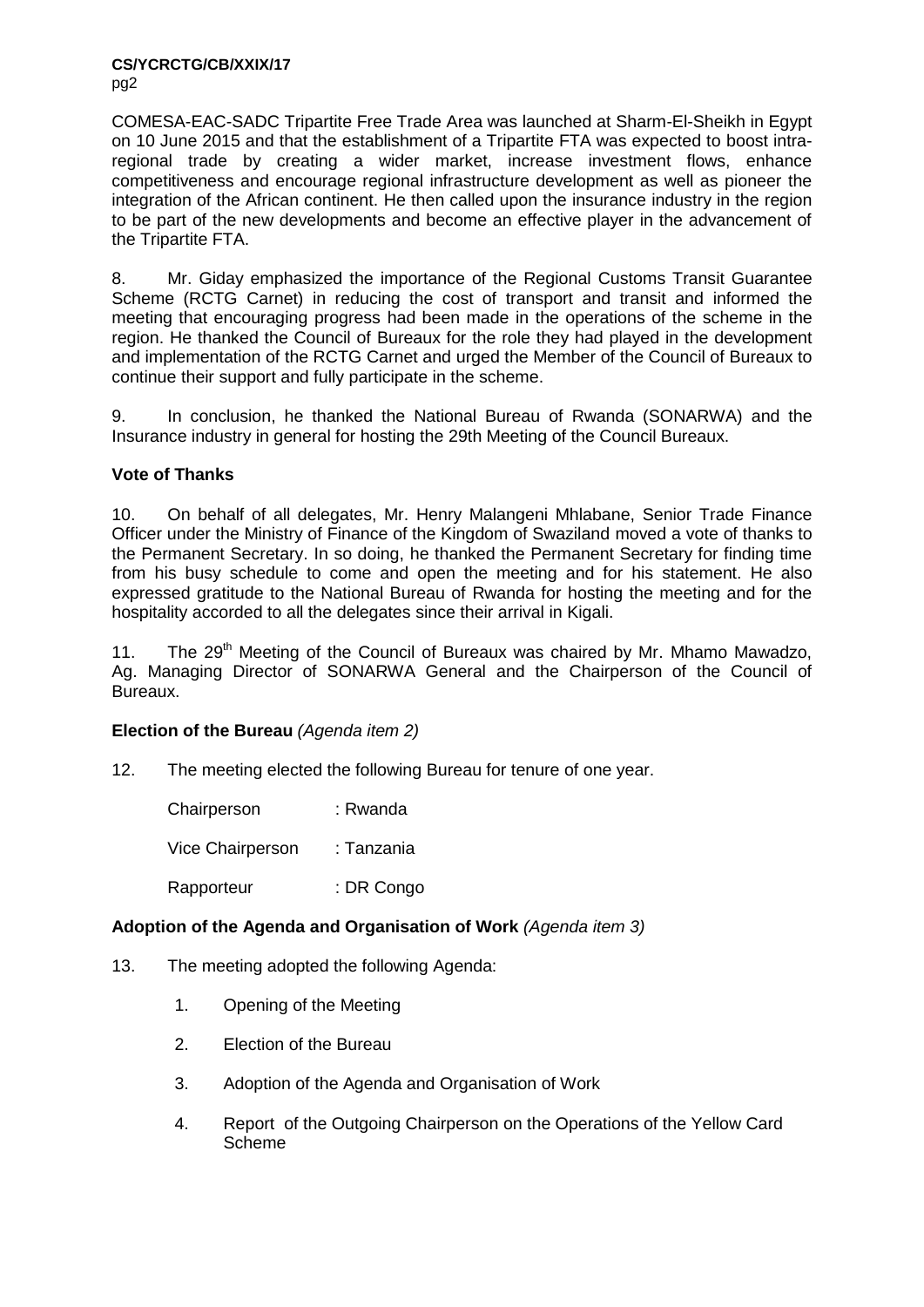- 5. Country Reports by National Bureaux on the Operations of the Yellow Card Scheme in their countries
- 6. Report of the Thirty Eighth Meeting of the Technical Management Committee (TMC) on the Yellow Card Reinsurance Pool
- 7. Report of the Thirty Ninth Meeting of the Technical Management Committee (TMC) on the Yellow Card Reinsurance Pool
- 8. Election of members the Technical Management Committee of the Yellow Card Reinsurance Pool.
- 9. Annual Report and Accounts of the Yellow Card Reinsurance Pool for the year ended 31<sup>st</sup> December, 2014
- 10. Reinsurance Pool Financial Highlights as at  $30<sup>th</sup>$  September, 2015
- 11. Revised Study report on low limits of liabilities and other issues affecting the operations of the Yellow Card Scheme in the Region
- 12. Progress report on implementation of the enhanced Yellow Card Management Information System (YC-MIS)
- 13. Report of the  $9<sup>th</sup>$  Meeting of the Council of RCTG on the Regional Customs Transit Guarantee (RCTG –CARNET) Scheme
- 14. Report on Administrative Matters
- 15. External Auditors' Report on the Accounts of the Council of Bureaux as at  $30<sup>th</sup>$ June 2015
- 16. Proposed additional source of funding for the budget of the Council of **Bureaux**
- 17. Proposed Budget for the Year 2015/2016
- 18. Annual Work Programme for the Year 2015/2016
- 19. Date and Venue of Next Meeting
- 20. Any Other Business
- 21. Adoption of the Report and Closure of the meeting
- 14. The meeting agreed on the following working hours:

09.00 hours - 13.00 hours - Morning 14.30 hours – 17.00 hours - Afternoon

Friday, 30<sup>th</sup> October 2015 Free morning for delegates 16.00 – 1700 hours – Adoption of the Report and Closure of the Meeting

# **III. ACCOUNT OF PROCEEDINGS**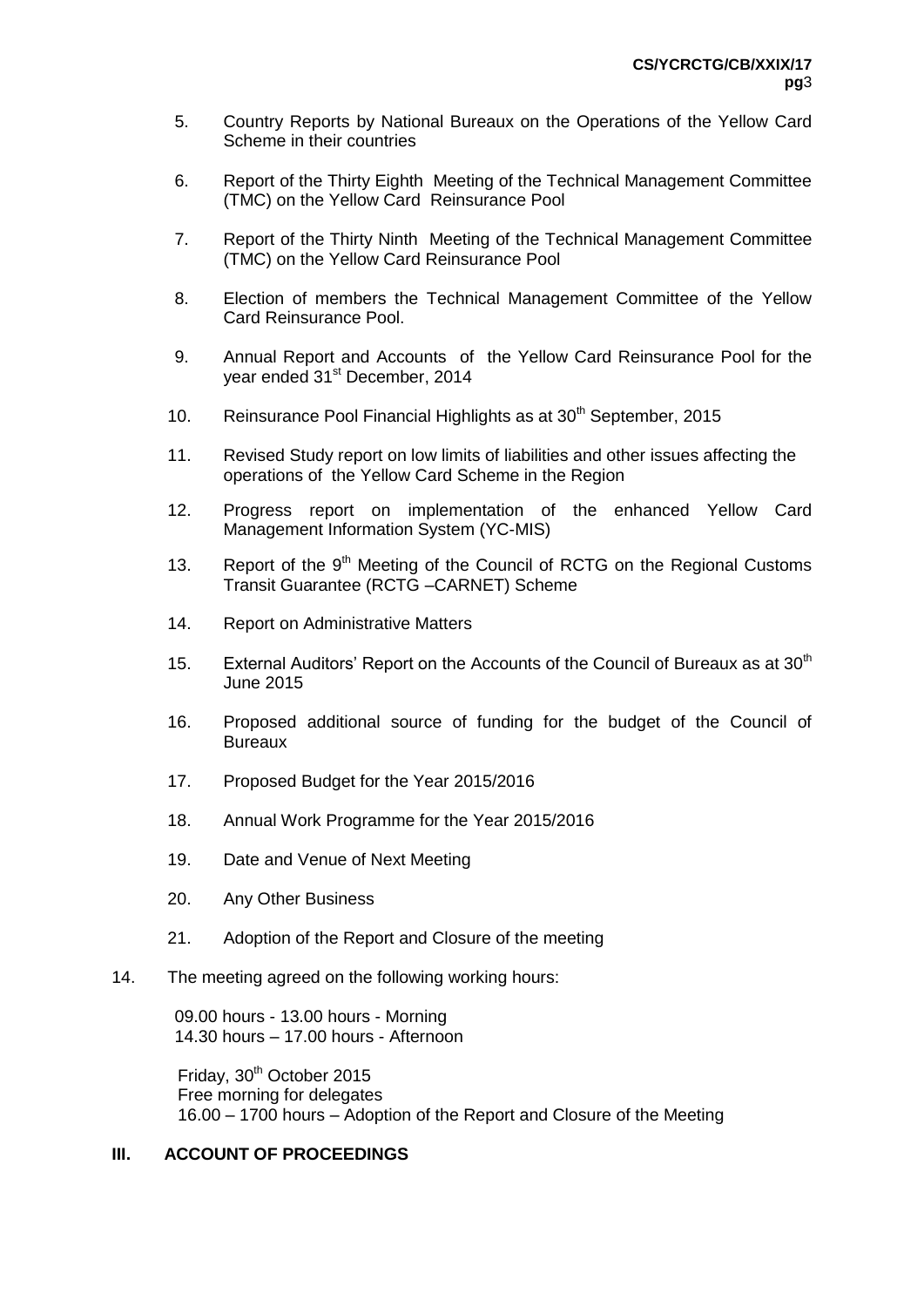#### **Report of the Outgoing Chairperson on the Operations of the Yellow Card Scheme**  *(Agenda item 4)*

15. Mr. Sam Kamanga, Acting Managing Director of National Insurance Corporation of Tanzania Limited, the Outgoing Chairperson of the Council of Bureaux presented document No CS/YCRCTG/CB/XXIX/2: Report of the Outgoing Chairperson on the Operations of the Yellow Card Scheme for the period  $1<sup>st</sup>$  July 2014 to  $30<sup>th</sup>$  June 2015. In his presentation, he gave the highlights of activities and performance of the scheme during the period under review as follows:

# **I. Status of the Yellow Card Production**

16. The Chairperson reported that about 157,528 Yellow Cards were issued and a gross premium Income of US\$10.47million was recorded during the period under review. He reported that the statistics provided by National Bureaux shown a 4.7% increase in the number of Cards issued and 29% increase in the gross premium registered compared to the period 2013/14. He however, stated that the figure would have been higher, considering that some National Bureaux had not submitted complete reports. Annex I of this report provides a summary of the Cards issued and the premium realized.

# *Decisions*

17. *In order to enhance the Yellow Card productivity, the Council of Bureaux advised National Bureaux to implement the following measures:*

- *a) To aggressively market the scheme through promotion and adverts;*
- *b) To set the Yellow Card premiums to a competitive level compared to the premiums for ACT and third party covers;*
- *c) To raise awareness of the key stakeholders, such as, Customs and Police officers at border posts; and*
- *d) To organize regular meetings for Primary Insurance companies and familiarize them with the operations of the scheme.*

# **II. Status of Yellow Card Claims Activities**

18. On Yellow Card claims activities, the meeting was informed that 592 claims were reported, 351 paid and 510 were reported as outstanding and that an estimated total of US\$1.9Million was paid out in claims settlement during the period under consideration. A summary of the claims for the period under review is shown in Annex II to this report.

# **Claims issues**

19. The Council of Bureaux was informed that several National Bureaux, namely; DR Congo and Zambia; Rwanda and Kenya; Rwanda and Uganda held bilateral meetings and resolved several claims issues amounting to nearly \$600,000.

20. The Meeting was further informed that the Pool Managers had mounted missions to Ethiopia, Uganda and Rwanda to resolve old outstanding claims issues and carry out reconciliations on premium returns and remittances.

# *Decisions*

# 21. *To address claims issues, the Council of Bureaux decided as follows:*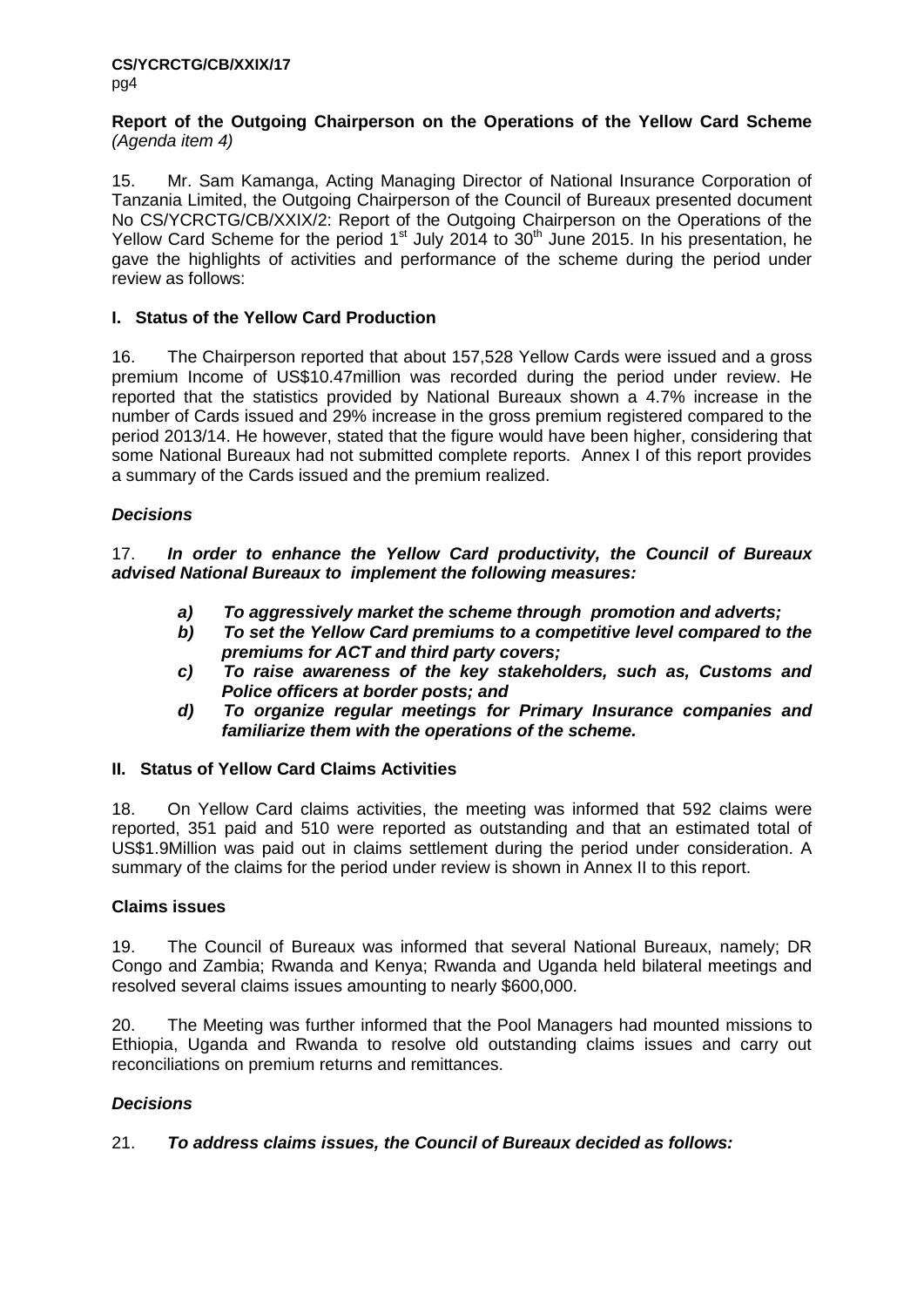- *a) Commended those National Bureaux that resolved their issues through bilateral discussions and urged other National Bureaux who have similar issues to do the same;*
- *b) Urged the Pool Managers to visit National Bureaux who have issues at least once in a year and address the challenges before deteriorating into major problems;*
- *c) Urged National Bureaux to strengthen their in-house claims handling departments and employ efficient claims handling procedures that are transparent, accurate and timely; and*
- *d) Urged the Secretariat and the Pool Manager to be innovative and regularly review the claims management systems of the Scheme to be able to cope with new and changing circumstances.*

# **Detention of visiting motorists' vehicles involved in accidents in Uganda**

22. The Meeting was informed that the Secretariat jointly with the National Bureau of Uganda engaged the law enforcement Agencies and the Government of Uganda through the Coordinating Ministry and resolved the issue of detention of visiting vehicles from Kenya, Rwanda and Burundi involved in road traffic accidents despite having Yellow Card covers. The meeting was further informed that following the engagement 17 vehicles were released while 4 vehicles were still under detention due to court cases.

23. The Meeting noted with appreciation the progress made and commended all the parties involved in resolving the issue and for putting measures to address similar issues in future.

# **III. Progress on implementation of activities**

24. The Council of Bureaux was informed of the progress made in the implementation of activities as follows:

25. **Printing and Delivery of Yellow Card Books**: During the period under review over 17,000 Yellow Card books were printed and delivered and US\$52,000 was paid to the **Printers** 

26. **Yellow Card Compendium**: The 3<sup>rd</sup> Edition of Compendium had been finalized and would be circulated to the National Bureaux in November 2015 and that the document would be posted on the YC-MIS website (www.ycmis.comesa.int).

#### **Implementation of the Yellow Card Scheme in other COMESA and non- COMESA member states**

27. The Secretariat mounted missions to Swaziland and South Sudan and engaged the stakeholders and Government Authorities on the implementation of the Yellow Card and RCTG schemes. The meeting was further informed that:

- a. South Sudan Authorities had expressed their readiness to formally join COMESA and implement COMESA Programmes and requested COMESA Member States and the Secretariat to provide support for the implementation of the Programmes and projects; and
- b. The Government of Swaziland was making preparations to carry out a study on the implementation strategies for the Yellow Card Scheme in the Country.

# **COMESA/EAC/SADC Harmonization of third party motor vehicle insurance systems**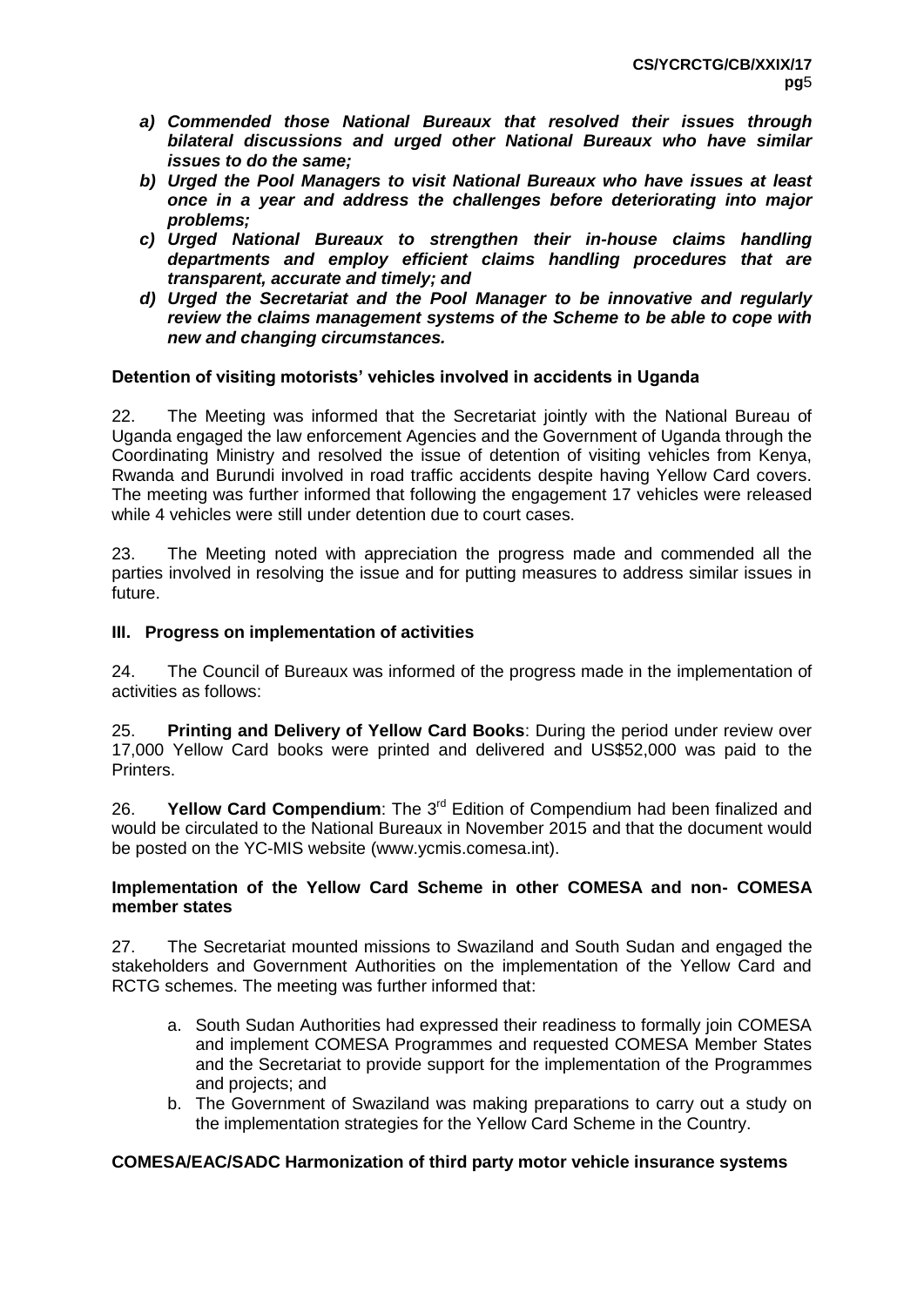pg6

28. COMESA Secretariat attended the 3<sup>rd</sup> validation Workshop on Tripartite Transport and Transit Facilitation Programmes, held in Johannesburg, South Africa in August 2015 and the workshop recommended among others the following;

- a. SADC Secretariat to continue consultations with Member States in the SADC region who are not in the Yellow Card Scheme; and
- b. The Tripartite RECs should carry out consultations on the implications regarding the proposed Interface Mechanism – the Memorandum of Understanding (MoU) that recognizes the Yellow Card Scheme as a Tripartite Instrument.

# **Decision**

29. *The Council of Bureaux decided that the Secretariat should continue its engagement with SADC and individual SADC member states that have shown interest to join and implement the Yellow Card system as a complementary instrument to the Fuel Levy System of MVA Funds*.

# **Hosting the Annual Council of Bureaux Meeting**

30. The outgoing Chairperson expressed gratitude to the National Bureau and the Insurance Industry of Rwanda, on behalf of the Council of Bureaux for hosting the 29<sup>th</sup> Meeting of the Council of Bureaux.

# **Country Report by National Bureaux** *(Agenda item 5)*

31. Pursuant to the decision of the Council of Bureaux, National Bureaux presented their reports on the operations of the Yellow Card Scheme in their respective countries for the period of July 2014 to June 2015. The reports of National Bureaux on the status of the Yellow Card production and claims activities are shown in Annex I and II. The highlights of activities carried out, issues raised, proposals and recommendations made by the National Bureaux were as follows:

# **The National Bureau of Burundi**

- 32. The National Bureau reported as follows:
	- a) Has six (6) member companies, namely SOCABU, UCAR, BICOR, SOGEAR, SOCAR and Jubilee;
	- b) Issued 10,813 cards and collected US\$240,424 premium income;
	- c) Had 34 claims reported with an estimated claim quantum of about US\$36,925;
	- d) Settled 12 Claims amounting to US\$24,057;
	- e) Paid their budget contribution to the Yellow card Secretariat in full;
	- f) Conducted sensitization for their member insurance companies on the operation of the Yellow Card Scheme
	- g) Pointed out the following challenges:
		- i) Delayed reimbursement by the Pool Managers of claims settled by the National Bureau on behalf of other Bureaux; and
		- ii) Delayed settlements of the huge claim on which the claimant has been awarded damages by the Courts of Law and the Court placed the Assets of the National Bureau on seize.

# **The National Bureau of Djibouti**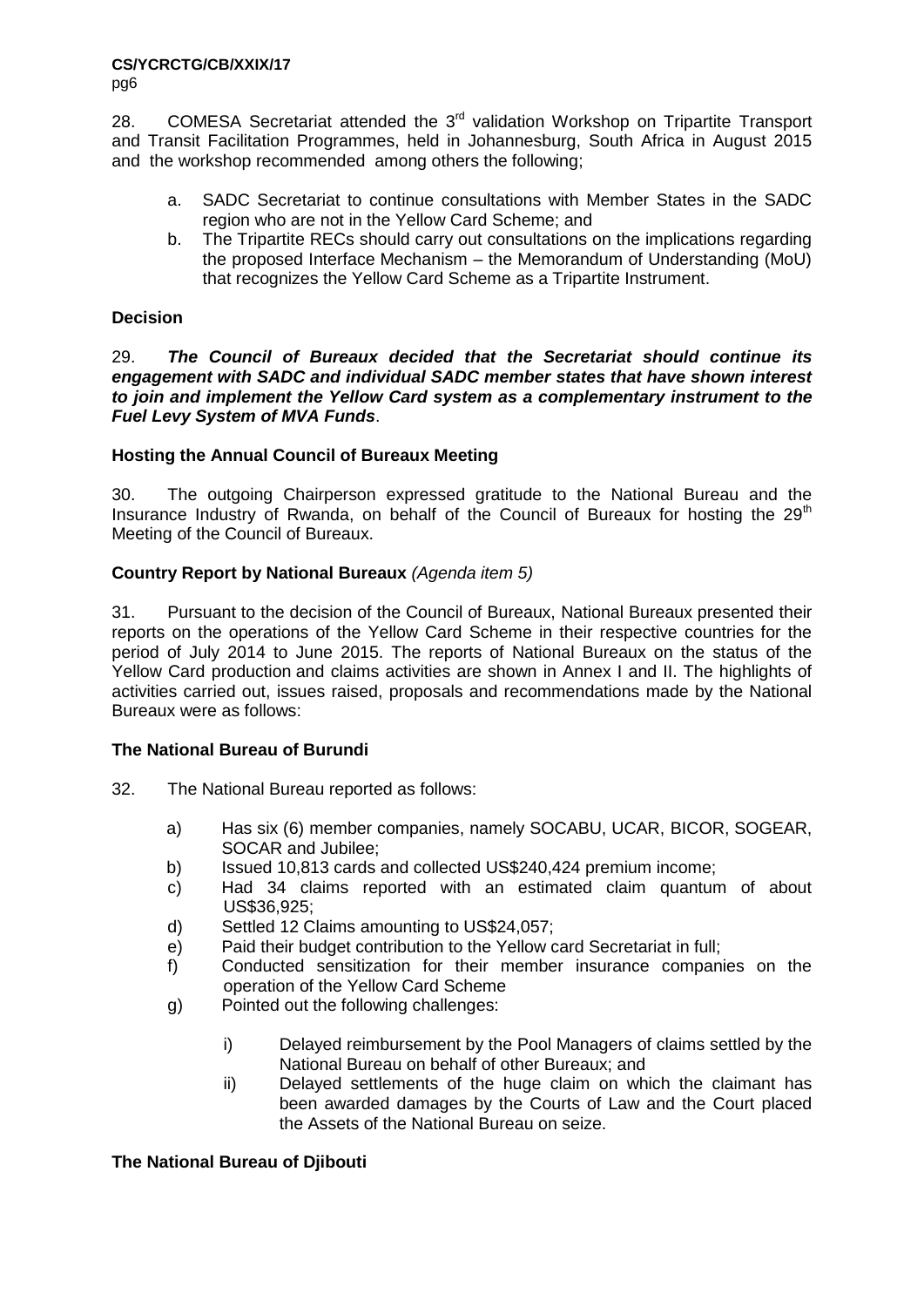- 33. The National Bureau reported as follows:
	- a) Issued 1,839 cards and collected premium income of US\$383,912;
	- b) Had 190 claims reported, 82 were settled amounting to \$326,298 and 173 claims were outstanding;
	- c) Settled their share of budget contribution to the Yellow Card Council of Bureaux;
	- e) Pointed out the following challenges:
		- i) Implementation of the proposals made by the  $3<sup>rd</sup>$  workshop of the National Coordinators on among others the following:
			- a. limiting the clearing house facility on issuing Bureaux to \$100,000; and b. Converting the claims franchise into deductible.
		- ii) Delays by the Pool in settling the large claims settled by the National Bureau.

# **The National Bureau of D R Congo**

- 34. The National Bureau reported as follows:
	- a) Has ten agency outlets in the border areas issuing Yellow Card covers namely: Kasumbalesa, Uvira, Goma, Mahagi, Butembo, Bunia, Beni, Aru, Bukavu, and Watsa;
	- b) Issued 6,737 Yellow Cards and collected a total premium income of USD421,182.62
	- c) 40 claims were reported amounting to USD168,715, 40 were settled amounting to USD384,802 whereas 2 were reported outstanding with a total reserve of USD28,500;
	- d) Organized and Conducted stakeholders' sensitization workshops during the year in Bunia,
	- e) Planning to organize and convene stakeholders' workshops in the following provinces:
		- a. Northern Province in Kivu and Goma;
		- b. Central Province in Kisangani; and
		- c. Katanga Province in Lubumbashi.

# **The National Bureau of Ethiopia**

- 35. The National Bureau reported as follows:
	- a) Issued 32,230 cards and recorded a premium income of US\$1,123,370.95;
	- b) Remitted all the premium cession for the period under review to the pool amounting to US\$319,787;
	- c) 22 claims were reported; 12 claims were settled and 10 were outstanding at various stages of claims processing;
	- d) Conducted a two days training on YC-MIS; and
	- e) Planning to organize and conduct a workshop for member Primary Insurance companies on the operation of the Yellow Card Scheme.
- 36. The National Bureau faced the following challenges:
	- a) Delayed submission of monthly premium returns by member Primary Insurance Companies;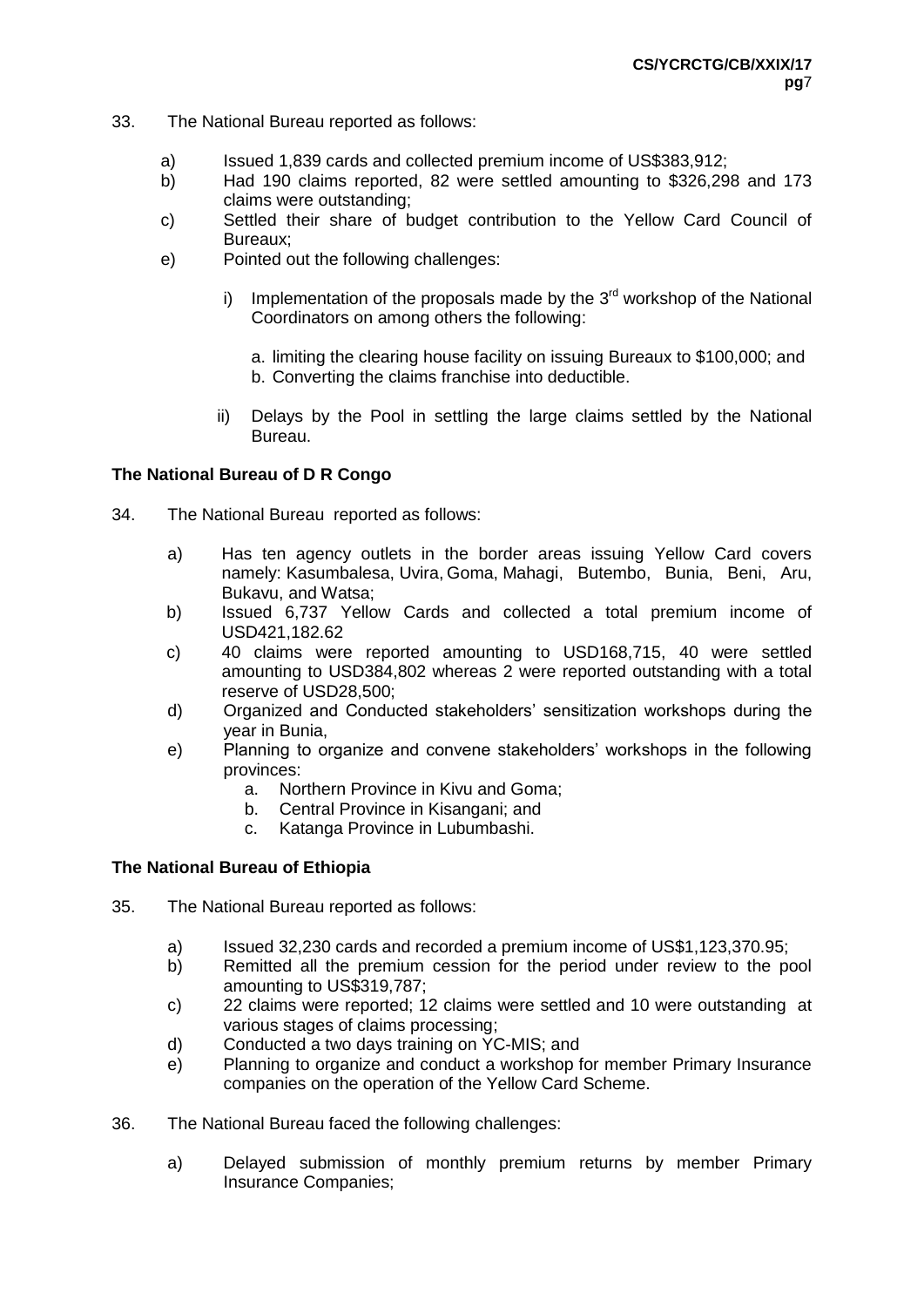- b) Reluctance by member Primary Insurance Companies to authorize claims settlement that arose from the cards they issued;
- c) Delays in effecting claims reimbursement by member primary insurance companies;
- d) Delays by member Primary Insurance Companies to pay their share of budget contribution for the Yellow Card Council of Bureaux; and
- e) Lack of clarity in some provisions of the Yellow Card Manual which leaves room for different interpretations.

37. The National Bureau of Ethiopia proposed the following measures to address the challenges faced:

- a) Member Primary Insurance companies to designate contact persons who should be dealing with the National Bureau on the Yellow Card issues and, be involved in the planning, continuous awareness building on yellow card scheme operations; and
- b) Member Primary Insurance companies to always provide details of payment being made to help in the reconciliation with the National Bureau*.*

# **The National Bureau of Eritrea**

38. The National Bureau reported that they had issued 1 Yellow Card at a premium of US\$114.6 and that no any other activities or operations were carried out during the period.

#### **The National Bureau of Kenya**

39. The National Bureau reported as follows:

- a) Has a membership of 34 insurance companies,
- b) Issued 22,930 Yellow Cards and collected a total premium income of US\$3,820,694;
- c) 15 claims were rep**o**rted with an estimated quantum of US\$190,424; 11 amounting to US\$166,840 were paid and 15 with a total estimated quantum of US\$143,530 were outstanding as at  $30<sup>th</sup>$  June 2015;
- d) Conducted reconciliation with Rwanda on claims reimbursements and about US\$134,566 was established as outstanding reimbursement to Rwanda from member Primary Insurance Companies; and
- e) Planning to conduct stakeholders' sensitization workshops before end of Year for member insurance companies, Traffic Police and Transporters; and border visits in 2016.

40. The National Bureau raised the following challenges as affecting the operations of the Scheme in their Country:

- a) Member Companies been unable to print cards at the time of issue due to misalignment when printing;
- b) Frequent changing of staff authorized to use the YC-MIS;
- c) Slow response by some National Bureaux in confirming validity of Yellow Cards;
- d) Delayed claims reimbursements by issuing National Bureaux; and
- e) Detention of visiting motors involved in traffic accidents by Ugandan law enforcement Agencies.

41. The Council of Bureaux applauded the National Bureau for the record-breaking premium income registered during the period.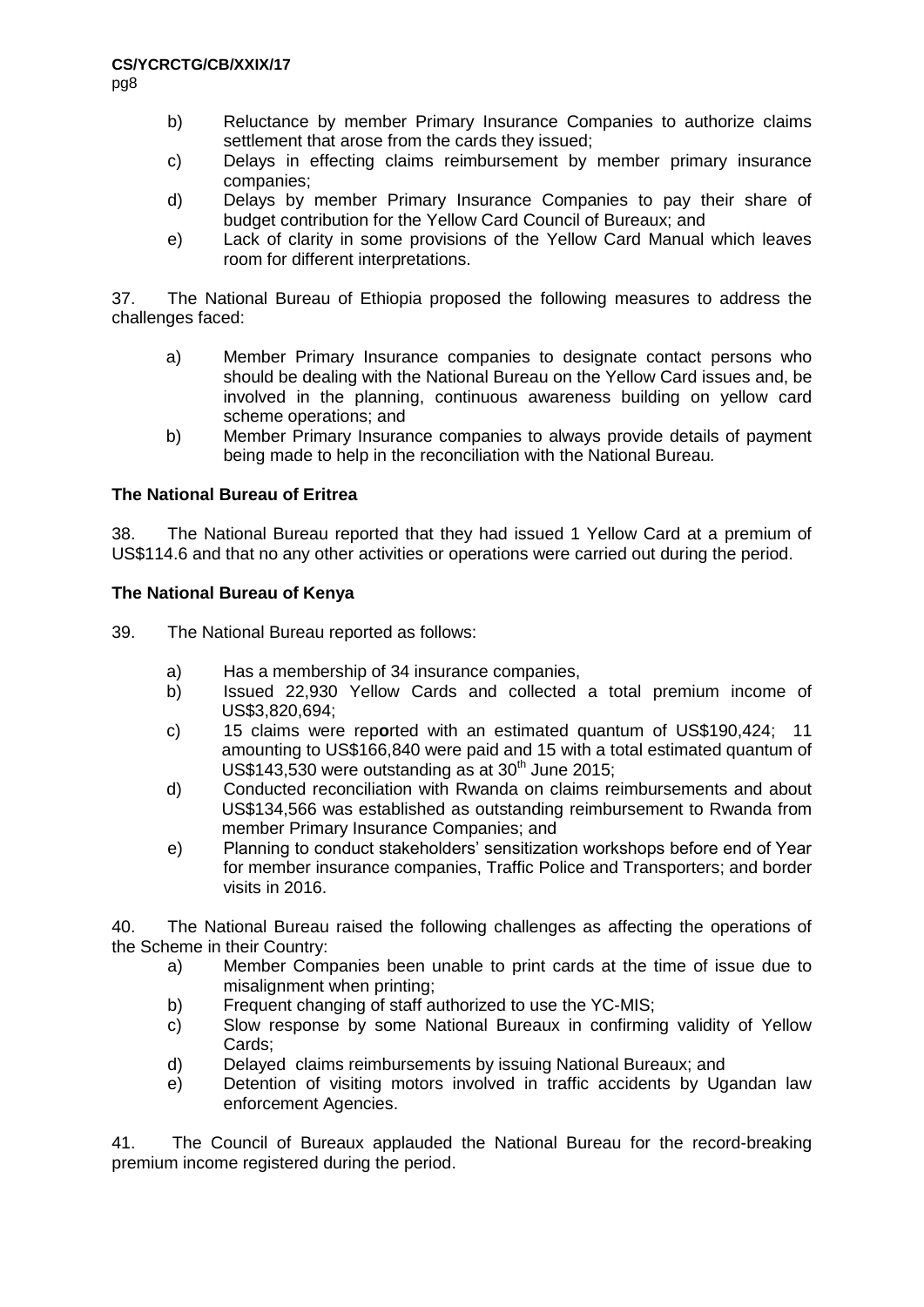#### **The National Bureau of Malawi**

- 42. The National Bureau reported as follows:
	- a) Has a membership of 7 member insurance companies;
	- b) Issued 462 cards and collected a premium income of U\$33,316;
	- c) Had 10 claims reported with an estimated quantum of US\$95,512, out of which 3 were settled amount US\$4,571 and 8 outstanding with a total reserve of about US\$90,941;
	- d) No awareness activities were conducted during the period under review but plan to conduct adverts on radios and newspapers to increase awareness and boost the sales of yellow cards;
- 43. The National Bureau reported having faced the following challenges:
	- a) Lack of awareness from the transporters and travelers going outside the country on the existence of the Yellow Card Scheme;
	- b) Non-involvement of Mozambique in the Yellow Card Scheme as most traffic flow is with Mozambique; and
	- c) Erratic internet connectivity which makes it difficult for companies to issue Yellow Cards through the YC MIS.
- 44. The National Bureau made the following proposals to address the challenges:
	- a) COMESA Secretariat should lobby with the government of Mozambique to interest them to join the COMESA Yellow Card Scheme; and
	- b) The National Bureau to aggressively embark on sensitization Programmes and requested promotional materials such as posters and stickers to use in rising awareness with National stakeholders.

# **The National Bureau of Rwanda**

- 45. The National Bureau reported as follows:
	- a) Had issued 7,535 Yellow cards and generated a premium income of US\$149,571;
	- b) Had 132 claims reported; 122 settled with a total payout of about US\$760,206 and 122 were outstanding with claim quantum estimated at US307,469 as at 30 June 2015;
	- c) No promotional activities were reported having been conducted; and
	- d) Mounted claims reconciliation missions to Kenya, Uganda and Tanzania and agreed with the concerned Bureaux outstanding Inter-Bureaux claims and on the way forward.

46. The National Bureau reported having faced the challenge of poor Internet connectivity which resulted in non-implementation of the YC-MIS.

# **The National Bureau of Sudan**

- 47. The National Bureau reported as follows:
	- a) Has a membership of 10 insurance companies;<br>b) Reported having issued 154 Cards and gene
	- b) Reported having issued 154 Cards and generated premium of US\$16,808 despite most Companies not having provided their reports of cards issued and premium generated;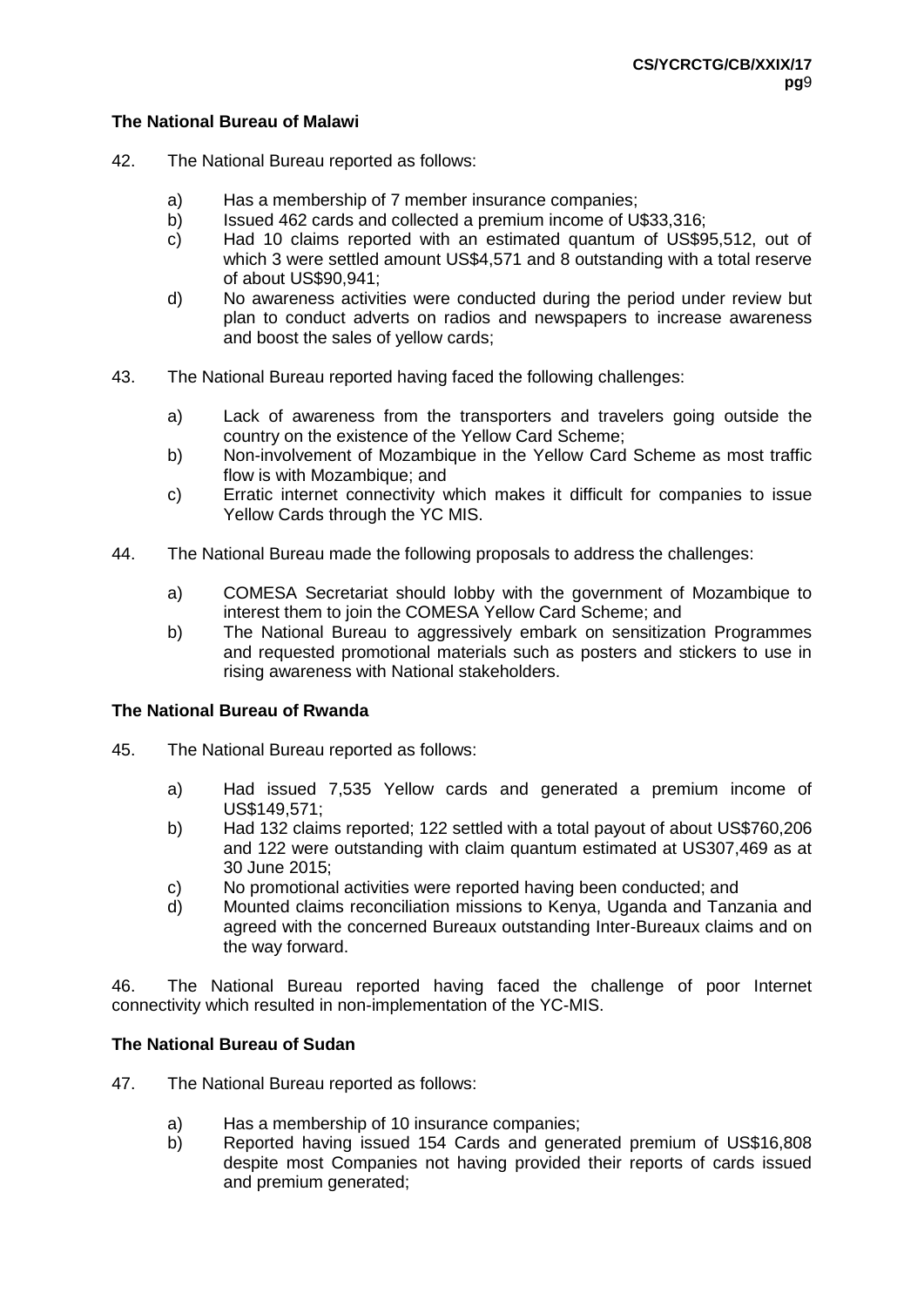pg10

- c) 5 claims were reported, 12 outstanding and 1 settled;
- d) No promotion activities conducted during the period under review;
- e) Intend to organize workshop / seminars on the operation of the Yellow Card Scheme for member insurance companies to raise awareness, discuss on the need to payment budget contributions;
- f) Reported the following challenges faced:
	- i. No member Insurance Company use the YC-MIS;
	- ii. Bad internet connectivity; and
	- iii. Lack of new computers for the COMESA operations.

# **The National Bureau of Tanzania**

- 48. The National Bureau reported as follows:
	- a) Has a membership of 21 insurance companies; issued 25,202 Yellow cards and collected a total premium income of US\$1,458,632.83;
	- b) Had 20 claim reported in the period under review of which 8 were settled;
	- c) Did not conduct any promotional activities during the Year under review;
	- d) Concerned with delays in Inter-Bureaux claims reimbursement;
	- e) Plan to address the issue of fake Yellow Cards by working together with the National Bureau of Zambia and establish service centers at busy border posts; and
	- f) Has written to the police command requesting for assistance in the operation of cracking down identified business people involved in Yellow Card forgery.

# **The National Bureau of Uganda**

- 49. The National Bureau reported as follows:
	- a) Has a membership of 21 member insurance companies;
	- b) Issued 12,960 Yellow Cards and collected a premium income of US\$ 1,070,064;
	- c) Had 80 claims reported; 50 settled and 104 claims were outstanding;
	- d) Activities conducted were as follows:
		- iv. Participated in the stakeholders awareness workshops with Ministry of Trade for the central and Northern regions;
		- v. Held a key Stakeholders' meeting for Coordinating Ministry, Regulatory Authority, Directorate of Traffic and Road Safety to address the challenge of vehicle detention in Uganda after accidents; and
		- vi. Held a Meeting with Primary Insurance companies to communicate decisions of the 28<sup>th</sup> Council of Bureau meeting.
- 50. Reported of the following challenges faced:
	- a) Late submission of returns and payment of Pool Share by Some Primary insurance companies;
	- b) Delays by member Insurance Companies to effect reimbursement on claims settled on their behalf;
	- c) Lack of knowledge on the claims procedure by accident victims;
	- d) Lack of use of the YC-MIS by some member Primary Insurance Companies;
	- e) High claim awards by the Courts;
	- f) Delayed claims reimbursements for claims handled by the National Bureau of Uganda, currently the total outstanding reimbursement stands at \$577,294; and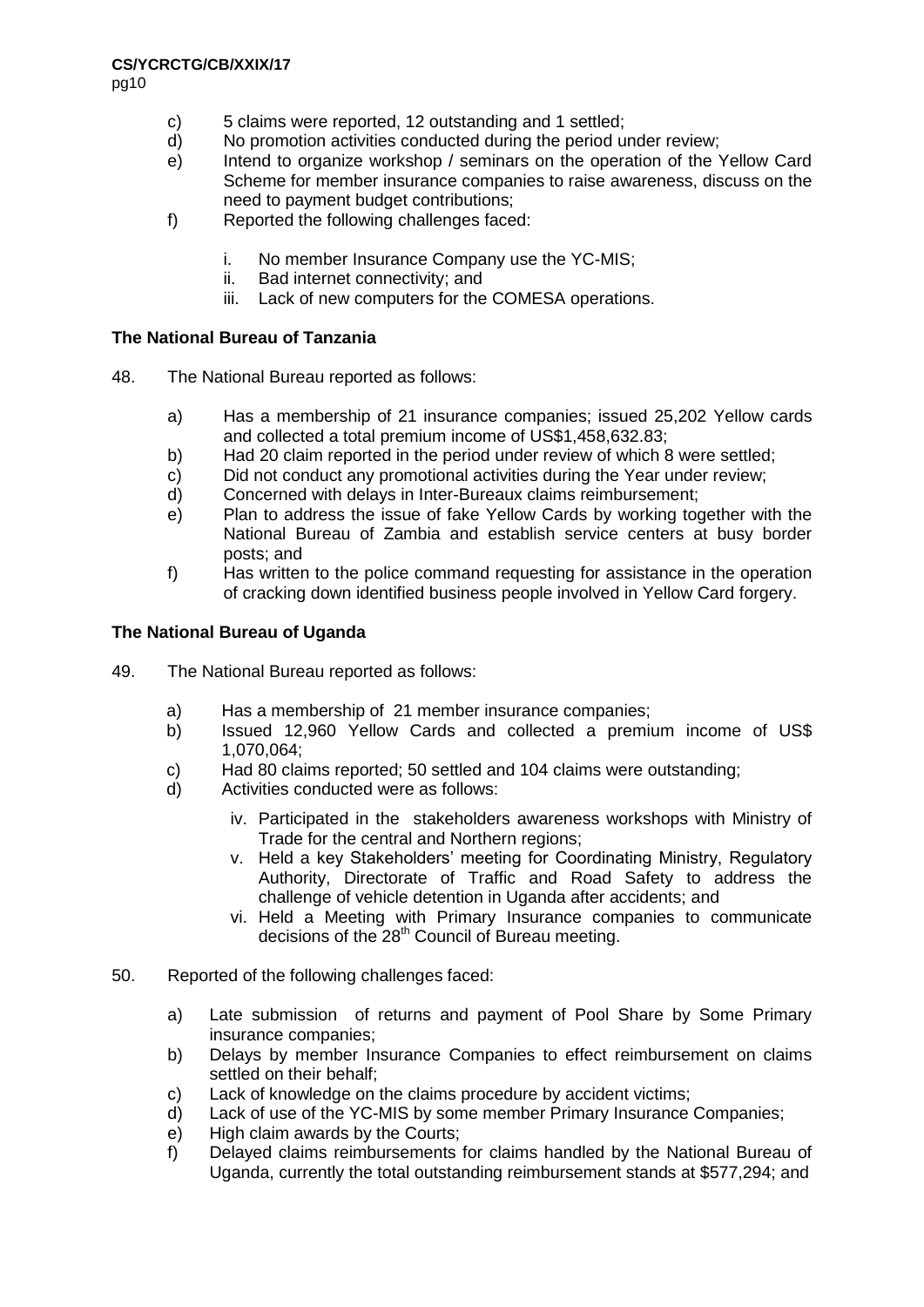- g) Had some Yellow Card forgery identified during the process of verification.
- 51. The National Bureau made the following proposals on the way forward:
	- i. Continue with **s**ensitization workshops for stakeholders;
	- ii. Continue engaging Primary companies on pool share settlement, reimbursement of claims handled on their behalf and use of YC-MIS;
	- iii. Continue working closely with coordinating Ministry;
	- iv. Engage Pool and other National Bureaux on claim reimbursements; and
	- v. Continue engaging other National Bureaux on submission of claim supporting documents.

#### **The National Bureau of Zambia**

- 52. The National Bureau reported as follows:
	- a) Has a membership of 18 Insurance companies;
	- b) Issued 24,893 Yellow cards and collected a premium income of US\$725,678.86
	- c) Had 44 claims reported; 13 settled and 26 were outstanding;
	- d) Did not carry out any stakeholders' sensitization activities;
- 53. The National Bureau reported the following challenges;
	- a) Lack of promotional material i.e. calendars, diaries, stickers etc.;
	- b) Lack of media adverts on the operation of the Yellow Card to increase awareness;
	- c) Late submission of returns by some of member Primary Insurance Companies;
	- d) Fake Yellow Cards originating from Tanzania; and
	- e) Non-responsiveness by the National Bureau of Tanzanian on issues of Yellow Card confirmations.

#### **The National Bureau of Zimbabwe**

- 54. The National Bureau reported as follows:
	- a) Have 21 member insurers who transact motor insurance business;
	- b) Issued 11,592 Yellow Cards and collected premium of USD1,029,892;
	- c) 1 claim was settled amounting to US\$3,000 and 6 claims were outstanding with a reserve amount of US\$48,000;
	- d) Organized and conducted a stakeholders' workshop for transporters and plans to mount a mission to Zambia for claims reconciliation in November 2015;
	- e) Submitted monthly returns and up to date with premium cession to the Pool and paid in full their share of budget contribution to the Yellow Card Council of Bureaux;
- 55. Reported having faced the following challenges:
	- a) We need to resource our IT department to enable us to manage the new Yellow Card system; and
	- b) Obtaining information on claims being handled by other Bureaux on our behalf.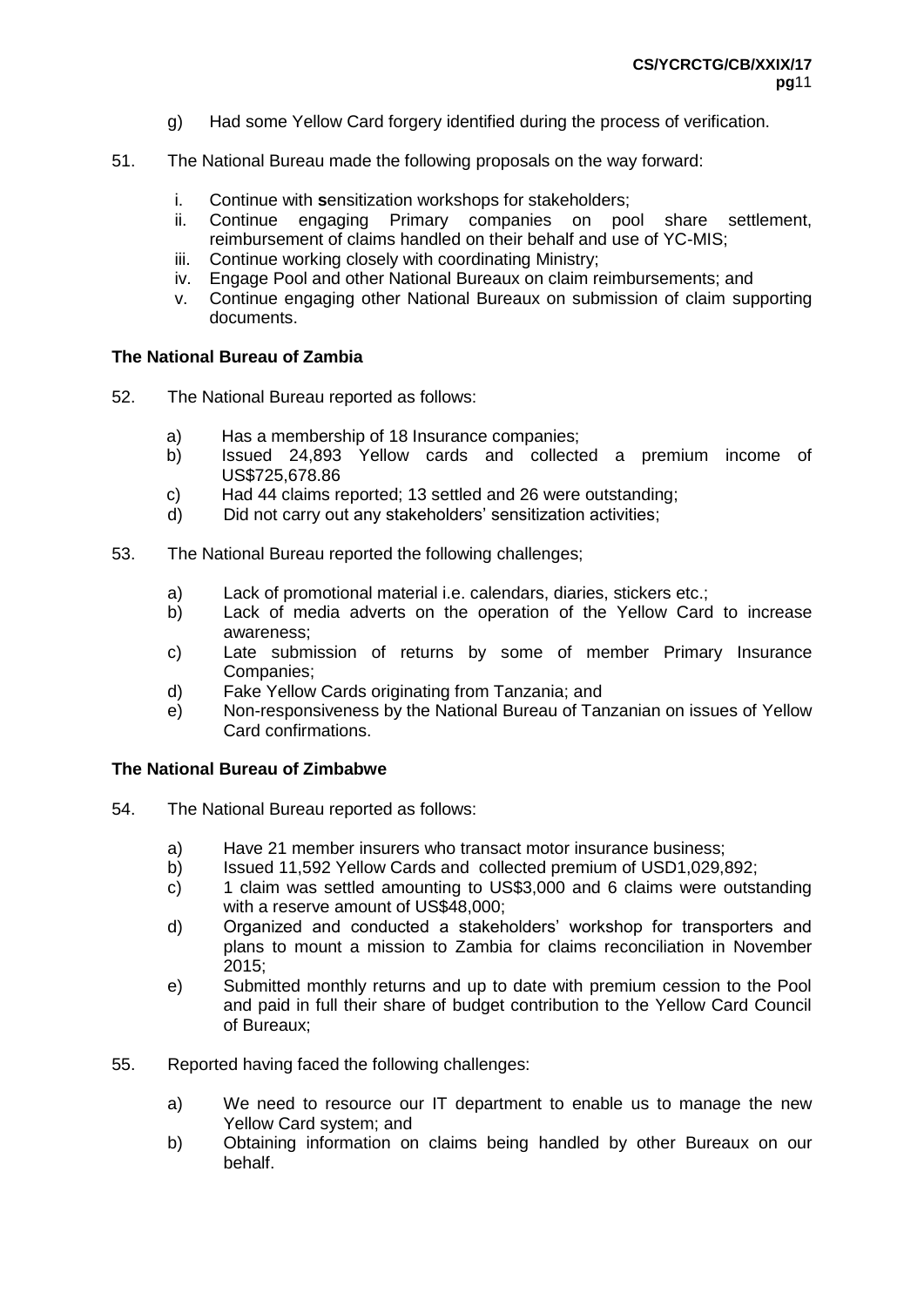#### **Reports of the Thirty-Eight and Thirty-Ninth Meetings of the Technical Management Committee (TMC) on the Yellow Card Reinsurance Pool** *(Agenda items 6 & 7)*

56. The COMESA Secretariat presented document no. CS/YCRCTG/CB/XXIX/6 and CS/YCRCTG/CB/XXIX/7- Reports for the 38<sup>th</sup> and 39<sup>th</sup> Meetings of the Technical Management Committee (TMC) of the Yellow Card Reinsurance Pool. The Meeting was informed that the 38<sup>th</sup> and 39<sup>th</sup> Meetings of the TMC were held from 9<sup>th</sup> to 10<sup>th</sup> April, 2015 and from  $3^{rd}$  to  $4^{th}$  September 2015 in Bulawayo, Zimbabwe and Addis Ababa, Ethiopia respectively. The Secretariat highlighted the progress made on the operations of the Reinsurance Pool and various activities carried out in accordance with the decisions of the Council of Bureaux as follows:

# **Capacity Subscription**

57. The Council of Bureaux noted that there was no change in the status of payment of Capacity Subscription by the National Bureaux of Malawi and Sudan.

58. The Council of Bureaux further noted that the Secretariat had engaged the National Bureau of Malawi during the 3rd Workshop for the National Coordinators held in Arusha, Tanzania in June, 2015, on the issue of payment of capacity subscription and budget contributions. During the discussion it was observed that;

- i. Most traffic flow from Malawi was with Mozambique and that Yellow Card was not recognized in Mozambique ; and
- ii. Since Mozambique was not a member of COMESA, the National Bureau of Malawi through its Government should engage them and the Secretariat provide technical support to interest Mozambique to join the Yellow Card Scheme.

# *Decisions*

59. *The Council of Bureaux endorsed the following 38th and 39th Meetings of the TMC recommendations:*

- *a) The Secretariat should Continue its engagement with the National Bureaux of Sudan and Malawi and report the progress to the next meeting of the Council of Bureaux; and*
- *b) The National Bureau of Malawi through its Government should engage Mozambique to join the Yellow Card scheme and that the Secretariat should provide technical support to facilitate the engagement and interest Mozambique to join the Yellow Card scheme.*

# **Claims Issues**

60. The Council of Bureaux noted that a meeting was held in March 2015 in Nairobi, Kenya at Zep-Re Offices between the National Bureaux of Tanzania, Rwanda, Pool Managers and the Secretariat to discuss and resolve outstanding claims reimbursement issues.

61. The Council of Bureaux also noted the concern raised by the  $39<sup>th</sup>$  Meeting of the TMC on the limited progress made in effecting reimbursement of Inter-Bureaux claims due non submission of claims supporting documents.

# *Decisions*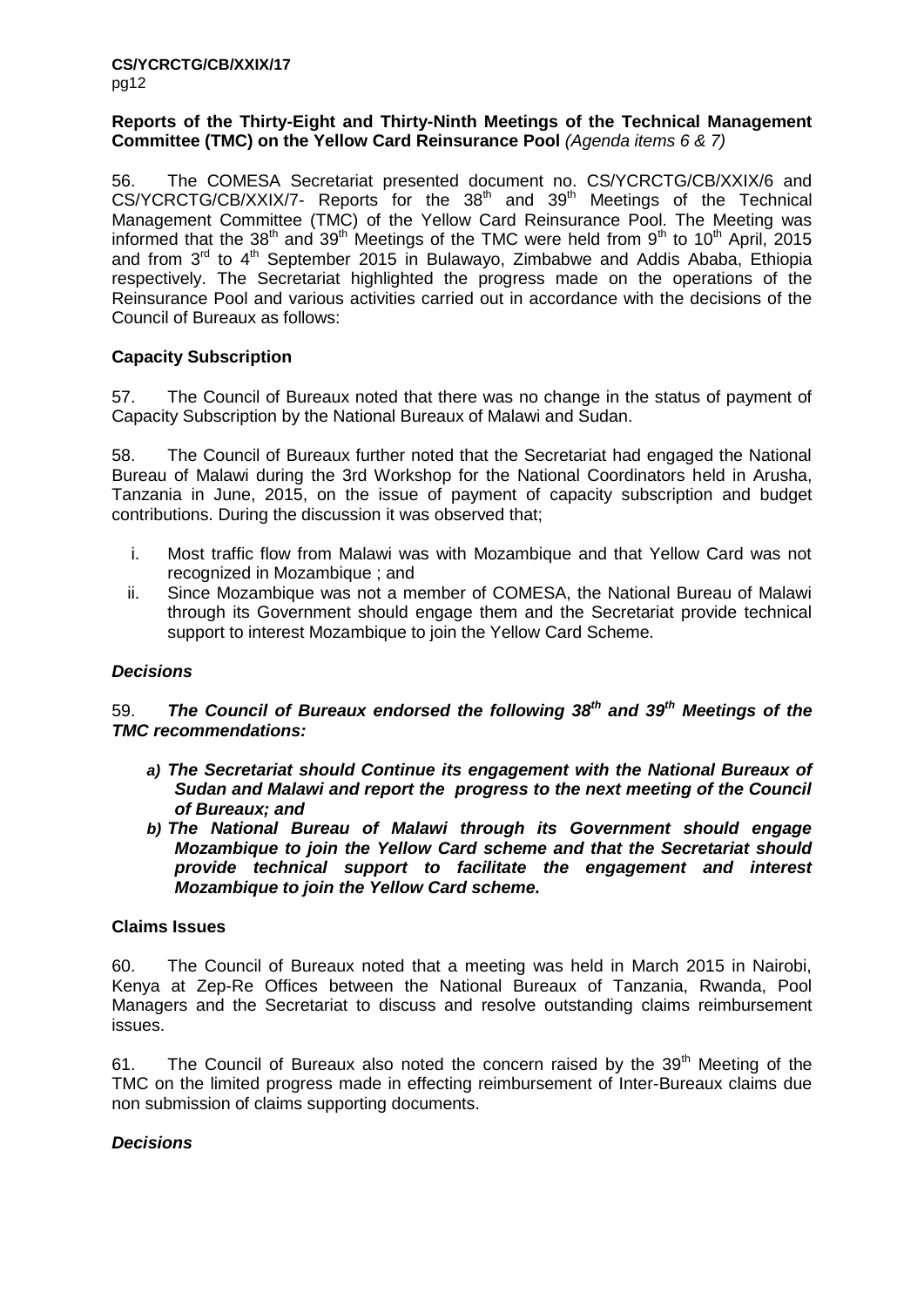62. *To address the delays in claims reimbursement and enhance efficiency, the Council of Bureaux endorsed the following recommendations of the 38th and 39th Meeting of the TMC:*

- *a) Issuing Bureaux should always indicate in their letters to Handling Bureaux the specific missing claim supporting documents that are required;*
- *b) As stipulated in the operations manual, all communications between the Handling and Issuing Bureau shall be made in the language (French or English) of the addressee;*
- *c) National Bureaux should adhere to the decisions of the Council of Bureaux on claims issue resolving procedures and refrain from taking unilateral action;*
- *d) Handling Bureaux should send claims supporting documents to issuing Bureaux, with a copy to the Pool Managers, to avoid further delays in the reimbursement of claims; and*
- *e) National Bureaux of Tanzania, Zambia and Zimbabwe should reimburse DR Congo any outstanding Inter-Bureaux claims settled on their behalf at the earliest possible time.*

63. The Council of Bureaux further noted the slow progress on the DR Congo vs. Kenya, ARU Claim which happened in ARU, DR Congo, on  $5<sup>th</sup>$  September, 2014. The Council of Bureaux further noted that DR Congo was not in a position to pay the claim due to limited financial resources as some National Bureaux had not reimbursed them for claims paid on their behalf. The meeting also noted the recommendation of the 39<sup>th</sup> Meeting of TMC that National Bureaux should adhere to the proper damage assessment and claim handling procedures to avoid exaggerated claims.

64. The Council of Bureaux also noted that the Secretariat mounted a mission to Kasumbalesa in July, 2015 to assist the National Bureau of DR Congo to resolve claims and other outstanding issues.

# *Decisions*

65. *The Council of Bureaux endorsed the following 39th Meeting of the TMC recommendations that the National Bureau of DR Congo should:*

- *a) Notify the Reinsurance Pool all claims lodged at the earliest possible time; and*
- *b) Collect the necessary claim supporting documents and process the Claim in accordance with the operations manual.*

66. Regarding reimbursement of Inter-Bureaux claims between the National Bureaux of Rwanda, Burundi, Uganda, Tanzania and Kenya, the Council of Bureaux noted that progress made was limited.

# *Decisions*

67. *The Council of Bureaux endorsed the following 39th Meeting of the TMC recommendations:*

- *a) The National Bureaux of Burundi, DR Congo, Kenya, Uganda, and Tanzania should reimburse claims for which they had received full supporting documents;*
- *b) The National Bureau of Rwanda should review and update their list of outstanding inter-bureaux claims and send it to the concerned National Bureaux for their reimbursements and also acknowledge any outstanding claims reimbursements they owe other National Bureaux; and*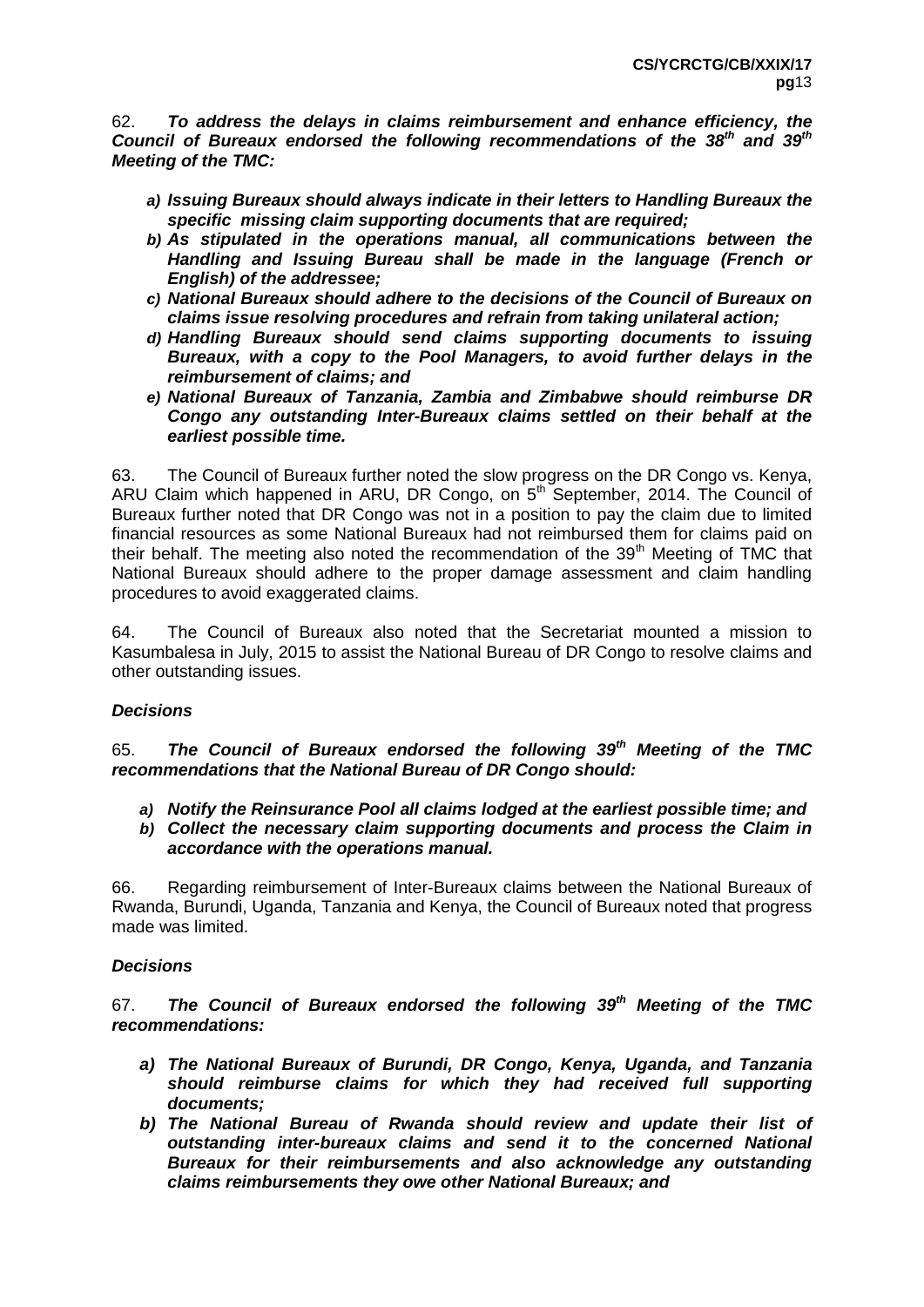#### *c) National Bureaux should hold Side-Meetings during the Council of Bureaux meeting to discuss and resolve claims and other issues.*

#### **The Issue of Yellow Card Forgery originating from Tanzania**

68. Regarding the issue of fake Yellow Cards originating from Tanzania, the Council of Bureaux noted that the progress made was limited.

#### *Decisions*

69. *The Council of Bureaux endorsed the following 38th and 39th TMC Meetings recommendations that the National Bureau of Tanzania take the following measures:* 

- *a) Create Yellow Card service centers in all the busy border posts; and*
- *b) Carry out random fake Yellow Card inspections at Nakonde/Tunduma border post jointly with the National Bureau of Zambia*

#### **Printing and delivery of additional Yellow Card books**

70. The Council of Bureaux noted the proposal made by the Printer to increase the cost of printing per book from US\$7 to US\$9 on additional orders below the agreed minimum order limit of 100 books.

# *Decision*

#### 71. *The Council of Bureaux endorsed the 38th Meeting of the TMC recommendation that National Bureaux should adhere and make orders for Yellow Card books accordingly to the contract minimum limit of not less than 100 books for any given order.*

#### **Renewal of the Reinsurance Pool Management Agreement**

72. The Council of Bureaux noted that the  $39<sup>th</sup>$  TMC having considered the satisfactory performance of the Pool Managers over the years in registering marked growth in gross premium income, reserve funds and total assets of the Reinsurance Pool; recommended for the renewal of the Reinsurance Management Agreement for a further period of three years with effect from 1<sup>st</sup> July 2015 on existing terms and conditions.

# *Decisions*

#### 73. *The Council of Bureaux endorsed the following 39th Meeting of the TMC recommendations and;*

- *a) Renewed the Management Agreement with ZEP–RE as Managers of the Reinsurance Pool of the Yellow Card Scheme for a further period of three year from expiry; 1st July 2015 on existing terms and conditions;*
- *b) Advised that the Management Agreement should be on performance based contract and that the Pool Managers should submit their Annual Work Plan to the meeting of the TMC which would be convened during the first half of the year; and*
- *c) Advised the Secretariat to issue an official letter on the renewal of the Management Agreement to the Pool Managers.*

**Renewal of the printing agreement**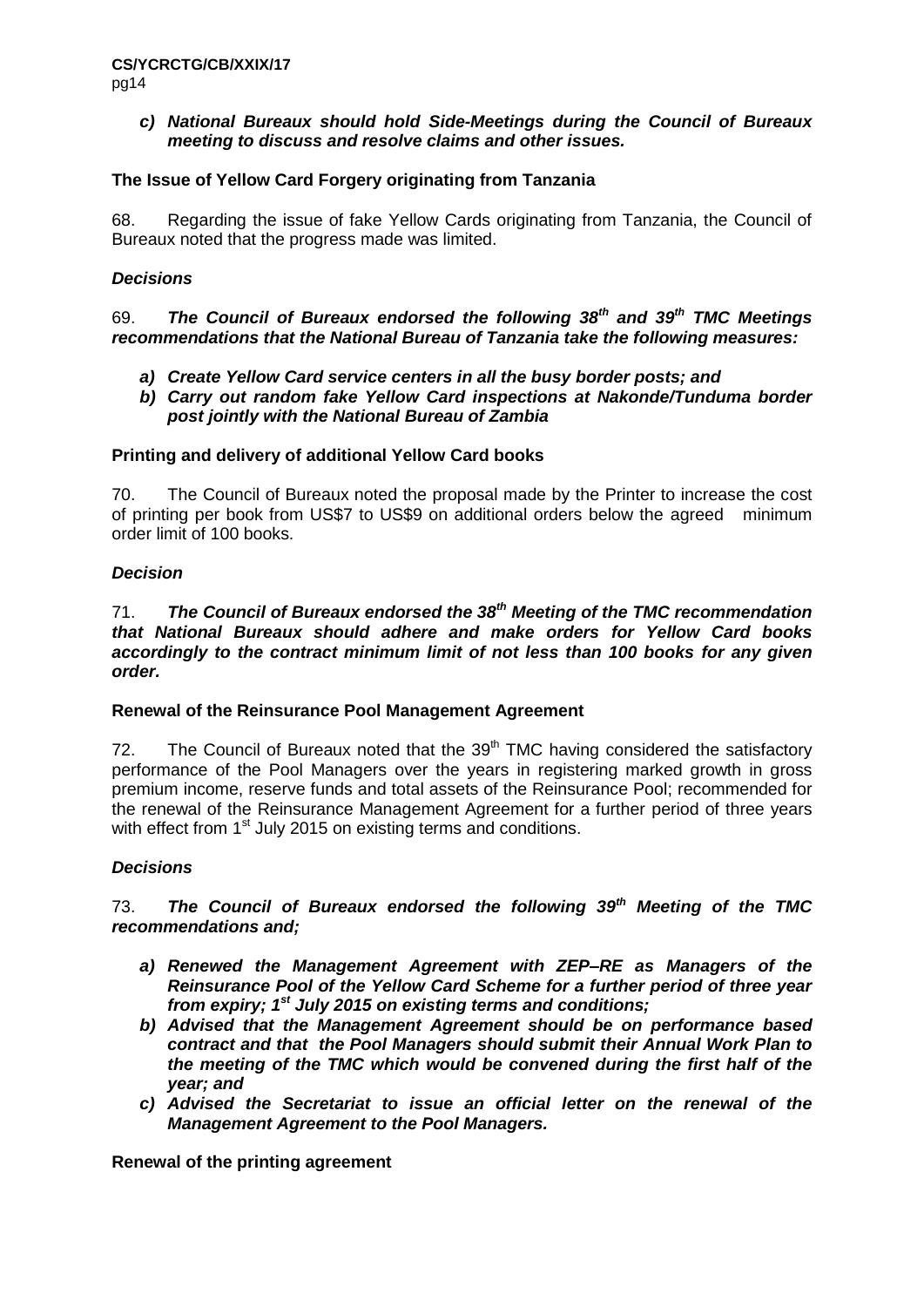74. The Council of Bureaux noted that the  $39<sup>th</sup>$  TMC having considered the satisfactory performance of the Printers, Taws Security Printers of Kenya during the last three years, recommended that the printing agreement be renewed for a further period of three years on existing terms and conditions from expiry.

# *Decision*

75. *The Council of Bureaux endorsed the 39th Meeting of the TMC recommendations and renewed the Printing Agreement with Taws Security Printers for a further period of three years from 1st January 2016 on existing terms and conditions.* 

**Progress report of the Pool Managers on the operations of the Yellow Card Reinsurance Pool** 

76. The Council of Bureaux noted the highlights of the report of the Pool Managers on the operations of the Yellow Card Reinsurance Pool, particularly on Premium returns, Inter-Bureaux claims and Excess of Loss Premiums due from members as at 31st July 2014.

77. The Council of Bureaux further noted the concern expressed by the TMC on the late submission and remittances of Pool returns by National Bureaux.

# *Decisions*

78. *The Council of Bureaux endorsed the 39th Meeting of the TMC recommendations that National Bureaux should take measures on primary Insurance companies who fail to submit their returns and settle remittance on time, as provided in the operations manual.*

# **Proposed Investment options for the Pool Funds**

79. The Council of Bureaux noted the proposed investment options which require the services of specialists such as Property Managers, Fund Managers and Investment Bank and others and on payment of professional fees.

# *Decisions*

80. *The Council of Bureaux endorsed the following 38th Meeting of the TMC recommendations that the Pool should expands its investment options to include the following:*

- *a) Investment in Sovereign Bonds of Governments of COMESA and wider African Region;*
- *b) Investment in Real Estate within COMESA Region subject to a limit of 20% of Pool's total Investments; and*
- *c) Investment in Equities of listed companies in the region.*

# **Revised draft Dividend Policy for earned Pool Funds' profits**

81. The Council of Bureaux noted that the 38<sup>th</sup> Meeting of the TMC had advised that the recommended criterion for allocation of dividend be further discussed. The Council of Bureaux, after some discussion nominated the National Bureaux of Djibouti, Ethiopia, Uganda and Tanzania, the Pool Managers and the Secretariat to review the recommended criterion taking into account the views and comments made during the deliberations on the issue and present their proposal for consideration and adoptions.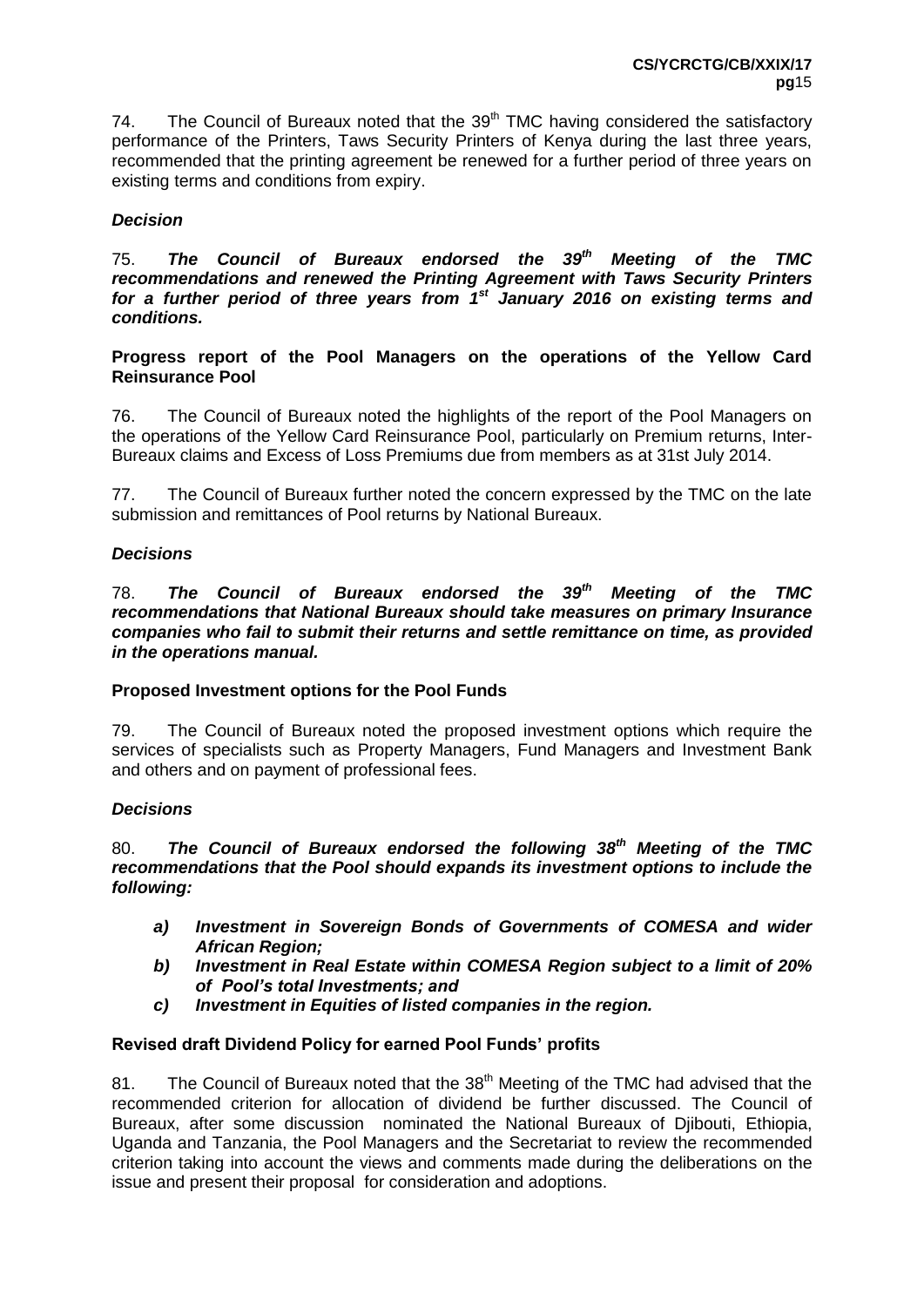- 82. The nominated team in its deliberations, observed the following:
	- a) recognized that both, aspects of the premium contributions and premium settlements were important factors in the profitability of the Pool;
	- b) that the premium contribution should carry more weight than premium settled;
	- c) recognize the direct relationship between Premium collected by the Issuing Bureaux and claims handled on behalf of the Issuing Bureau; and
	- d) Claims in Yellow Card scheme are influenced by many factors related or associated to the driver, the vehicle, law governing the third party motor insurance, clams handling practices and hence the 35% allocated for claims paid should be shared by both handling Bureaux and issuing Bureaux, with more weight for the handling Bureaux.

83. Taking into account the above observations, the team submitted its recommendation to the Meeting**.**

#### *Decisions*

#### 84. *The Council of Bureaux having considered the recommendations, adopted the following criterion:*

- *a) 40% on the basis of Premium contributed to the Pool by each member in that particular year;*
- *b) 25% on the basis of Premium settled by each member in that particular year;*
- *c) 20% on the basis of claims paid during that particular year by the handling National Bureaux; and*
- *d) 15% on the basis of claims paid during that particularly year on behalf of the issuing Bureau.*
- 85. *The Council of Bureaux further decided that:*
	- *a) The dividend policy starting with a 10% and growing it gradually to 15% would be prudent;*
	- *b) Dividend to be applied towards over-due amounts for National Bureaux owing the Pool;*
	- *c) The amount of dividends to be paid in any given year be adopted by the Council of Bureaux on the recommendation of the TMC; and*
	- *d) The funds to be used in paying dividends in any given year should*  emanate from free cash flows i.e. cash from the normal operating *transactions.)*

# **Report on the 3rd Workshop of the National Coordinators of the Yellow Card Scheme**

86. The Council of Bureaux noted the Report of the  $3<sup>rd</sup>$  Workshop for the National Coordinators of the Yellow Card Scheme to review the Yellow Card Instruments, which was held from 24-26 June, 2015 in Arusha, Tanzania. The Council of Bureaux also noted the recommendations made on the administration and operations of the Yellow Card Scheme as follows:

a) The empowerment of the Technical Management Committee (TMC) to oversee the overall administrative and operational matters of the Yellow Card Scheme in the COMESA Region;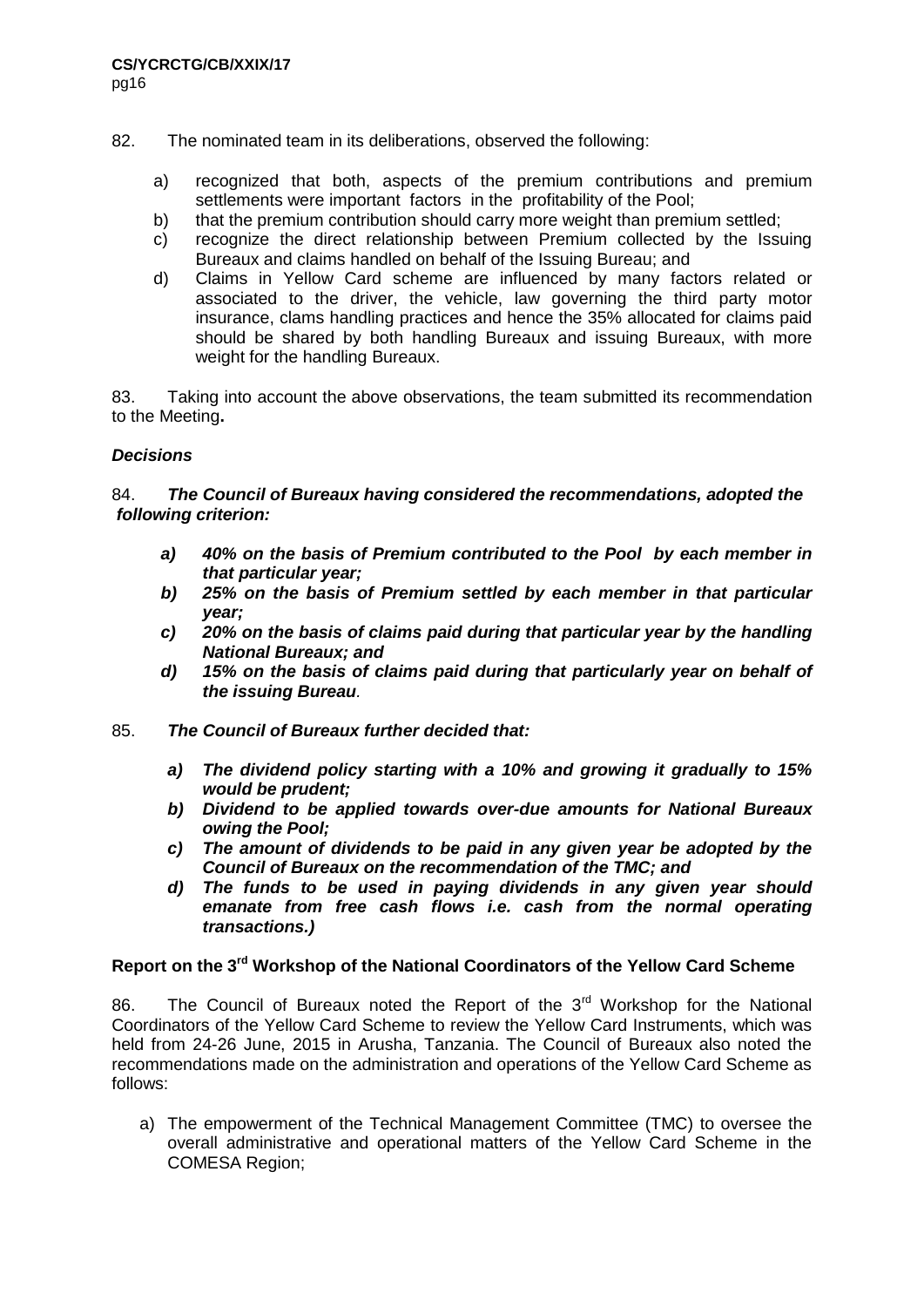- b) The Clearing House Facility be limited to US\$100,000 per issuing Bureau on Inter-Bureaux Claims (Claims below \$15,000);
- c) Increase on Premium Cession payable to the Pool from 30% to 40%; and
- d) Change the \$15,000 Claim franchise to deductible.

#### *Decisions*

87. *The Council of Bureaux adopted the 39th Meeting of the TMC recommendations submitted by the 3rd Workshop for the National Coordinators as contained in document no. CS/YCRCTG/YCC/III/11, Annex II, with the exception of the following recommendations (a) on limiting the amount of the Clearing House Facility to US\$100,000 (b) to increase the Pool Cession from 30% to 40% and (c) to change the \$15,000 franchise to deductible.*

88. *The Council of Bureaux further decided that the recommendations which were not adopted, namely; (a) on limiting the amount of the Clearing House Facility to US\$100,000, (b) to increase the Pool Cession from 30% to 40% and (c) to change the \$15,000 franchise to deductible be considered by the Management Committee (MC) on submission by the Pool Managers a report with statistical evidence to justify the proposed changes.*

89. *The Council of Bureaux further agreed that recommendation that would be made by the Management Committee on the issue in Paragraph 88 above should be submitted to the 30thMeeting of the Council of Bureaux for consideration and adoption* 

**Progress report on the implementation of the Yellow Card Information System (YC-MIS)** 

90. The Council of Bureaux noted the progress made on the implementation of the enhanced YC-MIS and the activities carried out which included among others hosting enhancing the security of the YC-MIS on a dedicated server, configuration of Secure Site SSL Certificate and pilot testing of the enhanced YC-MIS in some selected National Bureaux, namely; Uganda, Tanzania, Zimbabwe and Zambia.

# *Decisions*

91. *The Council of Bureaux endorsed the following 38th Meeting of the TMC recommendations that:*

- *a) Approved the budget of \$8,977.44 for hosting of the YC-MIS on a cloud dedicated server with SSL Certificate; and the amount approved should be paid from the Yellow Card Reinsurance Pool Account and the Pool Managers should transfer the fund to the COMESA Secretariat Council of Bureaux account by 30th May 2015;*
- *b) The Secretariat should submit a proposal on a computer generated Yellow Card to the TMC meeting for consideration and recommendation for adoption by the Council of Bureaux;*
- *c) The Ssecretariat should develop the prototype of integration of YC-MIS with other trade facilitation systems such as CVTFS and RCTG-MIS and present it to next Council of Bureau for consideration and adoption; and*
- *d) The YC–MIS be hosted at the Server of the National Bureaux in order to enhance its availability and speed.*

**Supplementary budget for the YC-MIS IT Expert and Short Term Administrative Assistant**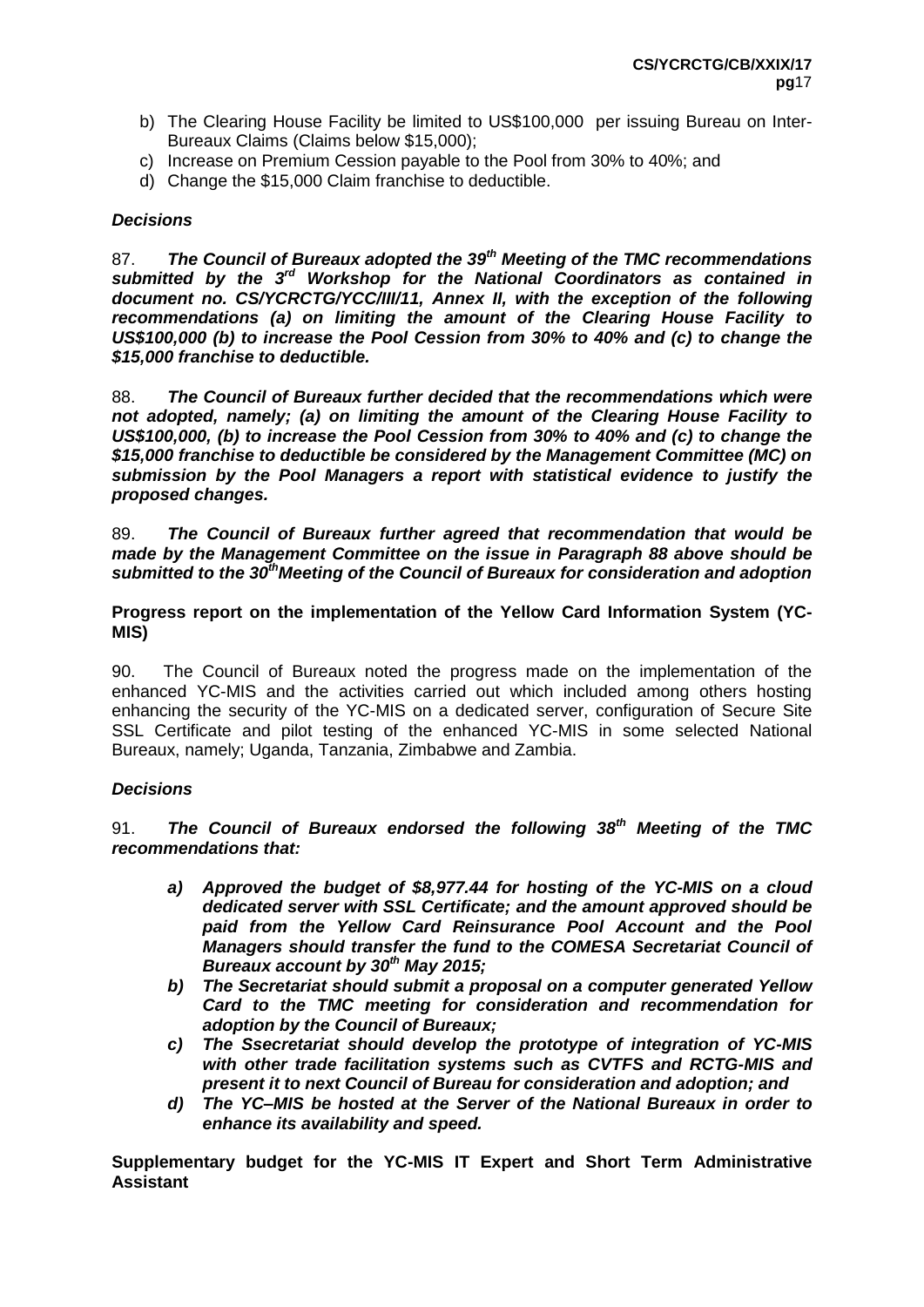# *Decisions*

92. *The Council of Bureaux endorsed the following 38th Meeting of the TMC recommendations on supplementary budget requested for the YC-MIS Expert and short Term Administration Assistant as follows:*

- *a) The YC Reinsurance Pool should continue with the funding and cover the additional funding of US\$82,000 required;*
- *b) The Secretariat should renew the contract of the IT Expert for the YC-MIS, Namely: Mr. Musa Tondolo for a period of one Year effective from 1 st July, 2015 to 30th June, 2016 on expiry terms and conditions; and*
- *c) The Secretariat should issue the contract of the Mrs. Kaela Lydia Mambwe, for initial period of three months with an extension for further period of nine months subject to satisfactory performance; and*
- *d) the post of IT Expert (P3) should be a regular post and the Terms of reference and budget for the post should be submitted to the Meeting of Council of Bureaux for consideration and adoption*

#### **Draft Terms of Reference for the Recruitment of an IT Expert (P3) for the Yellow Card & Regional Customs Transit Guarantee Schemes**

93. The Council of Bureaux noted the Drafted Terms of Reference for the Recruitment of an IT Expert (P3) for the Yellow Card and Regional Customs Transit Guarantee Schemes (YC-RCTG), considered by the 39<sup>th</sup> Meeting of the TMC pursuant to the recommendation of the  $38<sup>th</sup> TMC$ .

# *Decisions*

#### 94. *The Council of Bureaux adopted the drafted Terms of Reference, Annex III and proposed budget for the recruitment of an IT Expert for the YC-MIS and RCTG MIS. The Council of Bureaux endorsed the following recommendations of the 39th Meeting of the TMC:*

- *a) The Secretariat should process the recruitment of IT Expert, by advertising the post in all the member states through the National Bureaux; and*
- *b) Each National Bureau to submit list of applicants for the post to the Secretariat for evaluation and selection process.*

# **Election of TMC members** (*Agenda Item 8)*

95. The Secretariat presented document No CS/YCRCTG/CB/XXIX/6: Election of TMC members. In doing so, the Secretariat recalled the provision of Article 7 of the Constitution of the Reinsurance Pool on the establishment of the TMC. It was further recalled that the 19<sup>th</sup> Meeting of the Council of Bureaux held from 29-31 August, 2005, in Harare, Zimbabwe had made amendments on the number, term of period and sitting allowance of the Technical Management Committee (TMC).

96. The Meeting was informed that the tenure of the current TMC members which were elected during the 27<sup>th</sup> Council of Bureaux held in Addis Ababa, Ethiopia in 2013 had come to an end and that new members should be elected.

# *Decision*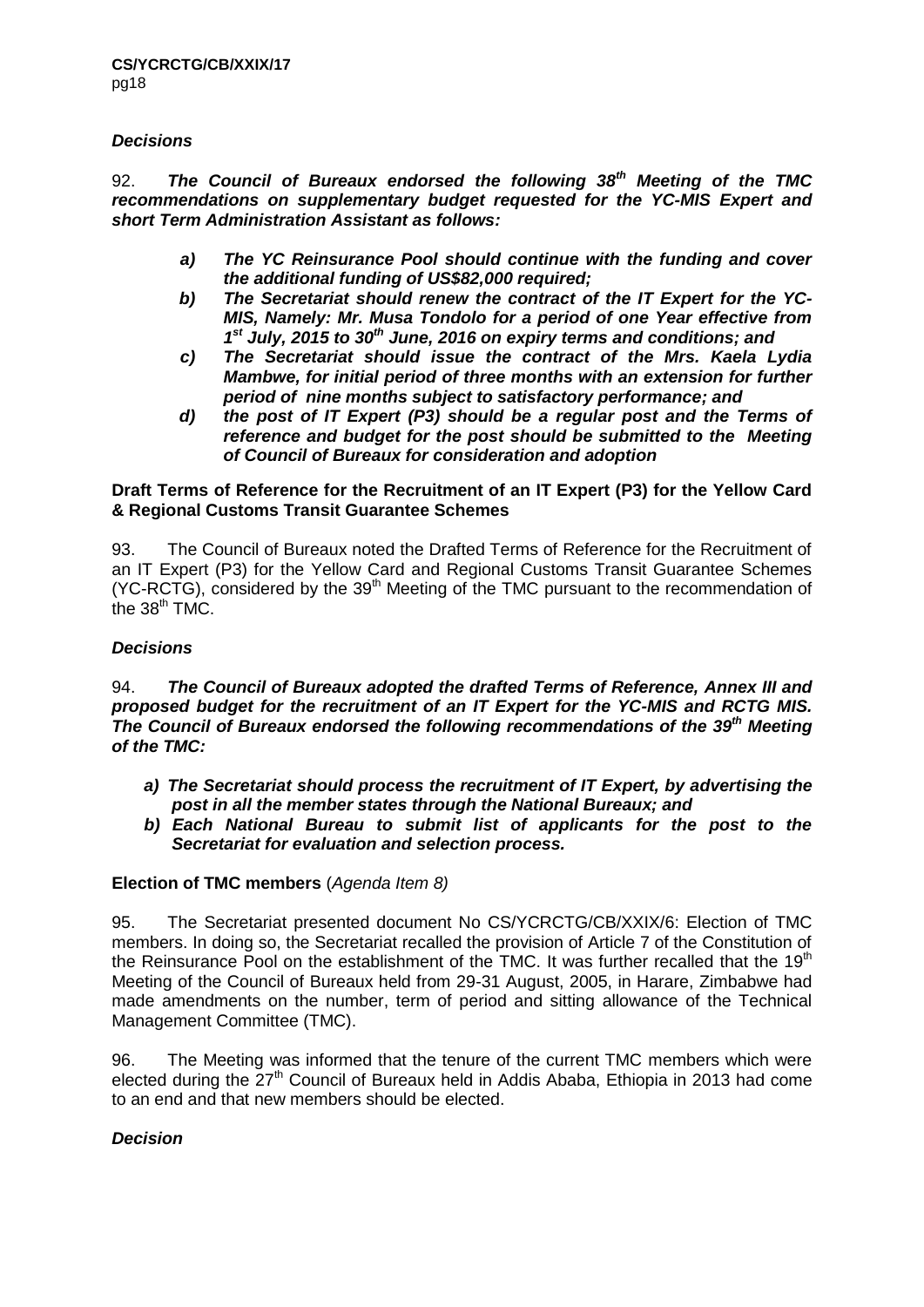97. *The Meeting considered the table of participation of National Bureaux in the TMC Meetings since inception to date and elected the National Bureaux of DR Congo, Ethiopia, Rwanda, Tanzania and Zambia to serve as members of the TMC for a period of two (2) Years in 2016 and 2017***.**

# *Decision*

98. *The Meeting having considered the proposal to increase the sitting allowance of National Bureaux member of the TMC, decided that the sitting allowance be increased from US\$300 to US\$500 effective 1st January 2016.*

# **Annual Report and Accounts of the Yellow Card Reinsurance Pool for the year ended 31st December, 2014** *(Agenda item 9)*

99. The Pool Managers presented the audited Annual Report and Accounts for the year 2014, in line with Article 6, item 4(d) of the Constitution of the COMESA Yellow Card Reinsurance Pool. In doing so, they gave the highlights of the Manager's Report and Financial Statement for the Year ended 31<sup>st</sup> December 2014

100. In the discussion that followed the meeting expressed concern on the following operational challenges of the Reinsurance Pool.:

- a) Outstanding premium balance due from members \$2,106,118
- b) Net claims incurred increased to \$1,443,534
- c) Excess of loss premium due from members \$1,068,451
- d) Inter –Bureaux claims owed to the Pool \$660,000
- e) Increasing provision for bad doubtful debts
- 101. In the discussion that ensued, it was observed that:
	- a. The National Bureau of Tanzania informed the meeting that it had paid over US\$50,000 to the Pool as settlement of outstanding excess of los premiums and this was not shown in the account;
	- b. The National Bureau of Kenya informed the meeting that it proposed to the Pool to visit the insurance companies that owed the pool and collect the outstanding dues;
	- c. The National Bureau of Uganda informed the meeting that is had paid over \$20,000 for settlement of Excess of Loss premiums;
	- d. The National Bureau of Zambia was aware of the outstanding dues to the Pool and taking into consideration that the Pool also owed them, proposed for debt swap with the Pool;
	- e. The National Bureau DR Congo informed that it had settled all its dues;
	- f. The National Bureaux of Malawi informed the meeting that it was carrying out reconciliation with primary insurance companies as they had not been submitting returns and once this is done payment would be made; and
	- g. The National Bureau of Ethiopia had paid about \$500,000 as settlement for premium sessions.

# *Decisions*

102. *In order to address the issues observed in the paragraph 102 above, the Council of Bureaux decided the following:*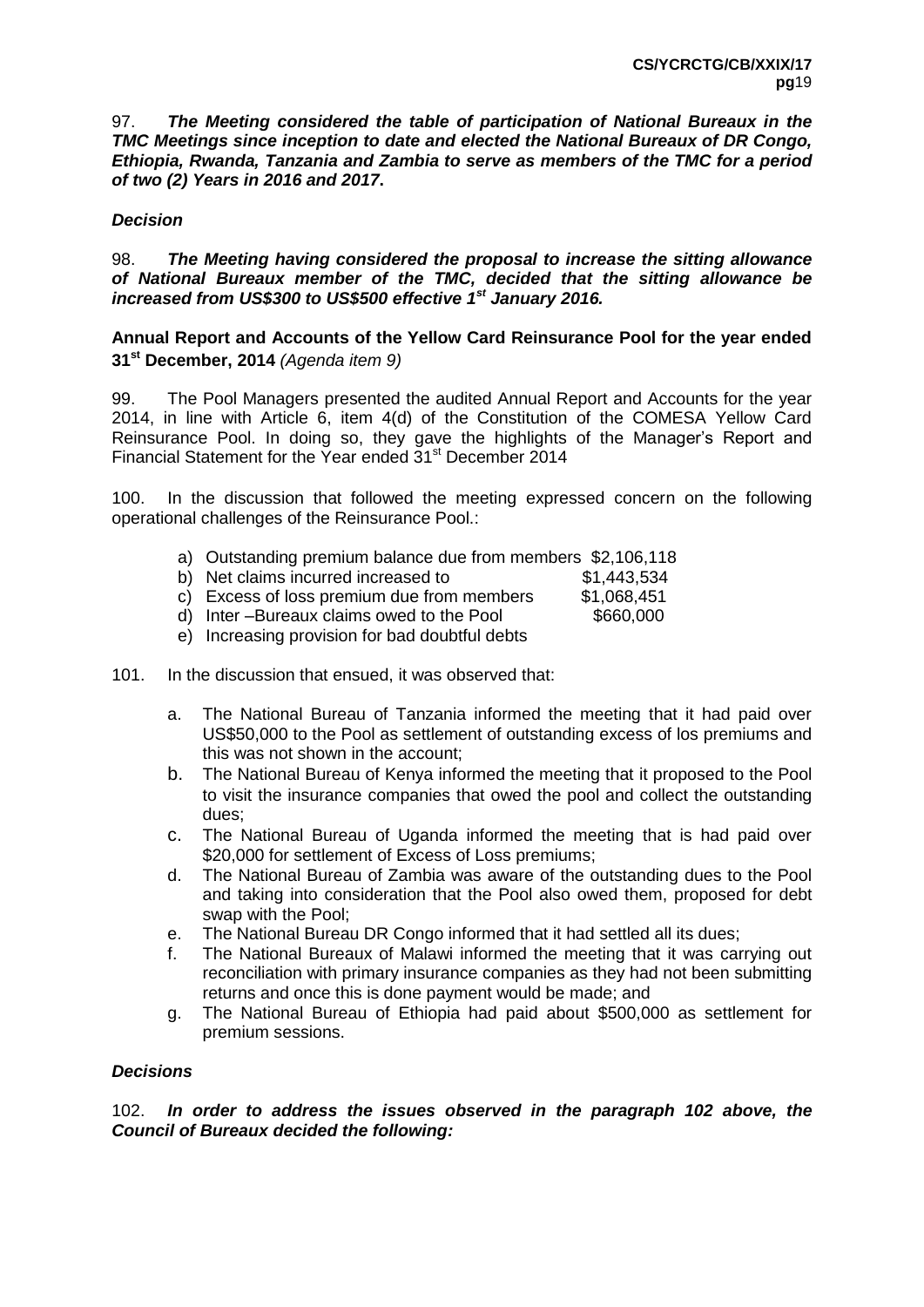- *a) National Bureaux should cease supplying Yellow Card books to Primary Insurance Companies which failed to meeting their obligations on submission of returns, settlement of cessions, reimbursement of claims paid on their behalf and payment of outstanding XL premiums with effect from 1st January 2016;*
- *b) The Secretariat should submit a proposal on measures to be taken on National Bureaux who fail to implement the decision indicated in item (a) above;*
- *c) The Pool Managers should submit, to the next meeting of the Management Committee their Annual Work Plan including planned activities to address the challenges identified in the Annual Report and Accounts the Year ended 31st December 2014; and*
- **d)** *The 40th Meeting of the Management Committee should conduct strategies session to discuss on claims management and operational issues and come up with approach to address the challenges.*

# *Decisions*

103. *The Council of Bureaux considered the Annual Report and Financial Statements for the Year ended 31st December, 2014 and the recommendations of the 39th Meeting of the TMC and:* 

- *a) approved the audited accounts in line with Article 6 item 4 (d) and (f) of the Constitution of the COMESA Yellow Card Scheme;*
- *b) appointed Delloite & Touche of Nairobi Kenya as external Auditors for the year 2015 at a fee of US\$6000; and*
- *c) endorsed the 39th Meeting of the TMC recommendations on the issues raised in the Management Letter.*

# **Reinsurance Pool Financial Highlights as at 30th September 2015** *(Agenda item 10)*

104. A representative of the Pool Managers presented document No.  $CS/YCRCTG/CB/XXIX/8$ : Reinsurance Pool Financial Highlights as at  $30<sup>th</sup>$  September 2015. In his presentation, he informed the meeting that the Pool recorded a gross premium income of US\$ 2,135,029 during the period ended  $30<sup>th</sup>$  September 2015 compared to US\$2,239,200 for the same period last year, representing a decrease of 5.9 %. The Meeting noted the financial highlights, as shown below:

|                        | <b>Sept 2015</b><br>US\$ | Growth<br>% | <b>Sept 2014</b><br>US\$ | Growth<br>% | <b>Sept 2013</b><br>US\$ |
|------------------------|--------------------------|-------------|--------------------------|-------------|--------------------------|
| Gross premium income   | 2,135,029                | (4.7)       | 2,239,200                | 12.9        | 1,983,580                |
| Reserve fund           | 6,571,810                | 12.7        | 5,829,296                | 4.9         | 5,555,752                |
| Total assets           | 11,639,697               | 14.1        | 10,204,300               | 13.2        | 9,013,713                |
| Capacity subscription  | 250,000                  | (9.1)       | 275,000                  | (21.4)      | 350,000                  |
| Short-term investments | 9,930,803                | 16.9        | 8,495,410                | 38.6        | 6,129,921                |

# **Revised Study report on low limits of liabilities and other issues affecting the operations of the Yellow Card Scheme in the Region** (*Agenda item 11)*

105. The Consultant presented document no. CS/YCRCTG/CB/XXIX/9: Revised Study Report on low limits of third party liability and other issues affecting the operation of the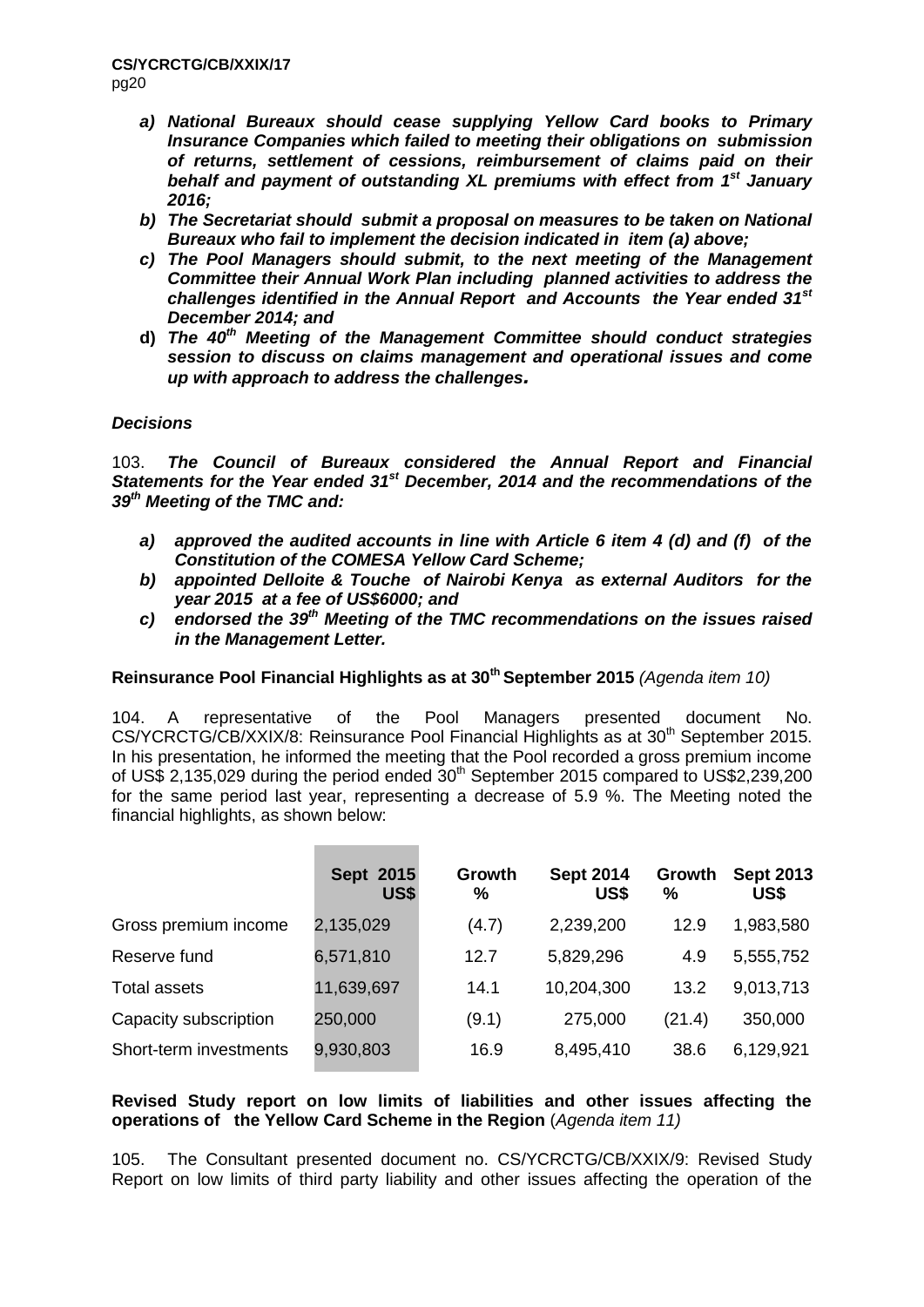Yellow Card Scheme. In doing so, the Consultant informed the meeting that pursuant to the decision of the 28<sup>th</sup> Meeting of the Council of Bureaux, the study was revised.

106. The Consultant stated the Terms of Reference of the study, the methodology adopted and the literature reviewed. The meeting noted the experiences of similar international card systems, the findings, recommendations and conclusion of the study.

- 107. In the discussion that ensured, the meeting made the following general observations:
	- a) The importance for the National Bureaux to work with the Insurance Regulatory Authorities, College of Insurance, Insurance Associations and other Agencies to promote consumers education, address forgery of Yellow Cards and enhance the technical capacity of primary Insurance companies and National Bureaux
	- b) The challenges on the harmonization of the limits of liabilities for third party injury and properly damage of Member States which varies in many ways including in level of economy development and the implication of harmonization on premium rates and claims payments should be thoroughly considered;
	- c) The adequacy of statistical data collected and analysis should be looked at to validate the recommendation made; and
	- d) The financial implication of creating new organizations structure, body or capacity at national and regional level should be assessed

# *Decision*

#### 108. *The Meeting decided that the 40th Meeting of the Management Committee should thoroughly consider the study report and submit its recommendation to the next meeting of the Council of Bureaux*

**Progress report on the Implementation of the enhanced Yellow Card Information System (YC-MIS)** *(Agenda item 12)*

109. A representative of the COMESA Secretariat presented document No CS/YCRCTG/CB//XXIX/10: Progress Report on the Implementation of the enhanced Yellow Card Management Information System (YC-MIS). In doing so, he recalled the decisions of the 28<sup>th</sup> Meeting of the Council of Bureaux and subsequent recommendations of the 39th Meeting of the Technical Management Committee regarding the implementation of the enhanced YC-MIS. The Meeting was informed that the implementation of the enhanced YC-MIS had delayed because of the need to incorporate the views and observations made by the  $3^{rd}$  workshop of the National Coordinators.

110. The Meeting was further informed that the National Bureaux Uganda and Tanzania had started implementing the enhanced YC-MIS with few selected Primary Insurance Companies while Kenya and Zambia were expected to commence implementing the system on 26<sup>th</sup> October 2015. The rest of the countries had not carried out preparation activities for the implementation.

# *Decisions*

111. *The Council of Bureaux decided that:*

- **a)** *The Secretariat should translate and implement the French YC-Website (homepage) at the latest 15th December, 2015; and*
- **b)** *All National Bureaux should implement the enhanced YC-MIS latest by 15th November, 2015.*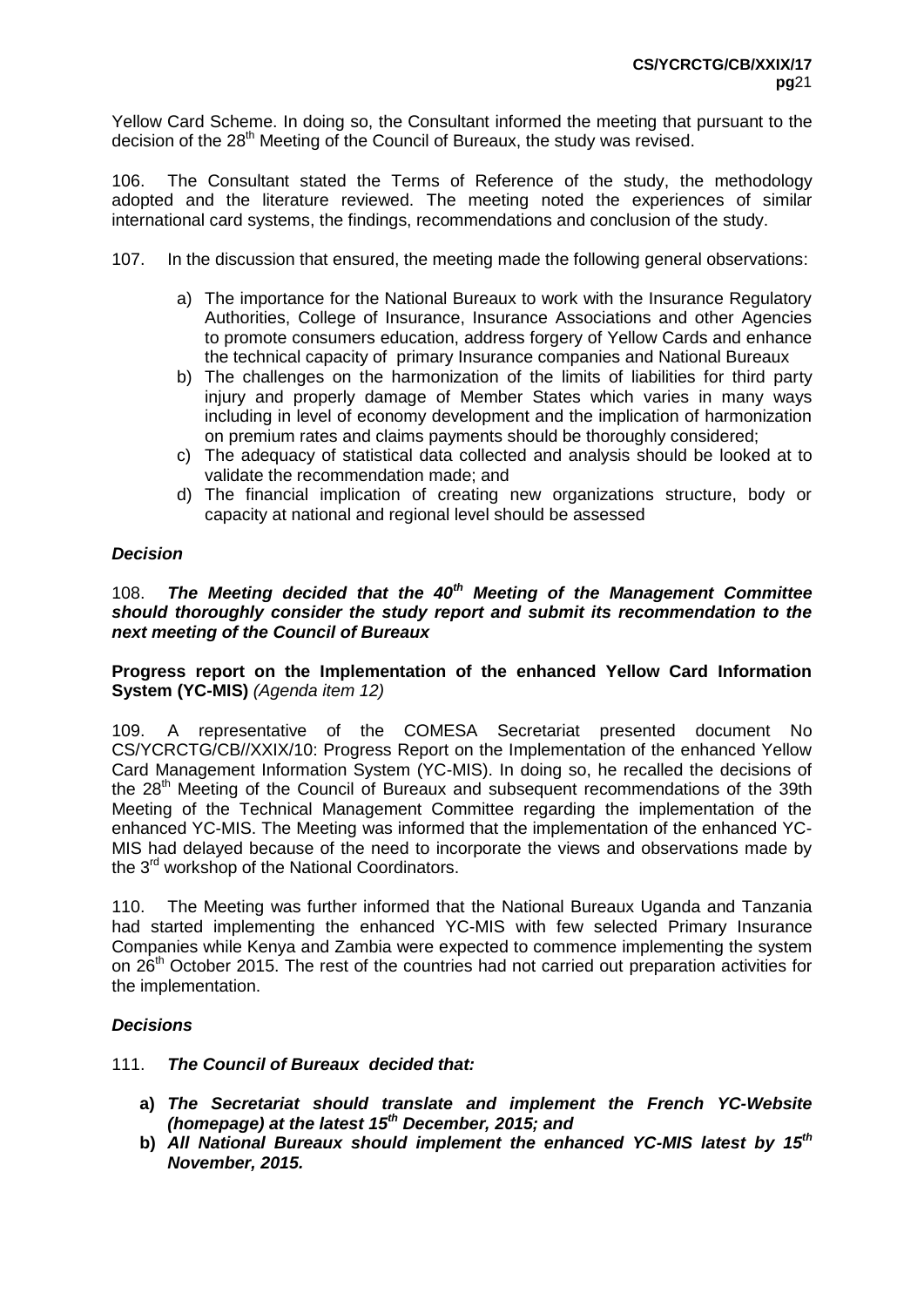#### **Report of the 9th Meeting of Council of Regional Customs Transit Guarantee (RCTG-CARNET) Scheme** *(Agenda item 13)*

112. The Secretariat presented document no. CS/C-CRCTG/IX/11: Report of the Ninth Meeting of the Council of Surety of the Regional Customs Transit Guarantee (RCTG) Scheme, which was held from  $12<sup>th</sup>$  to  $14<sup>th</sup>$  October 2015 in Kampala, Uganda. The Meeting noted the encouraging progress made on the operations of the RCTG in the Northern, Central and Dar Corridors. The Meeting also noted the delays in the implementation of the scheme in the Djibouti and North–South Corridors.

113. The Meeting noted that the disbursement of the Loan Agreement for US\$500,000 to the RCTG Reinsurance Pool by the Yellow Card Reinsurance Pool on an agreement between the Council of RCTG and the Council of Bureaux of the Yellow Card Scheme signed on  $1<sup>st</sup>$  October 2014 was not implemented. The Meeting was informed that the  $9<sup>th</sup>$ Meeting of the Council of the RCTG Scheme having noted that the loan advanced had not yet been transferred to the RCTG Reinsurance Pool Account and taking into account the progress made in the premium income generated by the RCTG Pool, decided that the Loan advance of US\$500,000 to the Council of RCTG Scheme by the Council of Bureaux of the Yellow Card Scheme be discontinued.

114. In the discussion that followed the meeting was informed that pursuant to the decision of the 9<sup>th</sup> Meeting of the Council of RCTG a letter on the discontinuation of the loan advance was delivered to the outgoing Chairperson of the Council of Bureaux on the  $28<sup>th</sup>$ October 2015 during this meeting.

115. The Meeting noted with appreciation the good progress made on the operation of the RCTG in the Northern, Central and Dar Corridors and the agreement on the loan advance of US\$500,000 to the Council of Yellow Card which had not been effected had been discontinued.

# **Report on Administrative Matters** *(Agenda item 14)*

116. The Secretariat presented document no. CS/YCRCTG/CB/XXIX/12: Renewal of contract of Professional Staff. In so doing, the Secretariat recalled the decision of the  $26<sup>th</sup>$ Meeting of the Council of Bureaux and the appointment of Mr. Kelvin Chisongo as Insurance Expert (P3) on 1<sup>st</sup> January 2013 for an initial contract of three years.

117. The Meeting was informed that the contract of Mr. Chisongo would expire on  $31<sup>st</sup>$ December 2015 and that the renewal of contract for professional staff was determined on the basis of Performance Appraisal Report of the staff member, Annex I to the report and on the recommendation of the Secretary General to the Council of Bureaux.

118. The Meeting noted the satisfactory performance of Mr. Chisongo and the recommendation of the Secretary General to renew his contract for a further period of four (4) Years effective  $1<sup>st</sup>$  January 2015.

# *Decision*

#### 119. *The Council of Bureaux endorsed the recommendation of the Secretary General and renewed the contract of Mr. Kelvin Chisongo, Insurance Expert for a*  further period of four (4) Years with effect from 1<sup>st</sup> January 2016.

120. With regards to the renewal of the contract of Mrs. Brenda Chizyuka, Administrative Assistant of the Yellow Card Council of Bureaux who has been on prolonged illness. The Council of Bureaux noted that her Contract was not renewed on expiry on 30th September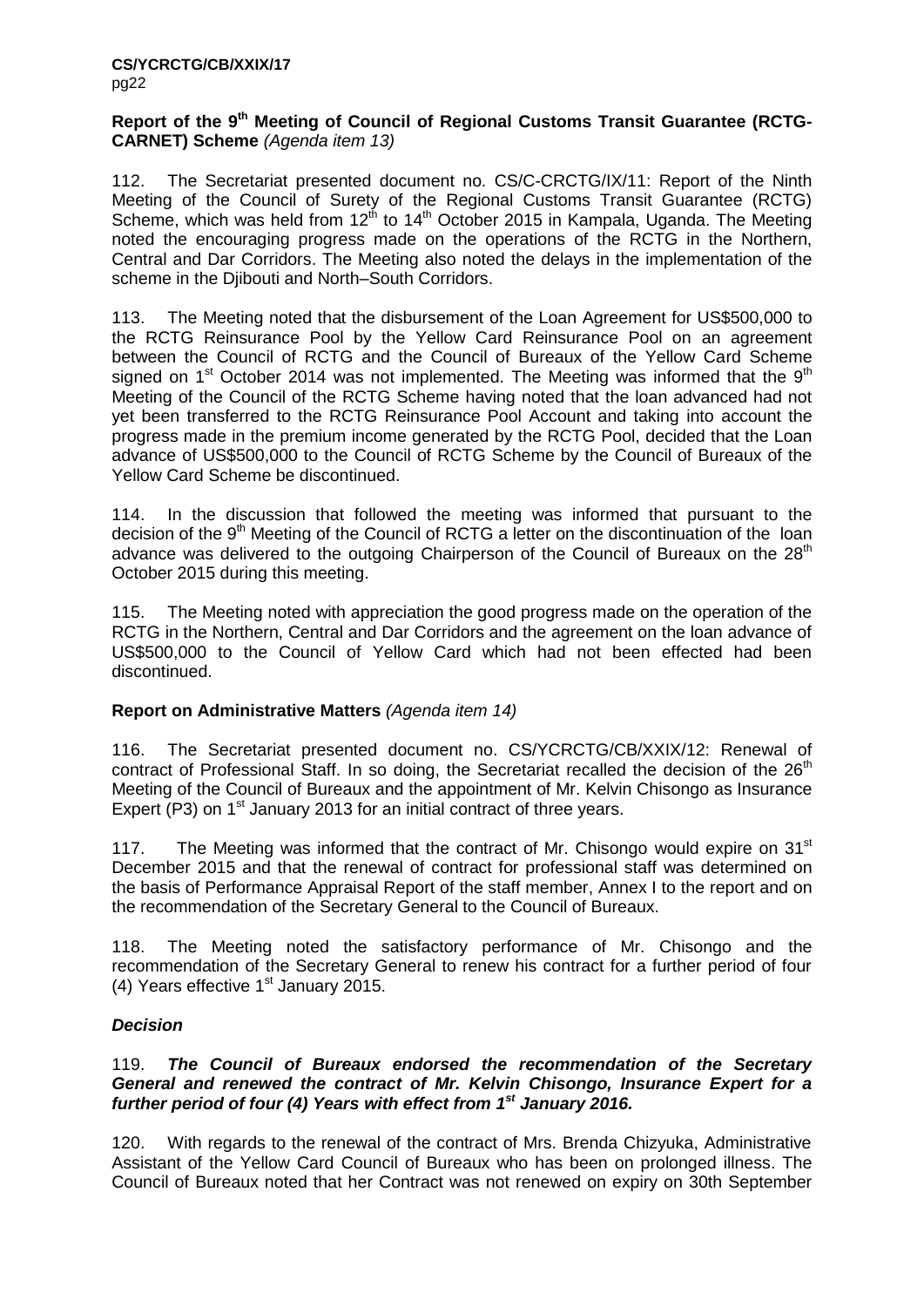2015, on recommendations of the Medical Board that she could not continue in employment on medical reasons. The meeting further noted that Mrs Chizyuka had expressed thanks to the TMC and Council of Bureaux for the unreserved financial support given to her during her illness, treatment and recuperations.

# *Decision*

121. *The Council of Bureaux endorsed the 39th Meeting of the TMC recommendation that the Secretariat should recruit an Administrative Assistant for the Council of Bureaux of the Yellow Card Scheme at the earliest possible time.*

**External Auditors' Report on the Accounts of the Council of Bureaux as at 30th June, 2015** (*Agenda Item 15*)

122. The representative of the COMESA Secretariat presented document no.  $CS/YCRCTG/CB/XXIX/13$ : The audited report and accounts for the year ended  $30<sup>th</sup>$  June 2015. In doing so, he provided highlights on the income and expenditure statement, statement of financial position, cash flow statement, notes to the financial statements and a comparison of the budgeted and actual expenditure for the year ended  $30<sup>th</sup>$  June 2015.

123. The Council of Bureaux was informed that the External Auditors, Messrs Grand Thornton had given an unqualified opinion on the Financial Statements of the scheme.

#### *Decision*

124. *The Council of Bureaux received the Audited Annual Report and Accounts of the Council of Bureaux of the Yellow Card Scheme for the year ended 30th June 2015, and approved the Audited Annual Report.* 

**Proposed additional source of funding for the budget of the Council of Bureaux**  *(Agenda item 16)*

125. The Secretariat presented document no. CS/YCRCTG/CB/XXIX/15. Proposed additional source of funding for the budget of the Council of Bureaux. In doing so, the Secretariat recalled the recommendation of the 39<sup>th</sup> TMC that the Secretariat should prepare a proposal on an extra –budgetary financing, taking into account the options discussed to support the annual budget of the Council of Bureaux and submit to the 29<sup>th</sup> Meeting of the Council of Bureaux. The Meeting noted the analysis on the increase of budget contribution against increase in premium income collected for the last four years.

126. The Meeting was further informed that over the years, only about 80% of the budget contributions was received by the Secretariat, mainly due to non-payment by the National Bureaux of Malawi and Sudan. The meeting was further informed that to cover the short tall in the budget contribution, an allocation between of 20% to 30% had been made from the Reinsurance Pool accounts.

127. The Meeting was also informed that the proposed additional source of funding for the budget of the Council of Bureaux was made taking into account the following justification;

a) the yellow card premium generated by the Primary Insurance companies was being shared 70/30 between the Primary Insurance Companies and the Reinsurance Pool; and thus it would only be fair to share the budget of the Council of Bureaux between the two in some agreed proportion, which could be reviewed from time to time; and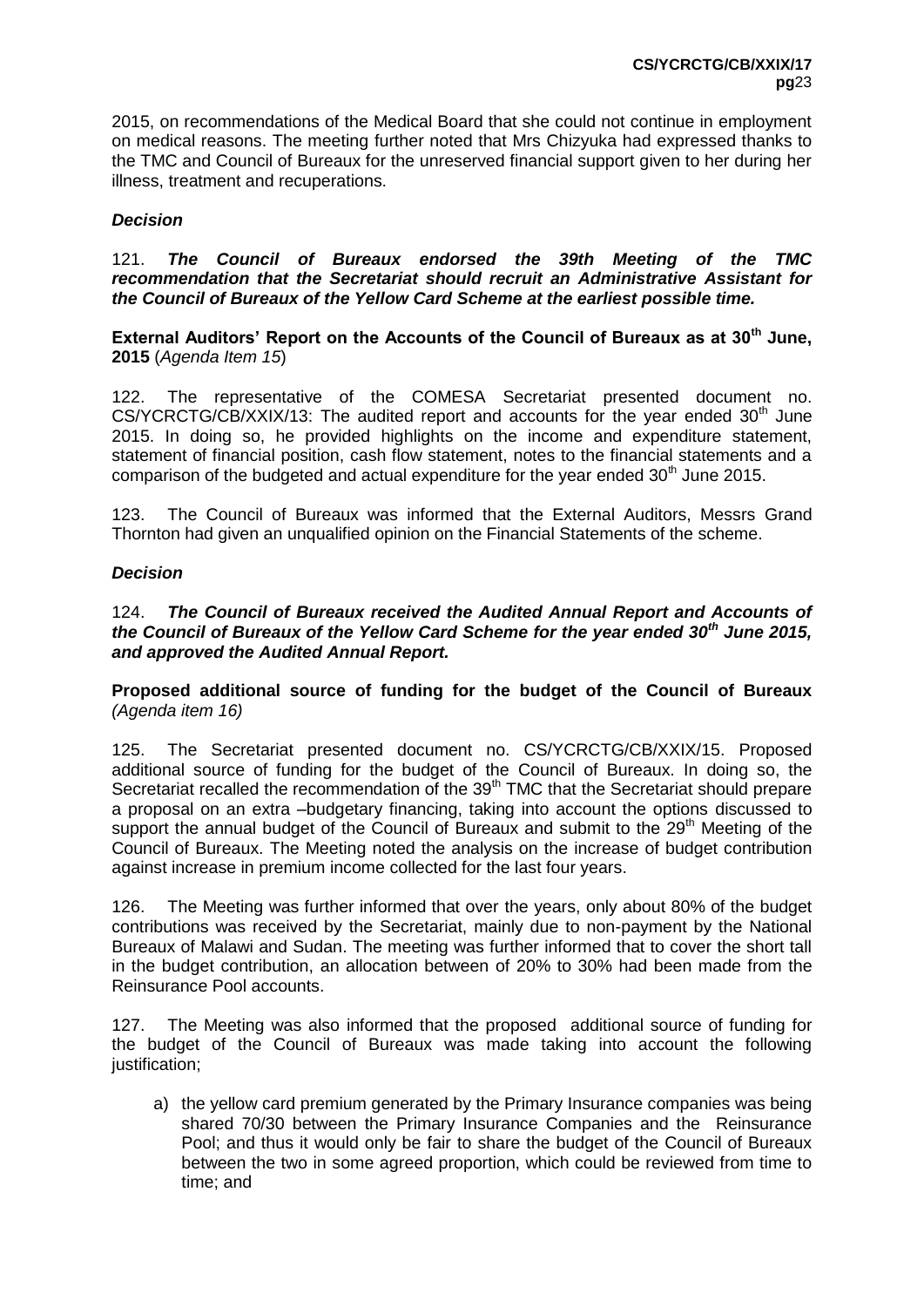# **CS/YCRCTG/CB/XXIX/17**

pg24

b) to avoid the danger of failure of payments of budget contributions by some National Bureau whose market is dominated by one or few insurance companies and who are not yet able to generate enough premium income.

# *Decisions*

128. *The Meeting having considered the proposed additional source of funding, agreed on the following;*

- *a) the Yellow Card Reinsurance Pool should share 20% of the total annual budget fixed by Council of Bureaux and the balance 80%, as usual, be allocated to each National Bureau to pay equal amount as stipulated in the Yellow Card Protocol;*
- *b) the recommendation in (a) above be implemented on the approved Annual Council of Bureaux budget for 2015/16 with effect from 1st July 2015, and*
- *c) the Reinsurance Pool Managers should transfer the 20% share of allocation of the annual budget to the Secretariat for the Pool Account within two weeks from date of the approval of the annual budget of the Council of Bureaux.*

#### **Proposed Budget for the Year 2015/16** (*Agenda item 17)*

129. The Secretariat presented document no. CS/YCRCTG/CB/XXIX/16. Proposed Budget for the year 2015/2016 as follows:

#### **Status of Income in 2014/2015**

130. The Council of Bureaux was informed that all National Bureaux, except Malawi, Rwanda and Sudan had paid their budget contributions. The Council of Bureaux was further informed that the National Bureau of DR Congo cleared their arrears. The meeting was also informed that, the National Bureaux of Malawi and Sudan had not made any payment and that their cumulative arrears as at  $30<sup>th</sup>$  June 2015 stood at US\$322,989 and US\$272,144 respectively.

131. The Meeting was further informed that a total amount of US\$436,958, including arrears was received during the 2014/2015 fiscal year which was 13% less compared to the total income of US\$ 502,824 received during the same period last year.

#### **Budget 2015/2016**

132. The Council of Bureaux was informed that the budget assessment for the year 2015/2016 was US\$645,732 representing an increase of 29% compared to the budget of 2014/2015 which was US\$498,623. The Council of Bureaux was further informed that the increase was mainly due to the introduction of an IT Expert Position on a regular basis.

# **Development Budget**

133. The Meeting was informed that the Secretariat has been mobilizing extra budgetary resources through co-operating partners to carry out certain activities which come under the jurisdiction of the Yellow Card and RCTG programmes. The Meeting was further informed that during the 2014/15 period the support from the co-operating partners to COMESA Secretariat had significantly declined and only received an allocation of US\$250,000 from the COMESA- CVTFS for RCTG operations.

#### **Table I: Total amount of contribution required from each National Bureau, including arrears**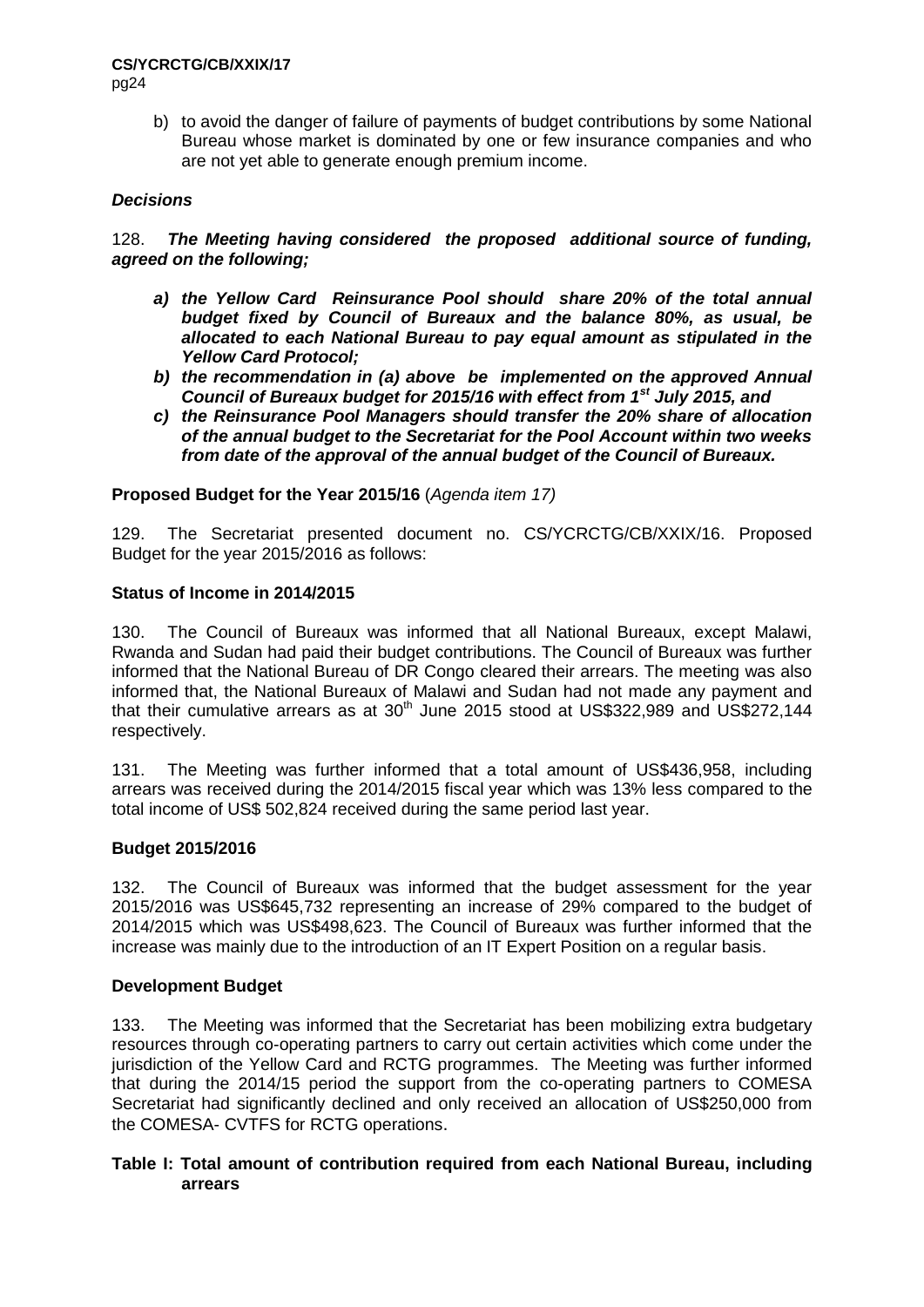| <b>NATIONAL</b><br><b>BUREAUX</b> | <b>ANNUAL</b><br>2015/16<br><b>BUDGET</b><br><b>CONTRIBUTION</b><br>US\$ | <b>ARREARS</b><br>30/09/2015<br>US\$ | <b>TOTAL</b><br><b>AMOUNT</b><br><b>REQUIRED</b><br><b>FROM</b><br><b>NATIONAL</b><br><b>EACH</b><br><b>BUREAU US\$</b> |
|-----------------------------------|--------------------------------------------------------------------------|--------------------------------------|-------------------------------------------------------------------------------------------------------------------------|
| <b>Burundi</b>                    | 53,811.00                                                                | $\blacksquare$                       | 53,811.00                                                                                                               |
| <b>Djibouti</b>                   | 53,811.00                                                                |                                      | 53,811.00                                                                                                               |
| DR Congo                          | 53,811.00                                                                |                                      | 53,811.00                                                                                                               |
| Eritrea                           | <b>Exempted</b>                                                          | 18,824.00                            | 18,824.00                                                                                                               |
| Ethiopia                          | 53,811.00                                                                |                                      | 53,811.00                                                                                                               |
| Kenya                             | 53,811.00                                                                |                                      | 53,811.00                                                                                                               |
| Malawi                            | 53,811.00                                                                | 322,989.00                           | 376,800.00                                                                                                              |
| Rwanda                            | 53,811.00                                                                | 43,084.00                            | 96,895.00                                                                                                               |
| Sudan                             | 53,811.00                                                                | 272,143.00                           | 325,954.00                                                                                                              |
| Tanzania                          | 53,811.00                                                                |                                      | 53,811.00                                                                                                               |
| Uganda                            | 53,811.00                                                                | $\blacksquare$                       | 53,811.00                                                                                                               |
| Zambia                            | 53,811.00                                                                | $\blacksquare$                       | 53,811.00                                                                                                               |
| Zimbabwe                          | 53,811.00                                                                | $\blacksquare$                       | 53,811.00                                                                                                               |
| Total                             | 645,732.00                                                               | 657,040.00                           | 1,302,722.00                                                                                                            |

134. The National Bureaux of Malawi and Sudan informed the meeting that due to the limited Yellow Card business they were not able to generate sufficient income to pay their budget contributions and request the Council of Bureaux to look into the issues. The Council of Bureaux advised the National Bureaux to work with the Secretariat on how to meet their budget contributions and other obligations to the Yellow Card scheme.

135. According to the earlier decision of the Council of Bureaux, that the Yellow Card Reinsurance Pool should share 20% of the total annual budget fixed by Council of Bureaux and the balance of 80% be allocated to each National Bureau to pay equal amount according to Article 18 (f) of the Protocol of the Yellow Card scheme, the annual budget shall be as follows:

- i) \$129,146.00 20% share of Reinsurance Pool of the Total annual Budget; and
- ii) \$516,586.00 balance 80% be allocated to each National Bureau to pay an equal amount;

136. The total budget contribution required per National Bureau taking into account the adopted proposal would be as shown in the table below:

| Table II: Total amount of contribution required from each National Bureau,( 80% of the |  |
|----------------------------------------------------------------------------------------|--|
| total annual budget of the Council of Bureaux) including arrears                       |  |

| <b>NATIONAL</b><br><b>BUREAUX</b> | <b>2015/16 ANNUAL</b><br><b>BUDGET</b><br><b>CONTRIBUTION</b><br>US\$ | <b>ARREARS</b><br>30/09/2015<br>US\$ | <b>AMOUNT</b><br><b>TOTAL</b><br><b>REQUIRED</b><br><b>FROM</b><br><b>NATIONAL</b><br><b>EACH</b><br><b>BUREAU US\$</b> |
|-----------------------------------|-----------------------------------------------------------------------|--------------------------------------|-------------------------------------------------------------------------------------------------------------------------|
| <b>Burundi</b>                    | 43,049.00                                                             |                                      | 43,049.00                                                                                                               |
| <b>Diibouti</b>                   | 43,049.00                                                             | $\blacksquare$                       | 43,049.00                                                                                                               |
| DR Congo                          | 43,049.00                                                             |                                      | 43,049.00                                                                                                               |
| Eritrea                           | <b>Exempted</b>                                                       | 18,824.00                            | 18,824.00                                                                                                               |
| Ethiopia                          | 43,049.00                                                             |                                      | 43,049.00                                                                                                               |
| Kenya                             | 43,049.00                                                             | $\blacksquare$                       | 43,049.00                                                                                                               |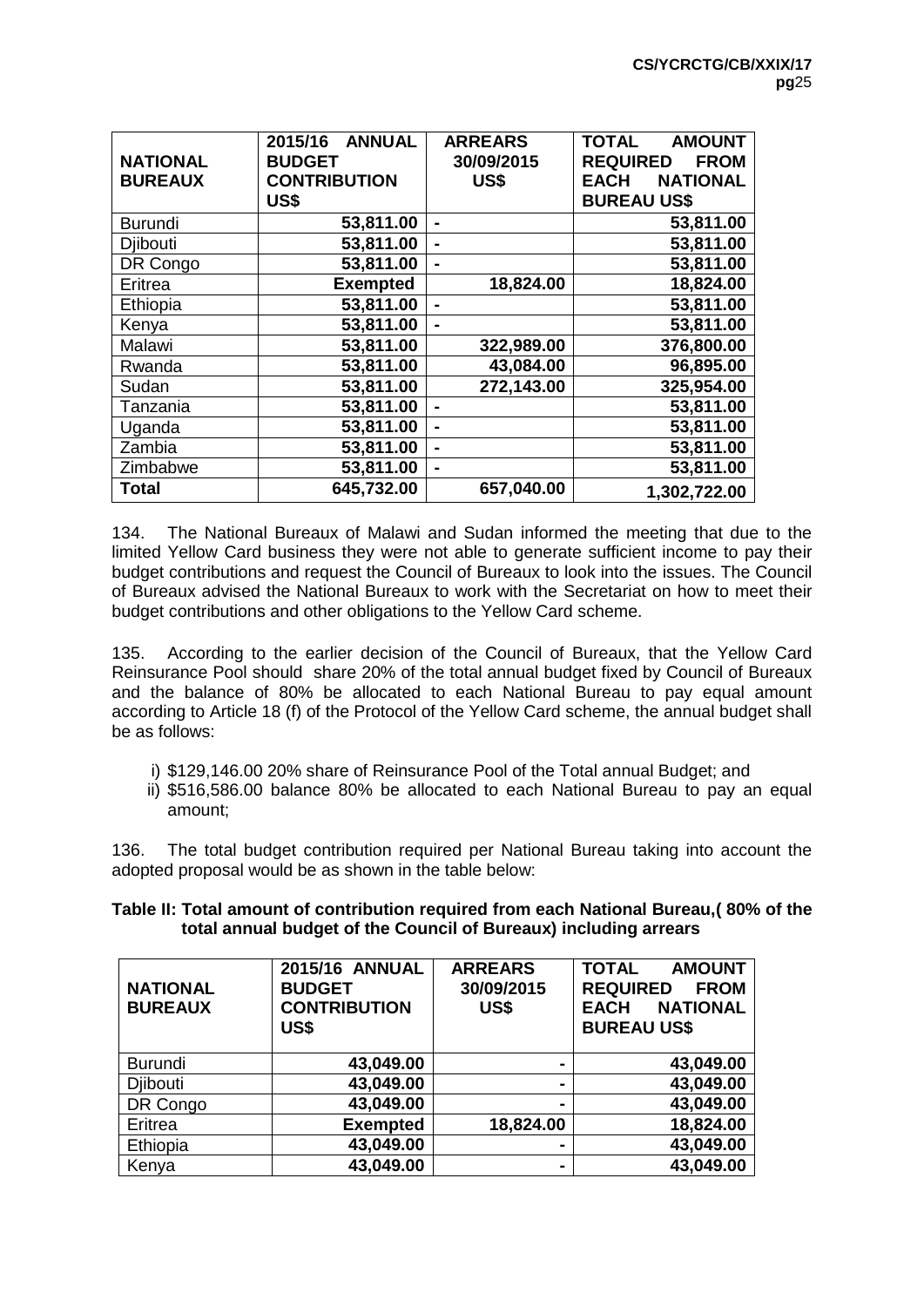#### **CS/YCRCTG/CB/XXIX/17**

pg26

| Malawi             | 43,049.00  | 322,989.00     | 366,038.00   |
|--------------------|------------|----------------|--------------|
| Rwanda             | 43,049.00  | 43,084.00      | 86,133.00    |
| Sudan              | 43,049.00  | 272,143.00     | 315,195.00   |
| Tanzania           | 43,049.00  | -              | 43,049.00    |
| Uganda             | 43,049.00  | ۰              | 43,049.00    |
| Zambia             | 43,049.00  | ۰              | 43,049.00    |
| Zimbabwe           | 43,049.00  | $\blacksquare$ | 43,049.00    |
| <b>Sub-Total</b>   | 516,586.00 | 657,040.00     | 1,173,628.00 |
| <b>Reinsurance</b> | 129,146.00 |                |              |
| Pool 20% Share     |            |                | 129,146.00   |
| <b>Total</b>       | 645,732.00 |                | 1,302,744    |

# *Decisions*

137. *The Council of Bureaux having considered the budget:*

- *a) approved the annual budget of US\$645,732.00 for the year 2015/16;*
- *b) Decided that the Reinsurance Pool Managers should transfer US\$ 129,146.00 to the Secretariat from the Pool Account;*
- *c) Directed that each National Bureau should pay US\$ 43,049.00 as its contribution to the Budget of the Council of Bureaux for the financial year 2015/16; and*
- *d) Directed that the Secretariat should recruit the IT Expert ( P3) for the YC-MIS at the earliest possible time;*

# **Yellow Card Annual Work Programme for the Year 2015/16** *(Agenda item 18)*

138. A representative of the COMESA Secretariat presented document no. CS/RCTG/CS/XXIX/14: Yellow Card Annual Work Programme for the year 2015/16. In doing so he pointed out the achievements and challenges of the Yellow Card scheme. The Council of Bureaux was informed that the main focus of the 2015/16 Yellow Card Annual Work Programme were the following:

- a) To fully implement the Enhance YC-MIS system;
- b) To update the Yellow Card instruments;
- c) To circulate the 3rd Edition of compendium of the Yellow Card scheme
- d) To carry-out a study on competitiveness of the Yellow Card premium rates;
- e) To carry out a study on the management of Yellow Card Claims;
- f) To implement decisions of the Council of Bureaux and recommendations of the Management Committee; and
- f) To provide technical advice to National Bureaux and Member States on the operations and implementation of the Yellow Card scheme.

139. The Meeting was also informed that successful implementation of the Yellow Card Scheme Annual Work Programme for 2015/16 depends on timely payment of budget contributions by National Bureaux to the budget of the Council of Bureaux and implementation of the decisions of the Council of Bureaux.

# *Decision*

# 140. *The Council of Bureaux adopted Yellow Card Annual Work Programme for July 2015 to June 2016 attached as Annex III to this report.*

**Date and Venue of Next Meeting** *(Agenda Item 19)*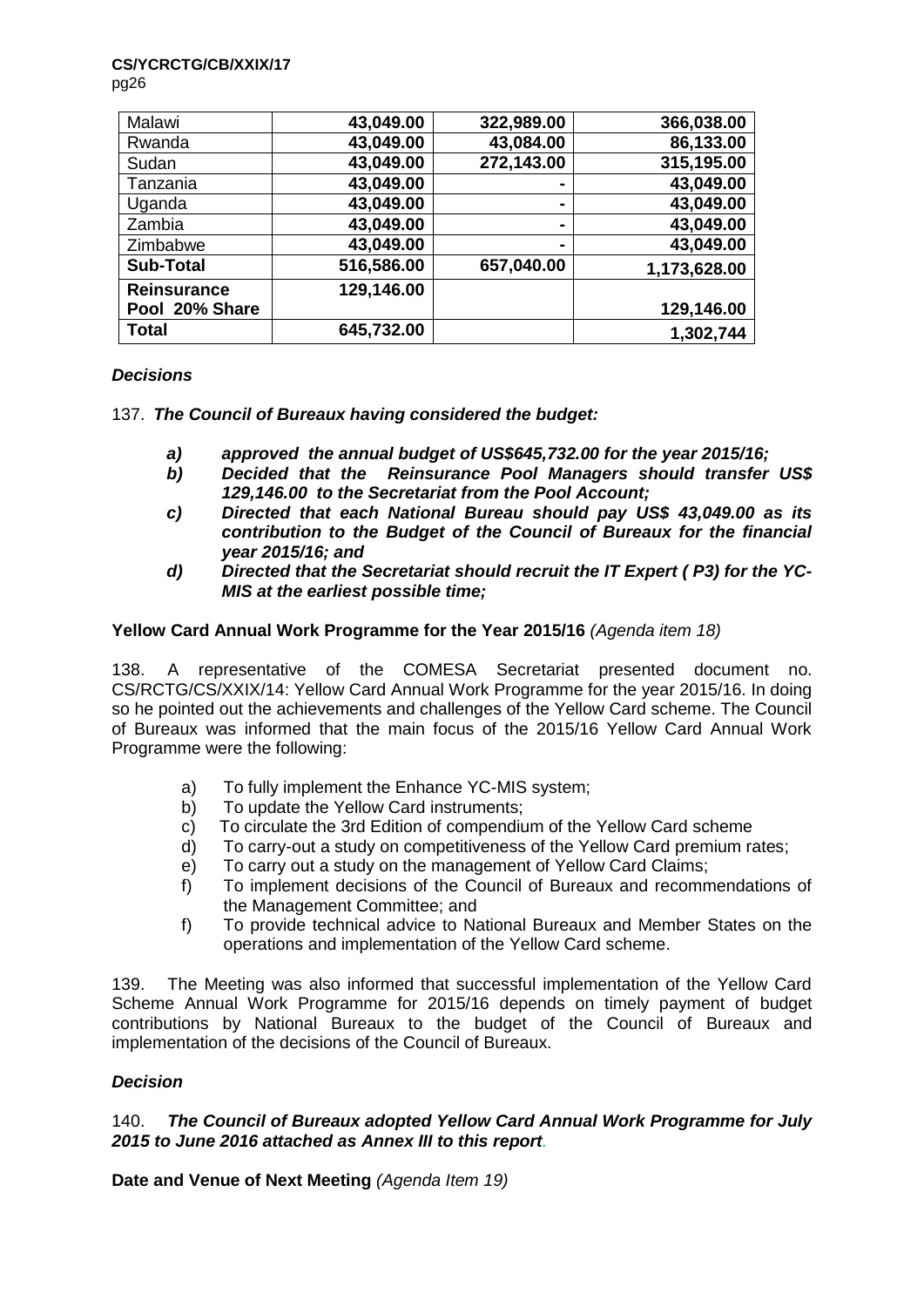141. The National Bureau of Malawi offered to host the  $30<sup>th</sup>$  Meeting of the Council of Bureaux. The Council of Bureaux accepted the offer with appreciation. The COMESA Secretariat informed the meeting that in consultation with the National Bureau of Malawi, it would advise the actual date and venue of the meeting.

# **Any Other Business** (*Agenda Item 20)*

- 142. Under this agenda item, the Meeting observed the follows:
	- a. The Pool Managers requested National Bureaux to submit their claims statistics as the Pool had started negotiating for renewal of the next year's Reinsurance Programme for the Scheme;
	- b. The delegate of Angola thanked the Secretariat for the invitation extended to them to this meeting. The delegate proposed that the Secretariat to organize a stakeholders workshop in Luanda, Angola in early 2016 to raise awareness on the Yellow Card scheme;
	- c. The delegate of Botswana thanked the Secretariat and the Council of Bureaux for inviting them to this meeting. The delegate informed the meeting that Botswana was implementing the Fuel Levy System under the Motor Vehicle Accident Fund (MVA-Fund) and hoped that implementation of the Yellow Card Scheme would be extended to Botswana;
	- d. The delegate of Swaziland thanked the Secretariat for the invitation extended to them. The delegate informed the meeting that Swaziland was in the process of considering the implementation the Yellow Card Scheme and requested the Secretariat to provide technical support;
	- e. South Sudan thanked the Secretariat for the invitation extended to hem to attend the meeting. The Delegate informed the meeting that South Sudan was ready to join the COMESA and implement the COMESA trade facilitation instruments, and requested that the COMESA Secretariat and Member States to provide their support. He further informed the meeting the progress in the situation in the country and invited COMESA and EAC members to investing in South Sudan;
	- f. Insurance Regulatory Authority of Kenya, thanked the Secretariat for the invitation and urged the National Bureaux to work together with the Regulators to raise awareness through consumers education and enhance the capacity of the Primary Insurance companies through training;
	- g. The delegate from Ministry of Foreign Affairs International Trade in Kenya: COMESA Coordinating office informed the meeting that he was attending the Meeting for the first time and had learnt about the Yellow Card Scheme and assured the coordinating office support for the scheme;
	- h. College of Insurance: of Kenya thanked the Secretariat for the invitation to this meeting and requested the COMESA Secretariat to work with the College in developing curriculum for the Yellow Card and other COMESA Trade facilitation programme to conduct regularly training to insurance officers involved on the operations of the scheme in order to build their capacity and provide efficient service; and
	- i. Pensions and Insurance Authorities: of Zambia thanked the Secretariat for the invitation and urged members to consider leveraging from the various programmes of the Insurance Regulatory Authorities to raise awareness and tackle forgeries

# **Adoption of the Report and Closing of the meeting** (*Agenda Item 21*)

143. The Meeting considered the report paragraph by paragraph and adopted the report with amendements.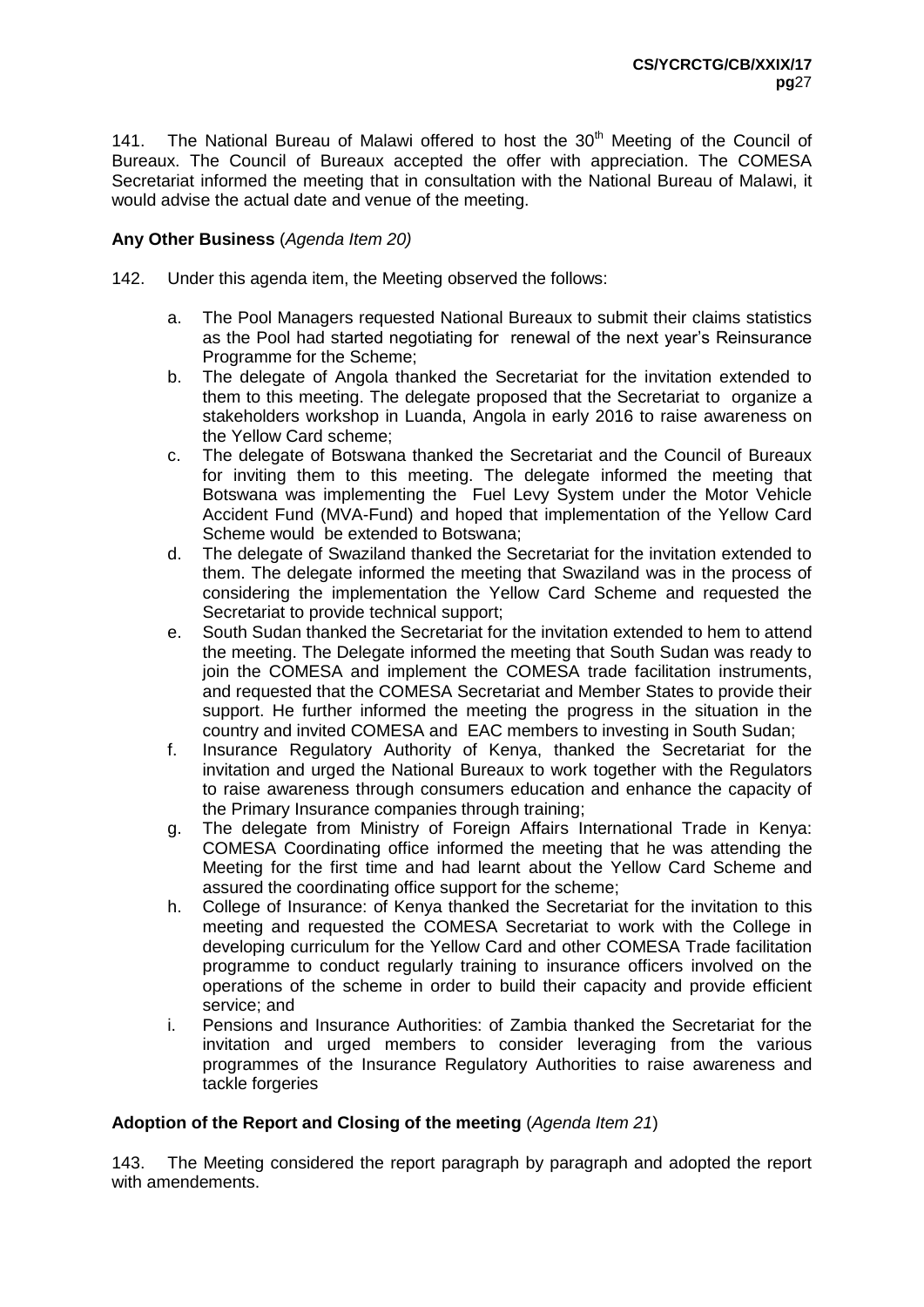144. At the Closure of the meeting the representative from the National Bureau of Malawi on behalf of the delegates, gave a vote of thanks to the Government and people of Rwanda for the warm hospitality extended to the delegates, the National Bureau of Rwanda, SONARWA General, and the Insurance Industry of Rwanda for hosting the meeting and the facilities that were made available to the delegates. He also expressed his gratitude to the representatives of non-COMESA countries Angola, and South Sudan, the Insurance Regulatory Authorities of Djibouti, Kenya and Zambia and the MVA of Botswana and Swaziland for their continued participation in the Council of Bureaux meetings. He further thanked the Chairperson for the abled manner in which he handled the meeting deliberations and the delegates from the member Bureaux and the Pool Managers for their tireless efforts in the implementation of Yellow Card activities.

145. In closing the meeting the Chairperson Mr. Mhamo Mawadzo, thanked all the delegates for their valuable contributions and participations during the meeting. He also thanked the Secretariat for the hard work in providing the reports both in English and French, the interpreters for the good work and the organizing committee for their tireless effort in organizing the meeting and declared the meeting closed.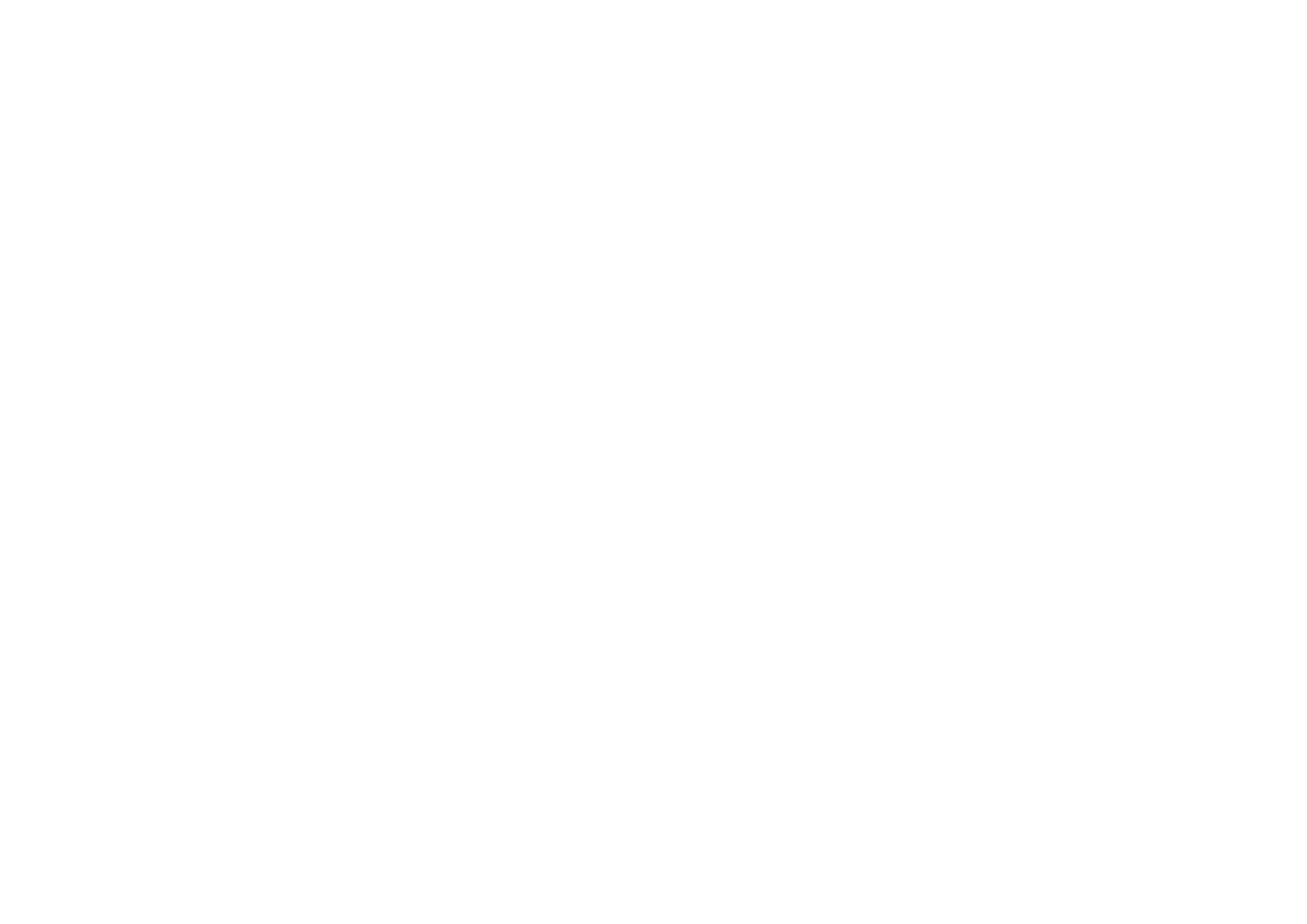**Annex I**

|                        |         | No. of cards |                  | Premium collected in local currency | <b>Premium collected in US\$</b> |               |  |
|------------------------|---------|--------------|------------------|-------------------------------------|----------------------------------|---------------|--|
| <b>Issuing Country</b> | 2013/14 | 2014/15      | 2013/14          | 2014/15                             | 2013/14                          | 2014/15       |  |
| Sudan                  | 35      | 154          |                  |                                     | 7,941.10                         | 16,808.00     |  |
| Ethiopia               | 33,465  | 32,230       | 24,286,896.60    | 23,552,017.63                       | 1,226,610.99                     | 1,123,370.95  |  |
| Uganda                 | 15,342  | 12,960       | 3,775,537,076    | 3,898,232,153.69                    | 1,178,873.00                     | 1,070,064.73  |  |
| DR Congo               | 6,141   | 6,737        |                  |                                     | 376,194.21                       | 421,182.62    |  |
| Tanzania               | 13,375  | 25,202       | 1,795,937,396.43 |                                     | 1,085,814.63                     | 1,458,632.83  |  |
| Malawi                 | 635     | 642          | 22,345,052.31    |                                     | 51,896.44                        | 33,316.00     |  |
| Djibouti               | 1,446   | 1,839        | 61,370,480       | 68 336 388                          | 344,777.00                       | 383,912.00    |  |
| Eritrea                |         |              | 330              | 1,200                               | 3.30                             | 114.61        |  |
| Kenya                  | 15,248  | 22,930       |                  |                                     | 1,466,543.00                     | 3,820,694.09  |  |
| Rwanda                 | 6,520   | 7,535        |                  |                                     | 128,916.07                       | 149,571.00    |  |
| <b>Burundi</b>         | 17,309  | 10,813       |                  | 377,647,168                         | 332,010.00                       | 240,424.74    |  |
| Zimbabwe               | 14,144  | 11,592       |                  |                                     | 1,255,052.15                     | 1,029,892.50  |  |
| Zambia                 | 26,820  | 24,893       | 4,065,666.77     | 4,876,549.14                        | 641,272.36                       | 725,678.86    |  |
| Total                  | 150,481 | 157,528      |                  |                                     | 8,095,904.25                     | 10,473,662.93 |  |

# **Summary of Yellow Cards Issued and Premium Income realized per Country**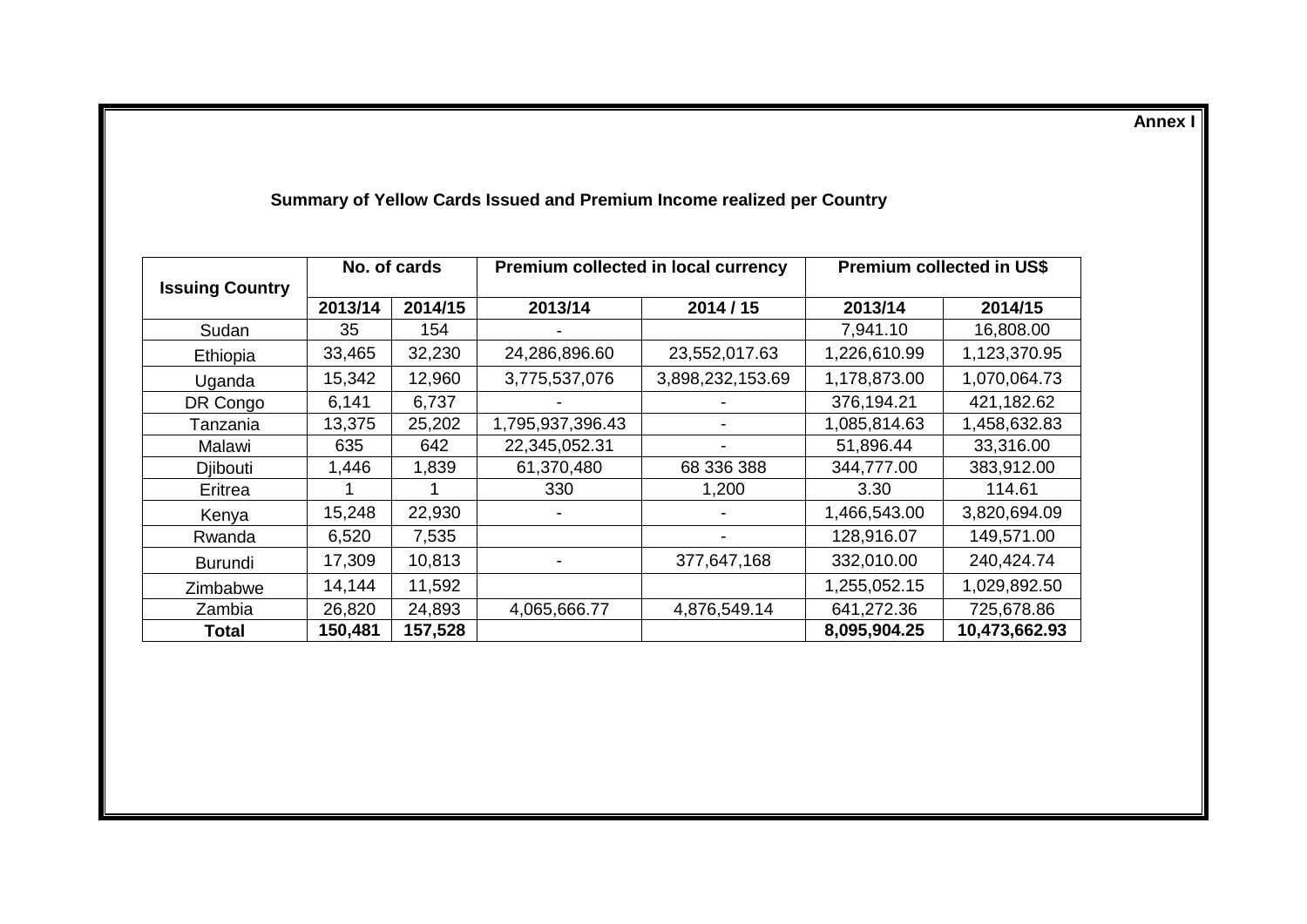#### **Annex II**

# **Summary of Claims Activities**

| <b>National</b> |                |                        |           |                                                      |                |               |                 |                                              |            |                    |                |               |
|-----------------|----------------|------------------------|-----------|------------------------------------------------------|----------------|---------------|-----------------|----------------------------------------------|------------|--------------------|----------------|---------------|
| <b>Bureaux</b>  |                |                        |           | Claims Summary for the period July 2013 to June 2014 |                |               |                 | Claims for the period July 2014 to June 2015 |            |                    |                |               |
|                 |                | <b>Claims Reported</b> |           | <b>Claims Paid</b>                                   |                | <b>Claims</b> |                 | <b>Claims Reported</b>                       |            | <b>Claims Paid</b> | <b>Claims</b>  |               |
|                 |                |                        |           |                                                      |                | Outstanding   |                 |                                              |            |                    | Outstanding    |               |
|                 | <b>No</b>      | <b>Amount</b>          | <b>No</b> | Amount                                               | <b>No</b>      | Amount        | <b>No</b>       | <b>Amount</b>                                | No         | <b>Amount</b>      | <b>No</b>      | <b>Amount</b> |
| <b>Burundi</b>  | 42             | 97,923                 |           |                                                      |                |               | 34              | 36,925.03                                    | 12         | 24,057             | 14             | 25,251        |
| Djibouti        | tba            | tba                    | tba       | 226,993                                              | tba            | 3,180,156     | 190             | Tba                                          | 82         | 326,298            | 173            | 3,385,489     |
| <b>DR</b>       | $\overline{2}$ | 3,000                  | 55        | 363,921                                              | $\overline{2}$ | 28,500        | 40              | 168,715                                      | 40         | 348,802            | $\overline{2}$ | 28,500        |
| Congo           |                |                        |           |                                                      |                |               |                 |                                              |            |                    |                |               |
| Eritrea         | Nil            | Nil                    | Nil       | Nil                                                  | Nil            | Nil           | Nil             | Nil                                          | <b>Nil</b> | Nil                | Nil            | Nil           |
| Ethiopia        | 12             | 83,682.13              | 3         | 33,934.7                                             | 9              | 49,747.5      | 22              | tba                                          | 12         | tba                | 10             | tba           |
| Kenya           | 14             | 170,786.51             | 7         | 86,790.15                                            | 11             | 141,573.58    | 15              | 190,424.95                                   | 11         | 166,840.83         | 15             | 143,584.12    |
| Malawi          | 20             | 31,701.59              | 5         | 2,881.96                                             | 15             | tba           | 10 <sup>1</sup> | 95,512                                       | 3          | 4,751              | 8              | 90,941        |
| Rwanda          | 241            | 293,603.76             | 153       | 389,590.02                                           | 219            | 218,844.9     | 132             | tba                                          | 122        | 760,206            | 70             | 307,469       |
| Sudan           |                |                        |           |                                                      |                |               | 5               | tba                                          |            | tba                | 12             | tba           |
| Tanzania        | 11             | tba                    | 3         | tba                                                  | tba            | tba           | 20              | tba                                          | 8          | 45,108.86          | tba            | tba           |
| Uganda          | 48             | 175,700.00             | 28        | 127,289.20                                           | tba            | tba           | 80              | 192,093.66                                   | 50         | 183,156.91         | 174            | 543,892.60    |
| Zambia          | 53             | 126,169.00             | 16        | 42,168.52                                            | 37             | 84,000.00     | 44              | 70,740.34                                    | 13         | 33,750             | 26             | 36,990.26     |
| Zimbabwe        | $\overline{ }$ | 15,981.75              | 7         | 15,981.75                                            | 0              | 0             | tba             | tba                                          |            | 3,000              | 6              | 48,000        |
| Total           | 450            |                        | 277       |                                                      | 293            |               | 592             |                                              | 351        |                    | 510            |               |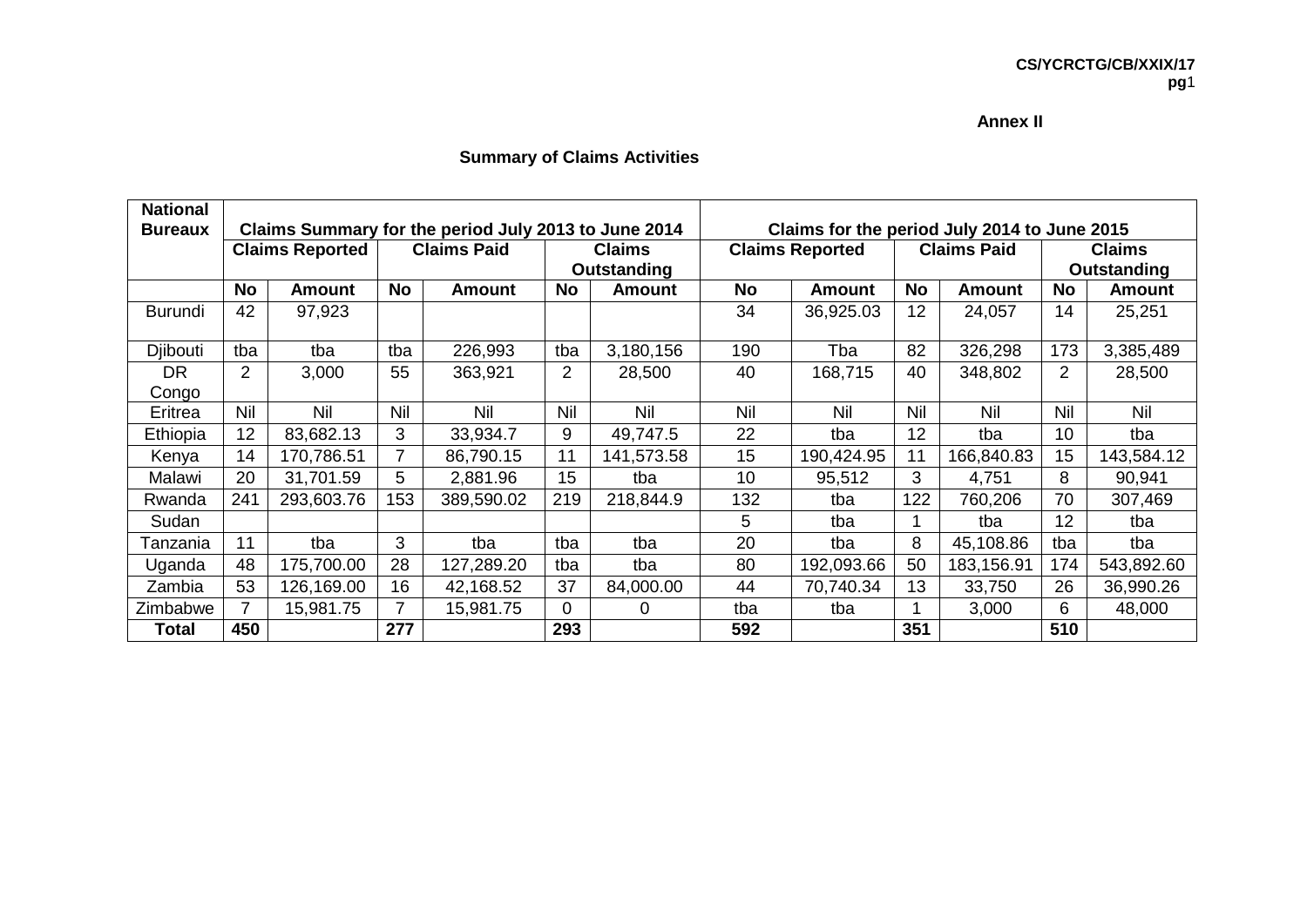# **Work Plan and Budget for 2015/16**

| Item           | Out put                                                                                                                    | Objective                                                                                                                                                                                        | <b>Activities</b>                                                                                                                                                      | <b>Responsible</b><br><b>Party</b>                             | <b>Time frame</b>               | <b>Budget &amp;</b><br><b>Source</b>        | <b>Means of</b><br>verifying<br>(indicator)                                             |
|----------------|----------------------------------------------------------------------------------------------------------------------------|--------------------------------------------------------------------------------------------------------------------------------------------------------------------------------------------------|------------------------------------------------------------------------------------------------------------------------------------------------------------------------|----------------------------------------------------------------|---------------------------------|---------------------------------------------|-----------------------------------------------------------------------------------------|
|                | Enhance YC-MIS<br>rolled out in all<br><b>Primary Insurance</b><br>Companies (PIC) and<br>their Branches                   | To automate the<br>day to day<br>operations of the<br><b>Yellow Card</b><br>Scheme and<br>enhance<br>communication and<br>exchange of<br>reports between<br>NB, PIC, the Pool<br>and Secretariat | <b>Assist National Bureaux</b><br>(NB) and Primary<br>Insurance Companies in<br>the roll-out and operations<br>the enhanced YC- MIS                                    | <b>COMESA</b><br>Secretariat<br>and National<br><b>Bureaux</b> | Oct 2015 to<br><b>June 2016</b> | <b>CBI</b><br>(US\$30,000)                  | High number of<br>Primary<br>Insurance<br>companies<br>implemented the<br><b>YC-MIS</b> |
| $\overline{2}$ | Update the Yellow<br><b>Card Operations</b><br>Manual and Inter-<br><b>Bureaux Agreement</b><br>produced and<br>circulated | To provide NBx<br>and PICs an<br>updated YC<br>Instruments                                                                                                                                       | To review the operations<br>manual and Inter-Bureaux<br>Agreement taking into<br>account the decision of<br>29 <sup>th</sup> Meeting of the Council<br>of Bureaux (CB) | <b>COMESA</b><br>Secretariat                                   | January<br>2015 to May<br>2016  | Desk work                                   | <b>Update YC</b><br><b>Instruments</b><br>submitted to<br>TMC and<br>circulated to NBx  |
| 3              | 3rd Edition of the<br><b>Yellow Card</b><br>Compendium<br>produced and<br>circulated                                       | To provide NBx.<br>PIC and<br>stakeholders with<br>comprehensive<br>information on<br>motor vehicles risks                                                                                       | Finalize the review and<br>produce and circulate the<br>compendium                                                                                                     | <b>COMESA</b><br>Secretariat                                   | Sep 2015 to<br>May 2016         | Desk work                                   | Third Edition of<br>the YC<br>Compendium<br>Circulated                                  |
| 4              | Report on the review<br>of the Management of<br><b>Yellow Card Scheme</b>                                                  | To address issues<br>of claims handling<br>and payment of                                                                                                                                        | <b>Collect and analyze Claims</b><br>data; consult NBx and the<br>Pool Managers and                                                                                    | <b>COMESA</b><br>Secretariat                                   | November<br>2015 to May<br>2016 | Mission to<br>selected five<br>NBx and Desk | Report on the<br>review of Yellow<br>Card claims                                        |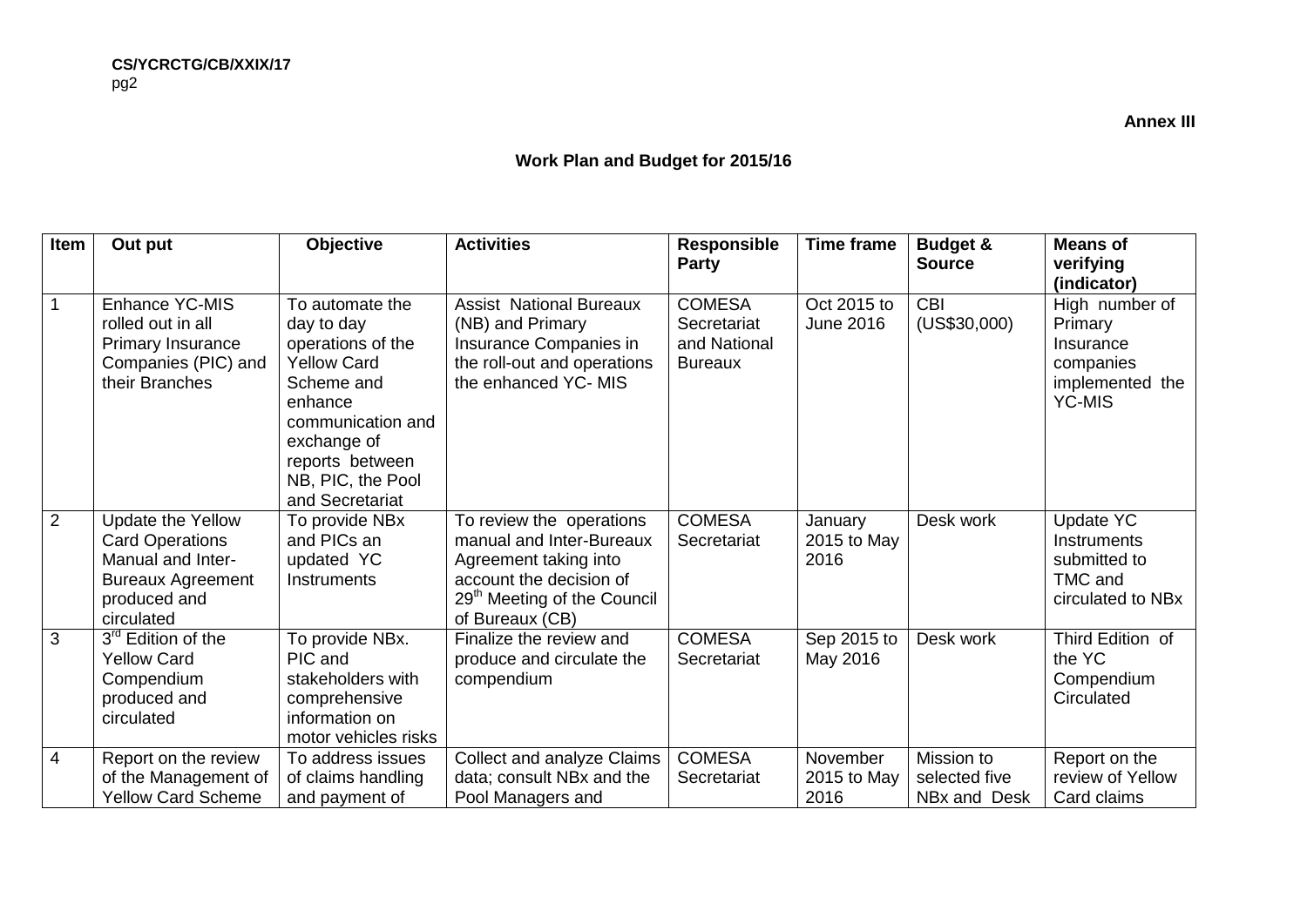|   | submitted to the TMC                                                                                            | Reimbursement<br>between National<br>Bureaux and the<br>Pool                                                         | prepare report                                                                                                                                                                                                                                                                                                                                                                                                                                                                                                                                                                         |                                                     |                                 | work<br>(UD\$20,000)                          | Management<br>submitted to the<br><b>TMC</b>                                                    |
|---|-----------------------------------------------------------------------------------------------------------------|----------------------------------------------------------------------------------------------------------------------|----------------------------------------------------------------------------------------------------------------------------------------------------------------------------------------------------------------------------------------------------------------------------------------------------------------------------------------------------------------------------------------------------------------------------------------------------------------------------------------------------------------------------------------------------------------------------------------|-----------------------------------------------------|---------------------------------|-----------------------------------------------|-------------------------------------------------------------------------------------------------|
| 5 | Study report on the<br>competitiveness of<br>Yellow Card premium<br>rates applied by<br><b>National Bureaux</b> | To establish the<br>competitiveness of<br>the Yellow Card<br>premium vis-a"-vis<br>premiums for ACT<br>and TP covers | Collect data , compile,<br>analysis and interpret the<br>date gathered and write<br>the report                                                                                                                                                                                                                                                                                                                                                                                                                                                                                         | <b>COMESA</b><br>Secretariat                        | Jan to Sept<br>2016             | Field visits and<br>desk work<br>(US\$30,000) | <b>Study Report</b><br>submitted to the<br><b>TMC and Council</b><br>of Bureaux<br>Meetings     |
| 6 | Decisions of the CB<br>and TMC<br>recommendations<br>implemented by the<br>Pool Managers and<br>member Bureaux  | To ensure the YC<br>Reinsurance Pool<br>managed<br>efficiently                                                       | Mount missions and hold<br>consultation with National<br><b>Bureaux and Pool</b><br>Managers on the<br>implementation of<br>decisions of the CB and<br>TMC on the operations of<br>the RI Pool including on<br>the following issues:<br>a) Outstanding premiums<br>due to the Pool;<br>b) Clearance and payment<br>and reimbursement of<br>claims:<br>c) Payment of Capacity<br>subscription;<br>d) Diversification of<br>investment of Pool funds;<br>e) Arrangements of<br>Reinsurance programme;<br>f) Addressing issues<br>raised in the management<br>letter of External Auditors | <b>COMESA</b><br>Secretariat<br>and Pool<br>Manager | July 2015 to<br><b>June2015</b> | Desk works<br>and Missions<br>(US\$30,000)    | Number of<br>decisions<br>implemented by<br>National<br>Bureaux, Pool<br>and the<br>Secretariat |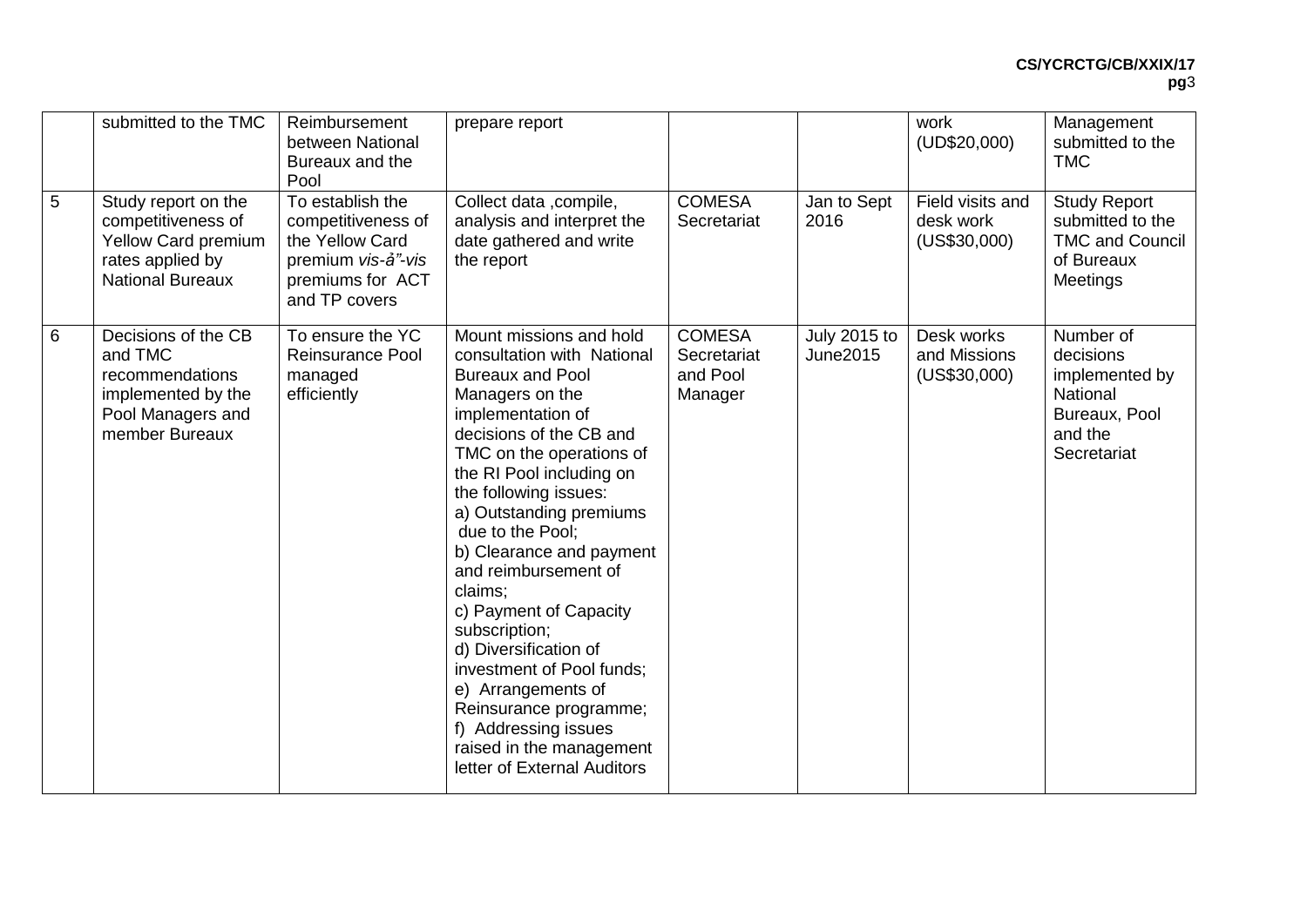|                 | Technical advice and<br>services provided to<br>National Bureaux and<br><b>Member States</b> | a). To liaise with<br><b>National Bureaux</b><br>and ensure smooth<br>operations YC<br>Scheme<br>b). Assist member<br>States in<br>implementation of<br>the scheme | Provide technical advice to<br>NBx and MS on<br>operational issues and<br>implementation of the<br><b>Yellow Card scheme</b>                                                                                                                                                    | <b>COMESA</b><br>Secretariat | <b>July 2014 to</b><br><b>June 2015</b>                                             | Desk work and<br>missions<br>(US\$20,000)   | NBx and MS<br>provided<br>technical support.                                    |
|-----------------|----------------------------------------------------------------------------------------------|--------------------------------------------------------------------------------------------------------------------------------------------------------------------|---------------------------------------------------------------------------------------------------------------------------------------------------------------------------------------------------------------------------------------------------------------------------------|------------------------------|-------------------------------------------------------------------------------------|---------------------------------------------|---------------------------------------------------------------------------------|
| 8               | National Bureaux of<br>Sudan and Malawi<br>engaged                                           | To address the<br>challenges faced<br>by members in<br>meeting their<br>obligations to the<br><b>Yellow Card</b><br>scheme                                         | Consult with NBx and their<br>governments in addressing<br>the challenges in meeting<br>their obligations to the YC<br>Scheme                                                                                                                                                   | <b>COMESA</b><br>Secretariat | <b>July 2014 to</b><br><b>June 2015</b>                                             | Missions to the<br>Member<br>States(MS)     | Submit proposal<br>on addressing<br>the issues to the<br>TMC and CB<br>Meetings |
| 9               | <b>YC-MIS working</b><br>efficiently                                                         | Attend to queries<br>and technical issue<br>on NB and PIC on<br>the operation of the<br><b>YC-MIS</b>                                                              | Review and update the<br>YC-MIS to:<br>a) Integrate the YC-MIS<br>with local system;<br>b) populate the ID Module<br>d) stabilize the system<br>f) refine and upgrade the<br>different modules                                                                                  | <b>COMESA</b><br>Secretariat | <b>July 2015 to</b><br><b>June 2016</b>                                             | Desk work and<br>missions                   | Ensure the<br>smooth<br>operations of the<br>Enhanced YC-<br><b>MIS</b>         |
| 10 <sup>°</sup> | <b>Council of Bureaux</b><br>and TMC Meetings<br>organized and<br>serviced                   | To review the<br>overall operations<br>of the YC scheme<br>in the region and<br>make decisions<br>and provide<br>guidance                                          | Organize and service:<br>a) The 40 <sup>th</sup> Meeting of the<br><b>Technical Management</b><br>Committee (TMC);<br>b) The 41 <sup>st</sup> Meeting of the<br><b>Technical Management</b><br>Committee (TMC);and<br>c) The $30th$ Meeting of the<br><b>Council of Bureaux</b> | <b>COMESA</b><br>Secretariat | April<br>a)<br>2016<br>b) August<br>2016,<br>and<br>October<br>$\mathsf{C}$<br>2016 | Desk works<br>and missions<br>(US\$110,000) | <b>Meetings Reports</b><br>produced                                             |
| 11              | <b>National Workshops</b><br>conducted                                                       | To provide capacity<br>support to National                                                                                                                         | Secretariat and National<br>Bureaux jointly organize                                                                                                                                                                                                                            | <b>COMESA</b><br>Secretariat | <b>July 2015 to</b><br><b>June 2015</b>                                             | Missions and<br>desk work                   | Workshop<br>Reports                                                             |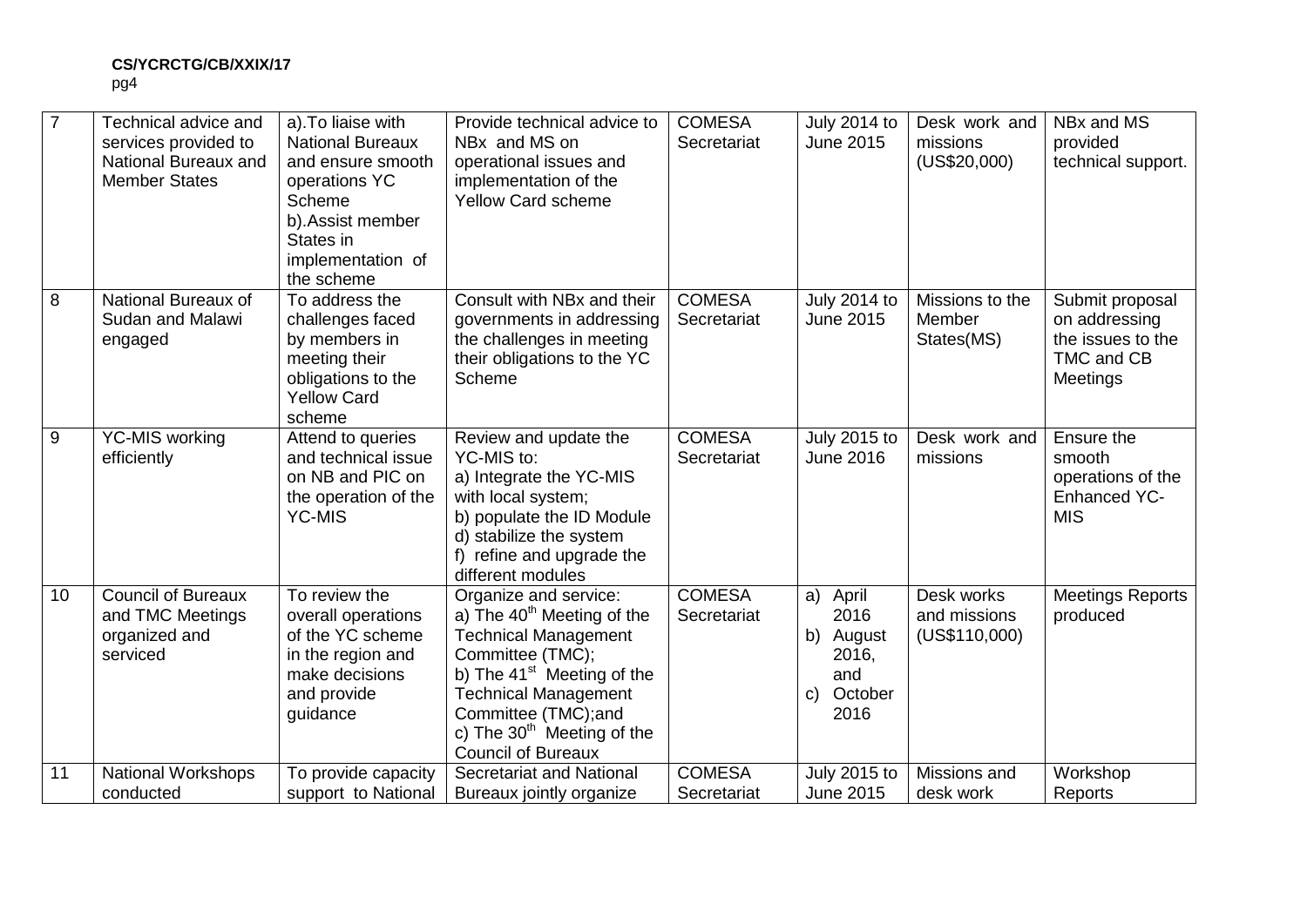|    |                                                              | <b>Bureaux</b>                                                                                           | and conduct Workshops                                                                                                                                                                                                                                                                                                  | and National<br><b>Bureaux</b>              |                                  | (US\$20,000)              | produced                                                          |
|----|--------------------------------------------------------------|----------------------------------------------------------------------------------------------------------|------------------------------------------------------------------------------------------------------------------------------------------------------------------------------------------------------------------------------------------------------------------------------------------------------------------------|---------------------------------------------|----------------------------------|---------------------------|-------------------------------------------------------------------|
| 12 | <b>Yellow Card</b><br>promotional materials<br>produced      | To raise awareness<br>and popularize the<br>scheme                                                       | Design, printing and<br>circulate the Yellow Card<br>promotional materials                                                                                                                                                                                                                                             | <b>COMESA</b><br>Secretariat<br>and Printer | November<br>2015 to<br>June 2016 | Desk work<br>(US\$40,000) | Promotional<br>materials<br>produced and<br>circulated to NBx.    |
| 13 | Printing and delivery<br>of Yellow Card Books<br>facilitated | To ensure National<br>Bureaux and their<br>members have<br>adequate stock of<br><b>Yellow Card Books</b> | Printing and Delivery of<br><b>Yellow Card Books:</b><br>a) Order YC Books to be<br>printed and delivered;<br>b) Ensuring payments and<br>reimbursements for the<br>printing and delivery of YC<br>Books are made; and<br>c) Keep proper records<br>and accounts on the<br>printing and delivery of YC<br><b>Books</b> | <b>COMESA</b><br>Secretariat<br>and Printer | July 2015 to<br><b>June 2016</b> | Missions and<br>desk work | Number of<br><b>Yellow Card</b><br>Books printed<br>and delivered |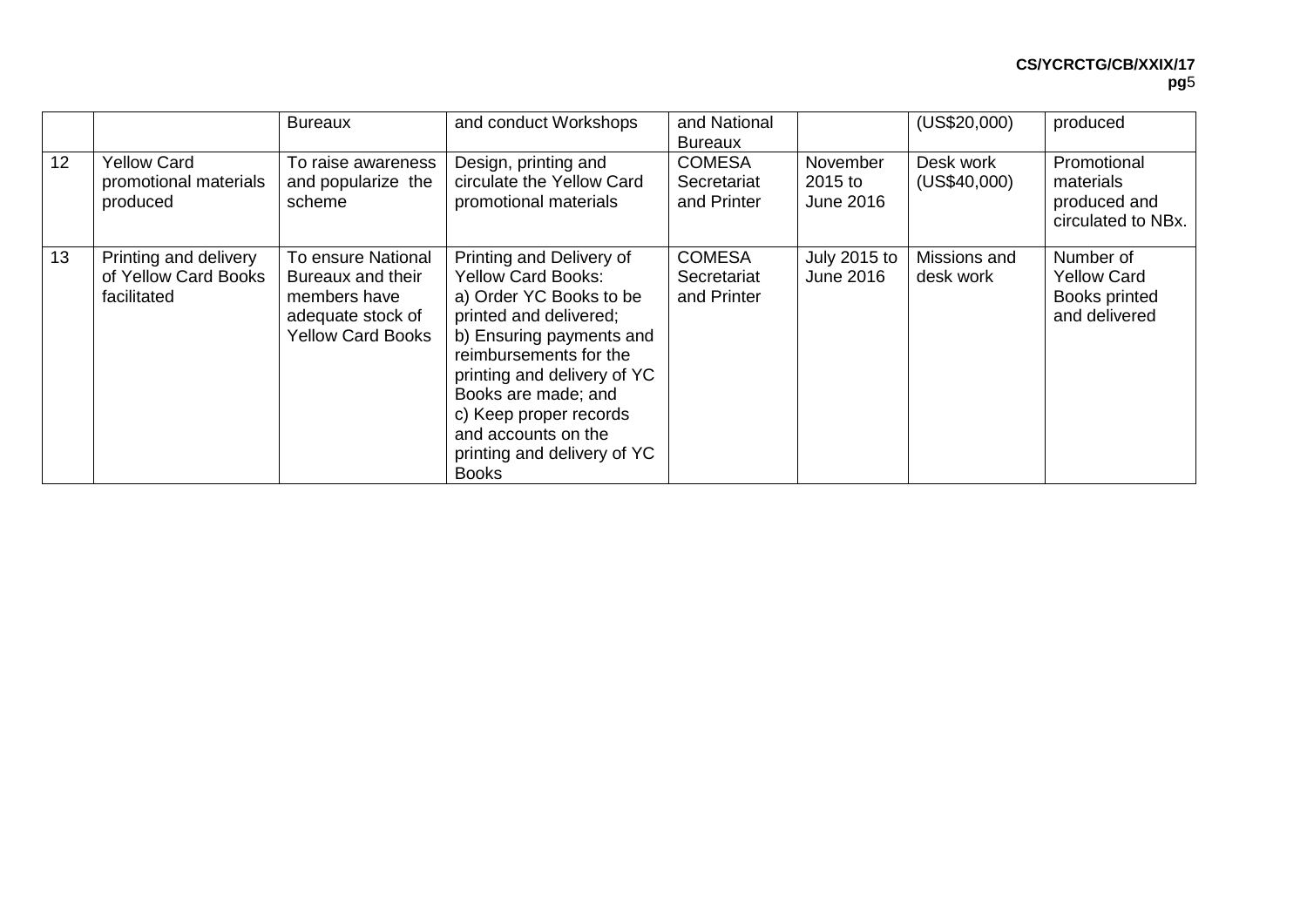#### **LIST OF PARTICIPANTS**

#### **BURUNDI**

Mr. Nicolas Munyakayanza, Chef de Department Automobile, SOCUBU, Box 2440, Tel: +257 79 924 230, Fax: +257 22 22 803, Email: [munyakayanzanick@yahoo.fr](mailto:munyakayanzanick@yahoo.fr)

Ms. Helene Umukunzi, Chef de Service Siniotre Automobile, Ministere du Finances (SOCUBU), Box 2440, Tel: +257 79 901 992; +257 693 654 63, Email: [umukuzihd@gmail.com](mailto:umukuzihd@gmail.com)

#### **CONGO DR**

Mr. Emmanuel Nyongolo Mukambilwa, Responsible Adjoint dela Direction des Reassurances, Societe Nationale D'assurances.s.a, Tel: +243 656 6585, +2437823697, Email: [emmu-kambilwa@yahoo.fr](mailto:emmu-kambilwa@yahoo.fr) [emmanuelnyongolo1@gmail.com](mailto:emmanuelnyongolo1@gmail.com)

Mrs. Milokwa Kitombela Elisabeth, Responsible Commercial Agence, Societe, Nationale D'assurances.s.a, B P 3443, Kinshasa- Gombe, Tel: +243 810 599 795, Email: [emilokwa@gmail.com](mailto:emilokwa@gmail.com)

#### **DJIBOUTI**

Mr. Aden Saleh Omar, Commissioner of Insurance, Ministry of Finance, BP 4352, Tel: +253 778 132 40, Email: [adensalah@yahoo.fr](mailto:adensalah@yahoo.fr)

Mr. Mohamed Safi Seyadou, Insurance Supervisor, Ministry of Finance, Tel: +253 21 352 801, Email: [medsafi2000@yahoo.fr](mailto:medsafi2000@yahoo.fr)

Mr. David Boucher, Sales Manager GXA Assurance, Tel: +253 778 606 636, Email: [boucherd@intnet.dj](mailto:boucherd@intnet.dj)

Mr. Mohamed Aden Aboubaker, Amerga Assurance, Tel: +253 35 2510/ +253 778 109 34, Email: [direction.m@amerga.com](mailto:direction.m@amerga.com)

#### **ETHIOPIA**

Mr. Yewondndwossen Etaffa, Chief Executive Officer, EIC, Addis Ababa, 2545, Tel: +251 911 200 587, Email: [eic.md@ethionet.et](mailto:eic.md@ethionet.et)

Mr. Fikry Abdulmejid Abdulaziz, Email: [fabdulmejid@yahoo.com](mailto:fabdulmejid@yahoo.com)

#### **KENYA**

Mr. George J. A. Diang'a, Lecturer, College of Insurance, Box 74085-00200, Nairobi, Tel: +254 722 135 652, Email: gdiang'a@coi.ac.ke; [diaol@yahoo.com](mailto:diaol@yahoo.com) 

Mr. Boniface Makau, Chief Trade Devt Officer, Foreign Affairs & Internal Trade, Box 30551- 00100, Nairobi, Tel: +254 20 331 888 88, Email: [b-makau@yahoo.co.uk](mailto:b-makau@yahoo.co.uk)

Mr. Ben Kajwang, Director/Chief Executive officer, College of insurance, Box 56928-00200, Nairobi, Tel: +254 725 341 228, Email: [bkajwang@coi.ac.ke;](mailto:bkajwang@coi.ac.ke)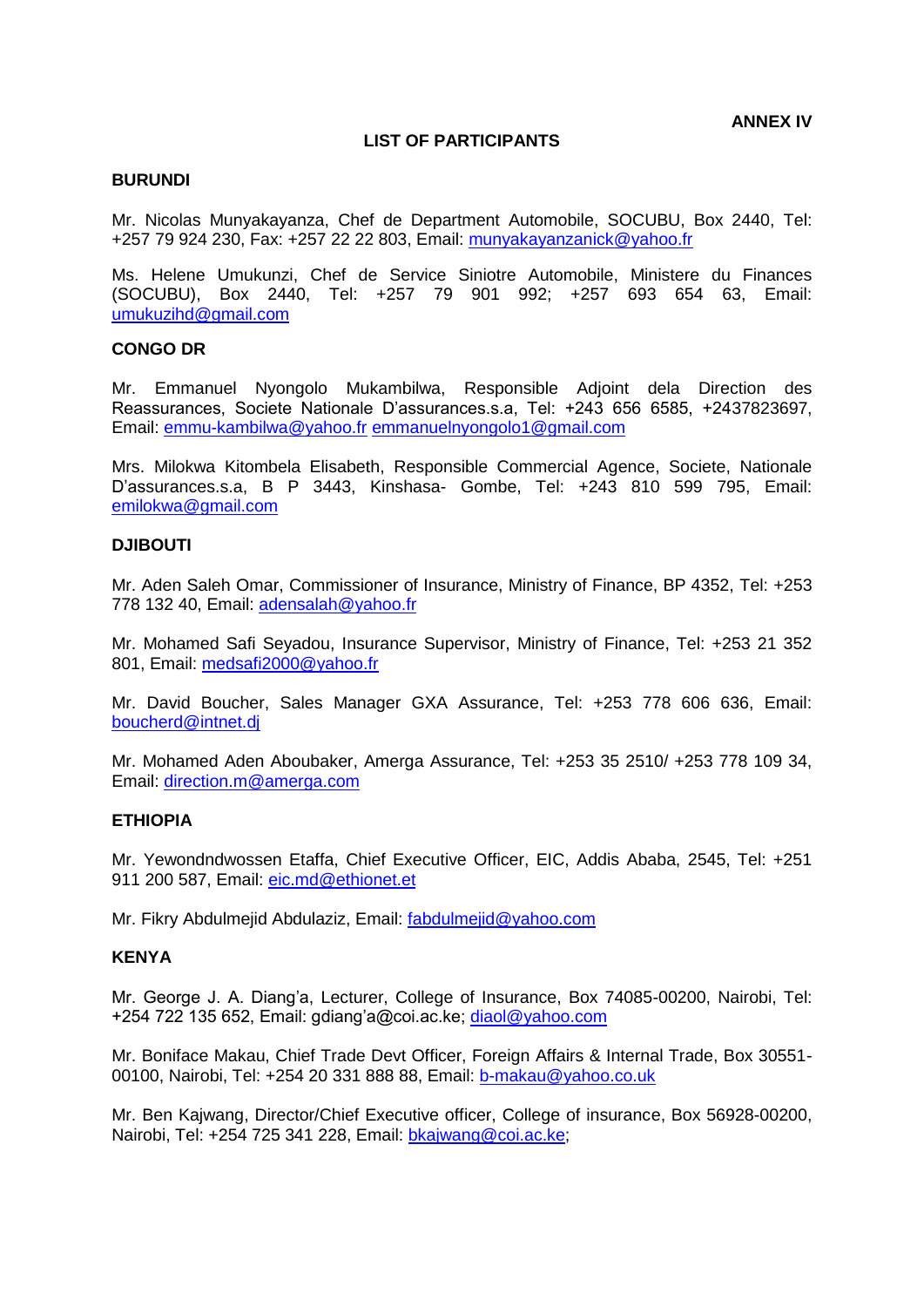Mr. Robert Simyu Namunane, National Coordinator- COMESA, Kenya Reinsurance Corporation Box 30271, Nairobi, Tel: +254 722 800 098, Email: [namunane@kenyare.co.ke](mailto:namunane@kenyare.co.ke) 

Mr. Evans M O Kibagendi, C/O Commissioner of Insurance, Kenya, Insurance Regulatory Authority, Box 43305=00100, Nairobi, Tel: +254 722 890 744, Email: [ekibagendi@ira.go.ke](mailto:ekibagendi@ira.go.ke)

Gladys Wanjiru Ruigu, Kenya Reisurance, Corporation, Box 30271-00100, Nairobi, Tel: +254 703 083 326, Email: [ruigu@kenyare.co.ke](mailto:ruigu@kenyare.co.ke)

#### **MALAWI**

Mr. Grant Mwenechanya, President, Insurance Association of Malawi, P. O Box 442 Blantyre, Tel: +265 999 846 213, Email: [gmwenechanya@realinsurance.co.mw](mailto:gmwenechanya@realinsurance.co.mw)

#### **RWANDA**

Ms Uwamahoro Regina Brigitte, Chef Underwriter, Prime Insurance, Box 2753, Kigali, Tel: +250 788 492 675, Email: [regina.uwamahoro@prime.rw](mailto:regina.uwamahoro@prime.rw)

Mr. Shema Magumage Christian, Corporate Claims Officer, Prime Insurance, Box 2753, Kigali, Tel: +250 785 554 675, Email: [christian.shema@prime.rw](mailto:christian.shema@prime.rw)

Uwamungu Kalisa Amtoine, Managing Director, Phoenix of Rwanda Assurance, Box 82 Kigali, Tel: + 250 788 306 977, Email: [auwamungu@phoenix-assurance.com](mailto:auwamungu@phoenix-assurance.com)

Munyentwali Celestin, Immigration Officer, Kigali, Tel: +250 781 537 817, Email: [cmunyentwali@migration.gov.rw;](mailto:cmunyentwali@migration.gov.rw) [cml2022@yahoo.fr](mailto:cml2022@yahoo.fr) 

Munyansaongole Gilbert, Head of Resource, SORAS AE LTD, Tel: +250 788 455 916, Email: [gilbert@yahoo.fr](mailto:gilbert@yahoo.fr)

Sandrine Isabane, Assistant underwriter, UAP, Insurance, Box 6644, Kigali, Tel: +250 783 071 049, Email: [sisabane@uap\\_group.com;](mailto:sisabane@uap_group.com) [isabanesandra@gmail.com](mailto:isabanesandra@gmail.com)

Majoro J Paul Senior Underwriter, UAP Insurance Ltd, Box 6644, Kigali, Tel: +250 788 804 111, Email: [jmajoro@uap-group.com;](mailto:jmajoro@uap-group.com) [majoro31@gmail.com](mailto:majoro31@gmail.com)

Jeanne d'Arc Mukagatayija, Project Development Financing Specialist, Rwanda Development Board (RDB), 6239, Kigali, Tel: +250 788 532 392, Email: [jeannedarc.mukagatayija@rdb.rw](mailto:jeannedarc.mukagatayija@rdb.rw)

Niyokwizerwa Elie DIP CII, Kigali, Tel: +250 788 305 277, Email: [elie.niyokwizerwa@sonarwa.rw](mailto:elie.niyokwizerwa@sonarwa.rw)

Gashagaza Rudahusiha Gilbert, Head of Motor Underwriting Department, Radiant Insurance Company Ltd. Box 1861, Kigali, Tel: +250 788 493 545, Email: [filsgilbert@yahoo.fr](mailto:filsgilbert@yahoo.fr)

Ndizeye Jean Jacques, Head of Claims Department, Radiant insurance Company Ltd. Box 1861, Kigali, Tel: +250 788 313 650, Email: [jackndizeye@gmail.com](mailto:jackndizeye@gmail.com)

Mihigo Gashegu, Underwriting Assistant, Alliance Insurance Brokers, Box 138, Kigali, Tel: +250 252 589 988, [mihigo.gashegu@alliancegrp.co](mailto:mihigo.gashegu@alliancegrp.co)

Mr. Nhamo Mawadza, SONARWA General Insurance, Tel: +250 786 302 746, Email: [nhamo.mawadza@sonarwa.co.rw](mailto:nhamo.mawadza@sonarwa.co.rw)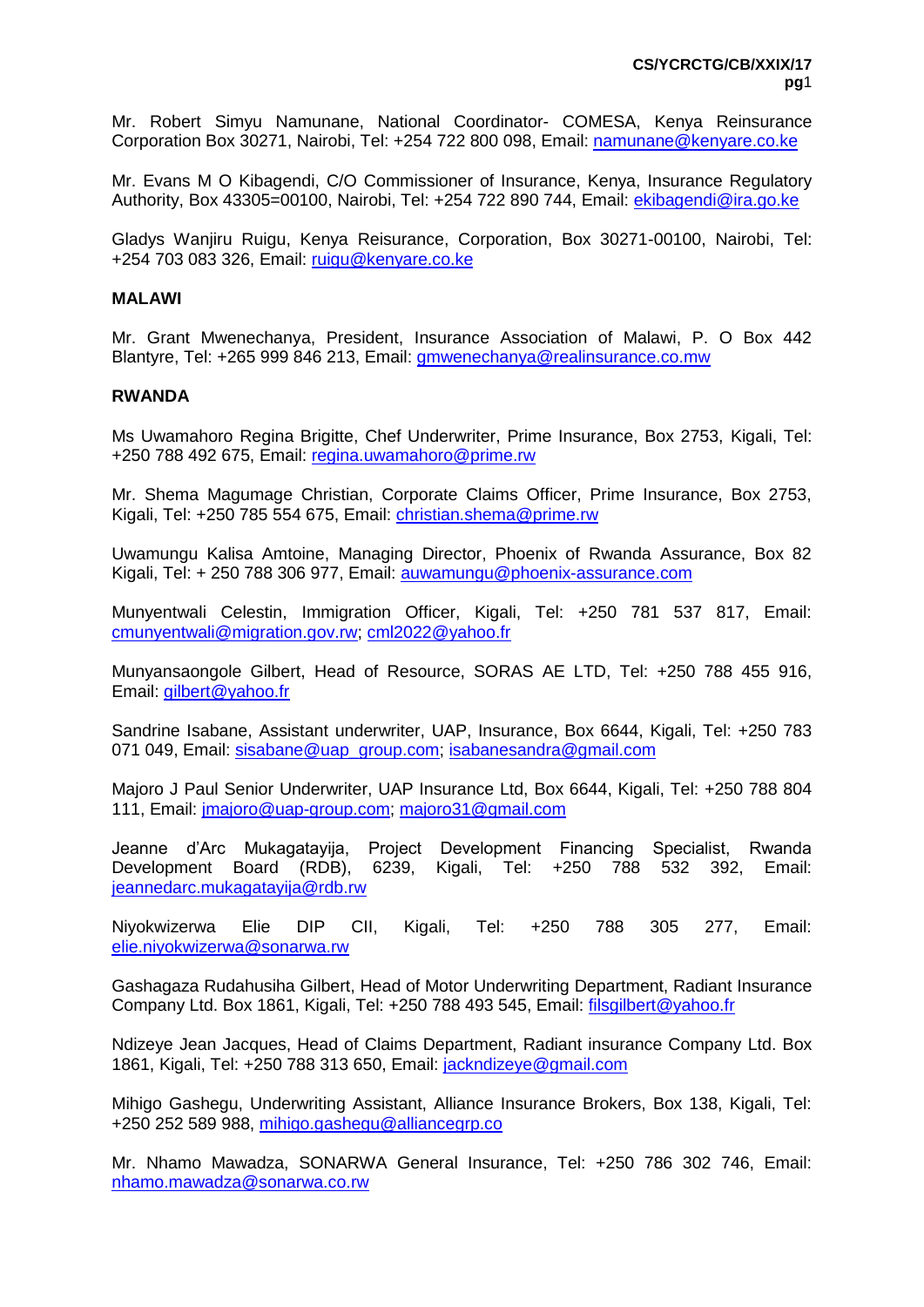Ms. Rose Murekatete, Head of Motor Insurance, SONAWRA, Tel: +250 788 305 238, Email: [rose.murekatete@sonarwa.co.rw](mailto:rose.murekatete@sonarwa.co.rw)

#### **SUDAN**

Mr. Omer Elfarowg Ahmed Elamin, DIP CII Shiekan Insurance & Reinsurance Company, Box 10037, Khartoum, Tel: +249 912 394 065, Fax: +249 183 782 434, Email: [omer@shiekanins.sd](mailto:omer@shiekanins.sd)

#### **UGANDA**

Mr. Bayo Folayan, Managing Director, NIC General Insurance Company, Box 714, Tel: +256 772 728 555, Email: [mdnic@nic.co.ug](mailto:mdnic@nic.co.ug)

Ms. Stella Ajilong, Coordinator, National Insurance Corporation, Box 7134, Kampala, Tel: + 256 417 119 900, Fax: +256 259 925, Email: [nic@nic.co.ug;](mailto:nic@nic.co.ug) [sajilong@nic.co.ug](mailto:sajilong@nic.co.ug)

#### **TANZANIA**

Mr. Sam Kamanga, Managing Director, NIC, Tanzania, P. O Box 9264, Dar-Es Salaam, Tel: +255 715 761 167, Email: [sam.kamanga@nictanzania.co.tz](mailto:sam.kamanga@nictanzania.co.tz)

Ms. Hollo Kazi, Insurance Officer, P.O Box 9264, Dar-Es Salaam, Tel: +255 767 581638, [hollo.kazi@nictanzania.co.tz](mailto:hollo.kazi@nictanzania.co.tz)

Mr. Ally Sufi Mohamed, Branch Manager, Mbeya, NIC (T), Ltd. Box 583, Mbeya, Tel: +255 784 944 618, Email: [ali.mohamed@nictanzania.co.tz](mailto:ali.mohamed@nictanzania.co.tz) 

Mrs. Immaculate Jerome Morro, PIO, COMESA Yellow Card and RCTG Coordinator, NIC, Tanzania, P. O Box 9264, Dar Es Slaam, Tel: +255 784 405 511, Fax: +255 22 211 3403, Email: [immaculate.morro@nictanzania.co.tz](mailto:immaculate.morro@nictanzania.co.tz) [comesa.ycard@nictanzania.co.tz](mailto:comesa.ycard@nictanzania.co.tz)

# **ZAMBIA**

Mrs. Mpandamwike Catherine, National Coordinator, Zambia Bureau, ZSIC GI, Box 30894, Tel: +260 979 124 700, Email: [cmpandamwike@zsicgi.co.zm](mailto:cmpandamwike@zsicgi.co.zm)

Mr. Nicholas Mbuya, Pensions & Insurance Authority, P/B 30X Lusaka, Tel: +260 211 251 405, Email: [Nicholas.mbuya@pia.org.zm](mailto:Nicholas.mbuya@pia.org.zm)

#### **ZIMBABWE**

Mr. Patrick Munyaradzi Kusikwenyu, Sanctuary Insurance Company, 15 Princess Road, Belvedere, Harare, Tel: +263 772 695 366, +263 4 785 921/4, [Patrick@sanctuary.co.zw](mailto:Patrick@sanctuary.co.zw)

Mr. James Mharadze, Senior Manager, CBZ Insurance, Box 3313, Harare, Tel: +263 772 599 246/+263 4 799 235/9, Fax: +263 4 735 417, Email: [jmharadze@cbz.co.zw](mailto:jmharadze@cbz.co.zw)

#### **OBESERVERS**

# **ANGOLA**

Mr. Jesus Manuel Teixeira, Director, Ministry of Finance/ARSEG AV Conego Manuel Das Neves, 234, Tel: +244 925 497 134, Email: [jesus.teixeira@arseg.ao](mailto:jesus.teixeira@arseg.ao)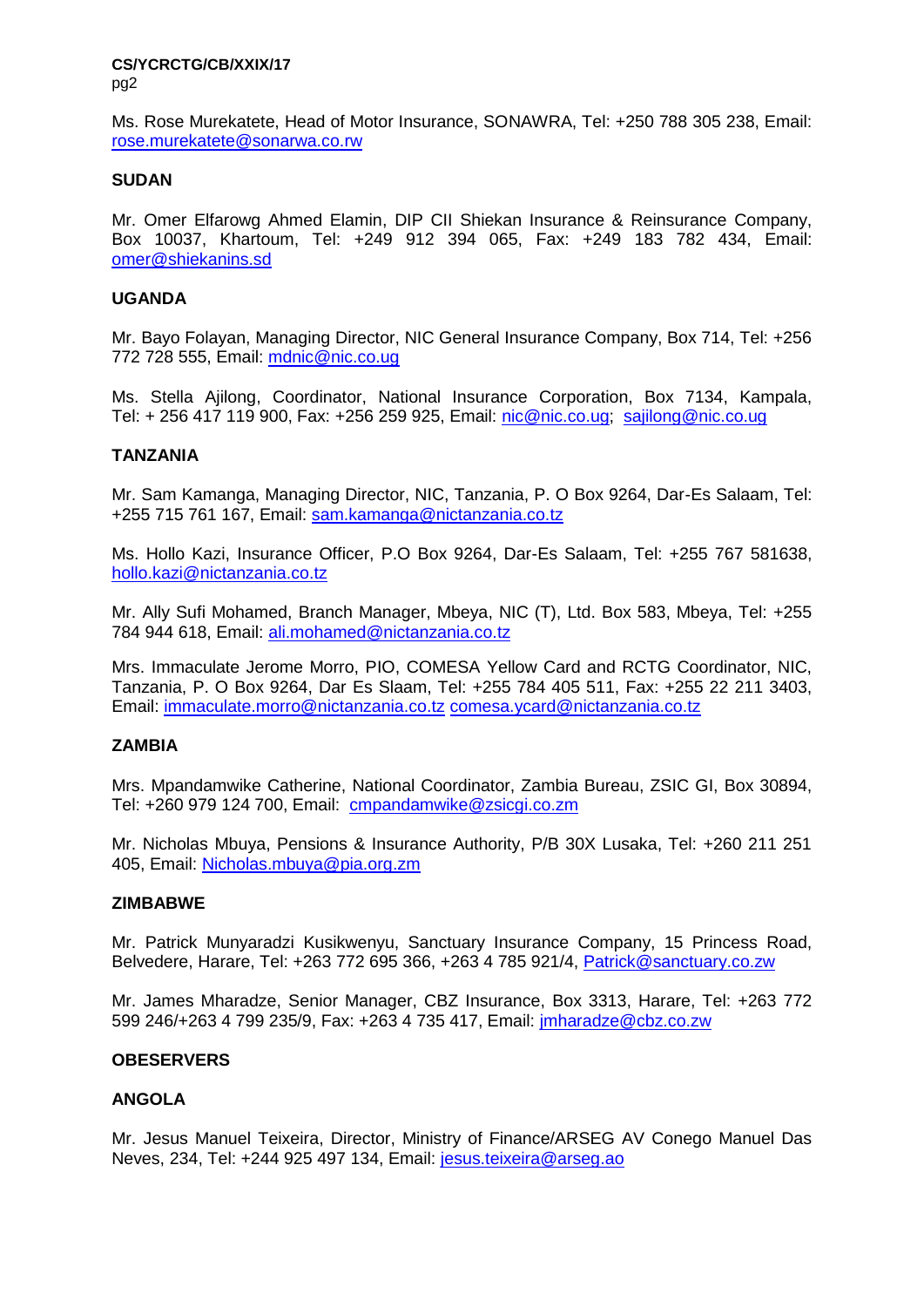Mr. Armando Costa, Director Insurance Supervision, Ministry of Finance, Luanda, Rwa Conego Manuel, des Neves, +244 924 648 100, Email: [Armando.costa@arseg.ao](mailto:Armando.costa@arseg.ao)

#### **BOTSWANA**

Mr. Chaboneka Siwawa, Claim Manager Assessments, Motor Vehicle Accident Fund, P/B 00438, Gaborone, Tel: +267 318 8533, Fax: +267 319 4190, Email: [csiwawa@mvafund.bw](mailto:csiwawa@mvafund.bw)

Ms. Keetsemang Nkoko, Chief Investment Officer, MVA Fund, P/B 00438, Gaborone, Tel: +267 713 073 56, Fax: +267 318 8528, Email: [knkoko@mvafund.bw](mailto:knkoko@mvafund.bw)

Ms. Tracy Malebogo Ditlhogo, Internal Auditor, MVA Fund P/B 00438, Gaborone, Tel: +267 318 8533Email: [tditlhogo@mvafund.bw](mailto:tditlhogo@mvafund.bw)

#### **SOUTH SUDAN**

Mr. John Brown Menya, General Manager, Speed insurance, Tel: +211 977 061 636/+256 779 530 276, [brownjohn@speedinsurances.com](mailto:brownjohn@speedinsurances.com)[;brownjohn23@gmail.com](mailto:brownjohn23@gmail.com)

Mr. Solomon Bol Mabior, Legal Manager/Marketing, Speed insurance, Tel: +211 956 091 078, Email: [bol.solomon@yahoo.com](mailto:bol.solomon@yahoo.com)

#### **SWAZILAND**

Ms. Cynthia Sebentile Dlamini, Deputy Director, Road Transportation Department, Box 4838, Mbabane, Tel: +268 760 736 36, Email: [cynthiahlubi@gmail.com](mailto:cynthiahlubi@gmail.com) [dlaminicynthia132@gmail.com](mailto:dlaminicynthia132@gmail.com)

Mr. Malangeni Henry Mhlabane, Ministry of Finance, Box 443, Mbabane, Tel: +268 240 481 45, Fax: +268 240 431 87, Email: [mhlabaneh@yahoo.com](mailto:mhlabaneh@yahoo.com)

Ms Tebogo Fruhwirth, Chief Operations officer, Sincephetelo, MVA Fund, Box 3239, Mbabane, Tel: +268 240 471 61, Fax: +268 249 410 54, [tebogof@mva.org.sz](mailto:tebogof@mva.org.sz)

#### **ZEP-RE**

Mr. Samuel Miya, Senior Financial Accountant, ZEP-RE, Box 42769 00100, Nairobi, Tel: +254 20 497 3000, Email: [smiya@zep-re.com](mailto:smiya@zep-re.com)

Mr. Charles Obae, Claims Officer, Box 42769-00100, Nairobi, Tel: +254 722 334 489, Email: [cobae@zep-re.com](mailto:cobae@zep-re.com)

#### **INTERPRETERS**

Mr. Muyamakombe L J Raymond, Conference Freelance Interpreter, Tel: +250 788 511 185, Email: [mjrayi202@yahoo.com](mailto:mjrayi202@yahoo.com)

Mr. Girimana Guillaume Pacifique, Conference Interpereter, 'Tel: +250 788 304 597, Email: [guillaumepacifique12@gmail.com](mailto:guillaumepacifique12@gmail.com)

# **TRANSLATORS**

Mr. Canisuis Rusagara, Translator, /Box 6284, Kigali, Tel: +250 788 461 256, [crusagara@ymail.com](mailto:crusagara@ymail.com)